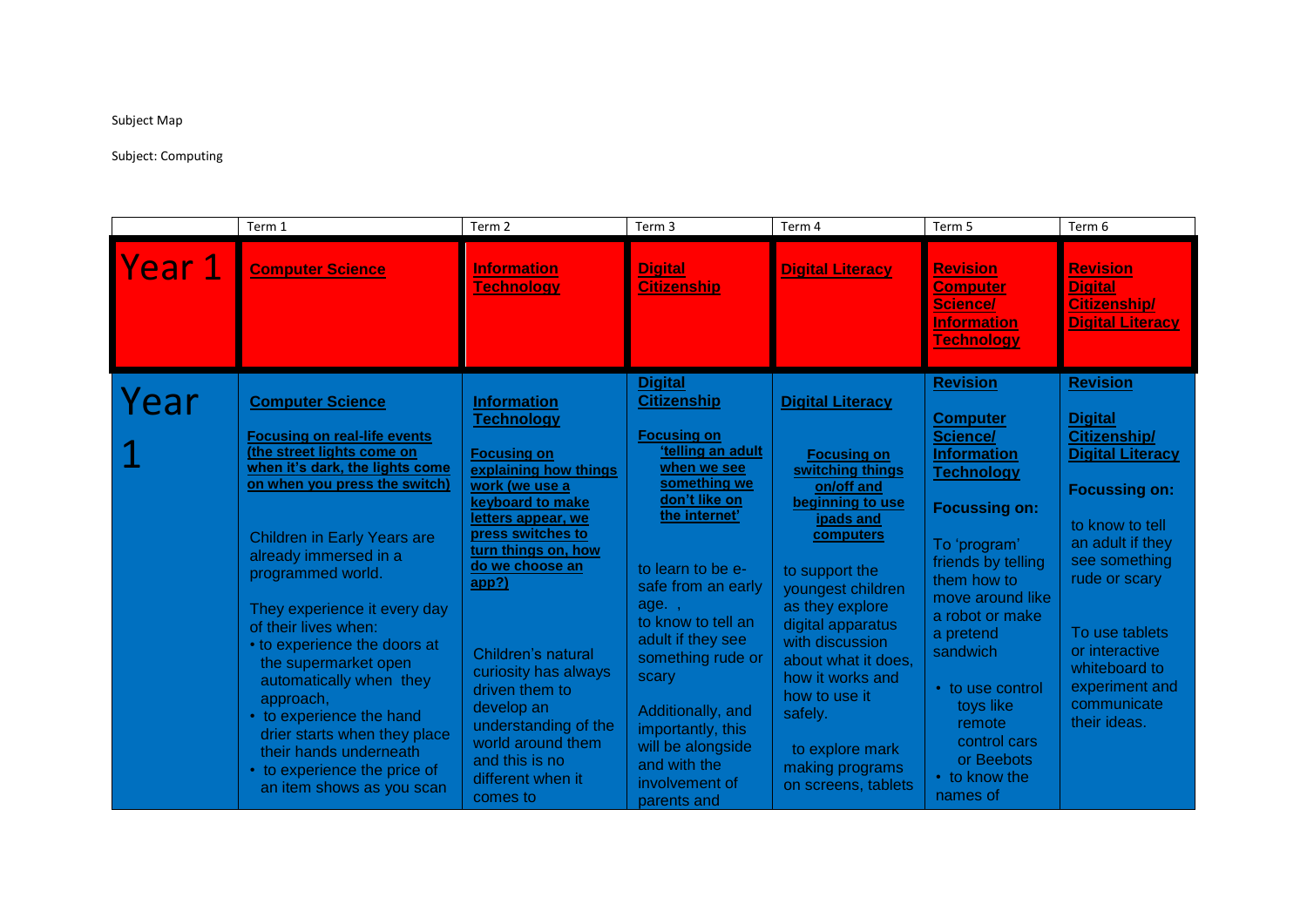| • to experience the<br>streetlights come on<br>automatically when it gets<br>dark.<br>In the EYFS, continuous<br>provision draws on these<br>common uses of control<br>technology for children to<br>experience first-hand and to<br>explore their uses through<br>play. Additional objectives<br>might also include:<br>• to program friends by telling<br>them how to move around<br>like a robot or make a<br>pretend sandwich<br>• to use control toys like<br>remote control cars or<br><b>Beebots</b> | understanding<br>technology; both<br>how it works and<br>what it can do for us.<br>From their first, early<br>experiences with<br>technology, pupils<br>begin to make sense<br>of how it works and<br>the opportunities it<br>can provide.<br>Children's<br>experiences in this<br>area should include<br>exploring:<br>• to experience the<br>technology they<br>encounter at home<br>and school (e.g. role<br>play toys,<br>photocopiers,<br>automatic doors,<br>dismantling old<br>phones and laptops<br>$etc.$ )<br>• to know how<br>technology has<br>changed over time<br>and how it differs<br>across cultures by<br>sharing artefacts,<br>photos and videos,<br>and asking others. | carers at home.<br>Listen to young<br>children talking<br>about their online<br>world and use this<br>overheard talk to<br>engage with them<br>and find out more<br>about their<br>practice and<br>behaviour. | or interactive<br>whiteboard to<br>experiment and<br>communicate their<br>ideas.<br>to Interact with<br>adults and their<br>peers and explore<br>their environment<br>using multimedia<br>equipment,<br>including digital<br>and video<br>cameras,<br>microscopes,<br>webcams and<br>visualisers to<br>capture still and<br>moving images.<br>To, with help, they<br>will play back their<br>captured<br>recordings,<br>demonstrating<br>confidence and<br>increasingly in<br>control.<br>To explore ways of<br>making and<br>listening to sounds<br>using simple<br>programs, apps<br>and devices, e.g.,<br>karaoke machines,<br>music mats and | technology they<br>encounter at<br>home and<br>school (e.g. role<br>play toys,<br>photocopiers,<br>automatic doors,<br>dismantling old<br>phones and<br>laptops etc.) |  |
|-------------------------------------------------------------------------------------------------------------------------------------------------------------------------------------------------------------------------------------------------------------------------------------------------------------------------------------------------------------------------------------------------------------------------------------------------------------------------------------------------------------|--------------------------------------------------------------------------------------------------------------------------------------------------------------------------------------------------------------------------------------------------------------------------------------------------------------------------------------------------------------------------------------------------------------------------------------------------------------------------------------------------------------------------------------------------------------------------------------------------------------------------------------------------------------------------------------------|---------------------------------------------------------------------------------------------------------------------------------------------------------------------------------------------------------------|--------------------------------------------------------------------------------------------------------------------------------------------------------------------------------------------------------------------------------------------------------------------------------------------------------------------------------------------------------------------------------------------------------------------------------------------------------------------------------------------------------------------------------------------------------------------------------------------------------------------------------------------------|-----------------------------------------------------------------------------------------------------------------------------------------------------------------------|--|
|-------------------------------------------------------------------------------------------------------------------------------------------------------------------------------------------------------------------------------------------------------------------------------------------------------------------------------------------------------------------------------------------------------------------------------------------------------------------------------------------------------------|--------------------------------------------------------------------------------------------------------------------------------------------------------------------------------------------------------------------------------------------------------------------------------------------------------------------------------------------------------------------------------------------------------------------------------------------------------------------------------------------------------------------------------------------------------------------------------------------------------------------------------------------------------------------------------------------|---------------------------------------------------------------------------------------------------------------------------------------------------------------------------------------------------------------|--------------------------------------------------------------------------------------------------------------------------------------------------------------------------------------------------------------------------------------------------------------------------------------------------------------------------------------------------------------------------------------------------------------------------------------------------------------------------------------------------------------------------------------------------------------------------------------------------------------------------------------------------|-----------------------------------------------------------------------------------------------------------------------------------------------------------------------|--|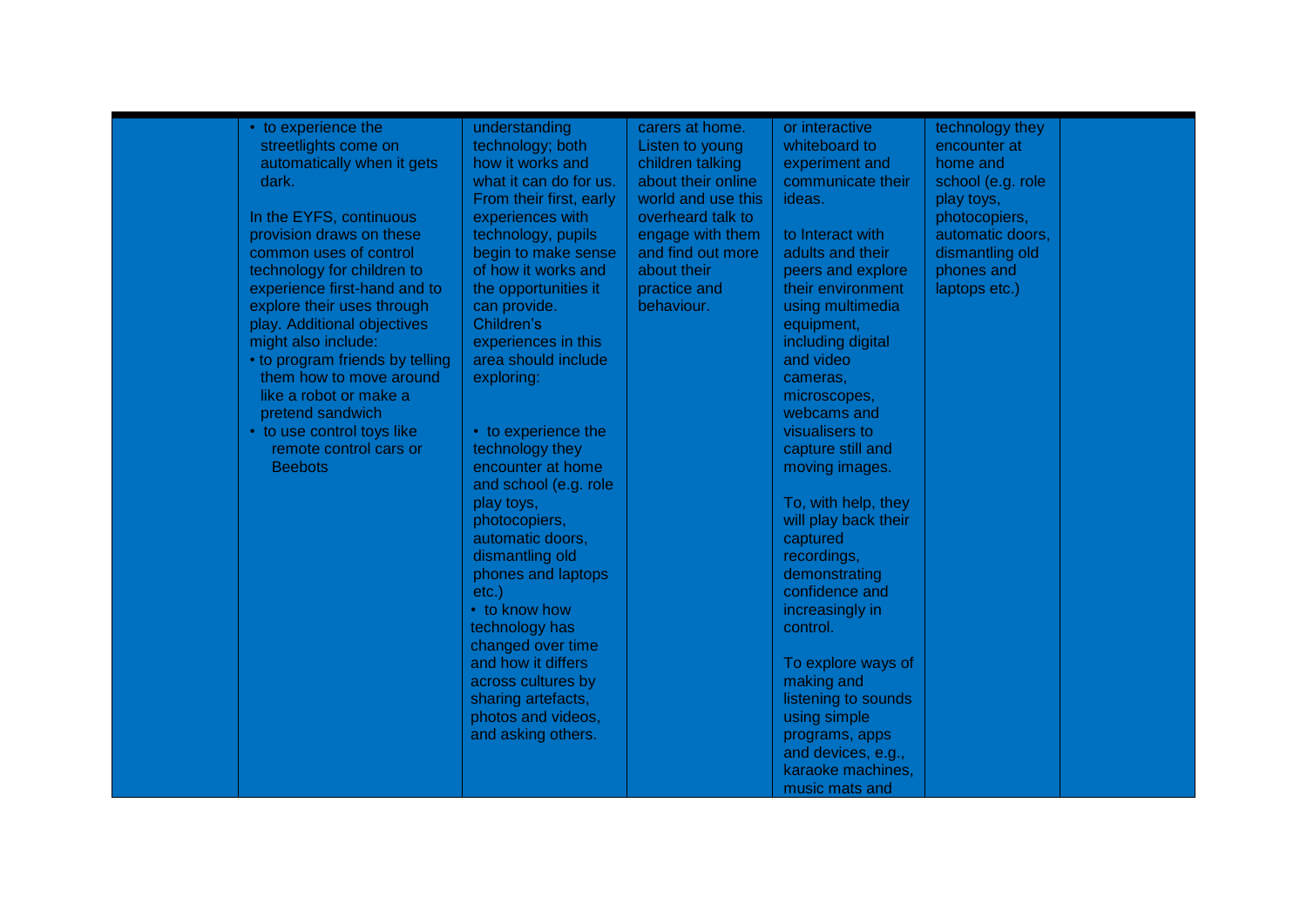|                                                                                                                                              |                                                                                                                                                                                                                                                                                                                                                                                                                   |                                                                                                                                                                                                                                                                                                                                                                                                                                                                                                                                                                     |                                                                                                                                                                                                                                                                                                                                                                                            | age appropriate<br>apps.                                                                                                                                                                                                                                                                                                                                                                                                                                                                                           |                                                                                                                                                                                                                                                                                                                                                      |                                                                                                                                                                                                                                                               |
|----------------------------------------------------------------------------------------------------------------------------------------------|-------------------------------------------------------------------------------------------------------------------------------------------------------------------------------------------------------------------------------------------------------------------------------------------------------------------------------------------------------------------------------------------------------------------|---------------------------------------------------------------------------------------------------------------------------------------------------------------------------------------------------------------------------------------------------------------------------------------------------------------------------------------------------------------------------------------------------------------------------------------------------------------------------------------------------------------------------------------------------------------------|--------------------------------------------------------------------------------------------------------------------------------------------------------------------------------------------------------------------------------------------------------------------------------------------------------------------------------------------------------------------------------------------|--------------------------------------------------------------------------------------------------------------------------------------------------------------------------------------------------------------------------------------------------------------------------------------------------------------------------------------------------------------------------------------------------------------------------------------------------------------------------------------------------------------------|------------------------------------------------------------------------------------------------------------------------------------------------------------------------------------------------------------------------------------------------------------------------------------------------------------------------------------------------------|---------------------------------------------------------------------------------------------------------------------------------------------------------------------------------------------------------------------------------------------------------------|
| <b>Computer Science</b><br>Year<br>device to manipulate<br>something on screen<br>To make connections<br>To respond to simple<br>their work] | <b>Focusing on real-life events</b><br>(the street lights come on<br>when it's dark, the lights come<br>on when you press the switch)<br>To use computer programs,<br>for example, to move a<br>between control devices and<br>information on screen [for<br>example, pressing a specific<br>graphic on a touch screen].<br>instructions to control a<br>device [for example, using a<br>photocopier to duplicate | <b>Information</b><br><b>Technology</b><br><b>Focusing on</b><br>explaining how things<br>work (we use a<br>keyboard to make<br>letters appear, we<br>press switches to<br>turn things on, how<br>do we choose an<br>app?)<br>To show they<br>understand that<br>information can be<br>stored on a<br>computer [for<br>example, they ask to<br>see a picture saved<br>earlier]<br>To respond to simple<br>instructions to<br>control a device [for<br>example, using a<br>photocopier to<br>duplicate their work]<br>• To communicate<br>about their use of<br>ICT. | <b>Digital Citizenship</b><br><b>Focusing on</b><br>'telling an adult<br>when we see<br>something we<br>don't like on<br>the internet'<br>To know that some<br>things use the<br>internet and<br>some don't<br>To begin to choose<br>equipment and<br>software for a<br>familiar activity<br>[for example,<br>Using a writing-with-<br>symbols<br>programme to<br>send a message<br>home]. | <b>Digital Literacy</b><br><b>Focusing on</b><br>switching things<br>on/off and<br>beginning to use<br>ipads and<br><b>computers</b><br>To use a keyboard<br>or touch screen to<br>select letters<br>and/or images for<br>their own names<br>To use a keyboard<br>or touch screen to<br>select letters<br>and/or images for<br>their own names<br>To operate some<br><b>devices</b><br>independently.<br>To use ICT to<br>communicate<br>meaning and<br>express ideas in a<br>variety of contexts<br>[for example, | <b>Revision</b><br><b>Computer</b><br>Science/<br><b>Information</b><br><b>Technology</b><br><b>Focussing on:</b><br>To make<br>connections<br>between control<br>devices and<br>information on<br>screen [for<br>example,<br>pressing a<br>specific graphic<br>on a touch<br>screen].<br><b>AND</b><br>To communicate<br>about their use<br>of ICT. | <b>Revision</b><br><b>Digital</b><br><b>Citizenship/</b><br><b>Digital Literacy</b><br><b>Focussing on:</b><br>To begin to<br>choose<br>equipment<br>and software<br>for a familiar<br>activity<br><b>AND</b><br>To operate some<br>devices<br>independently. |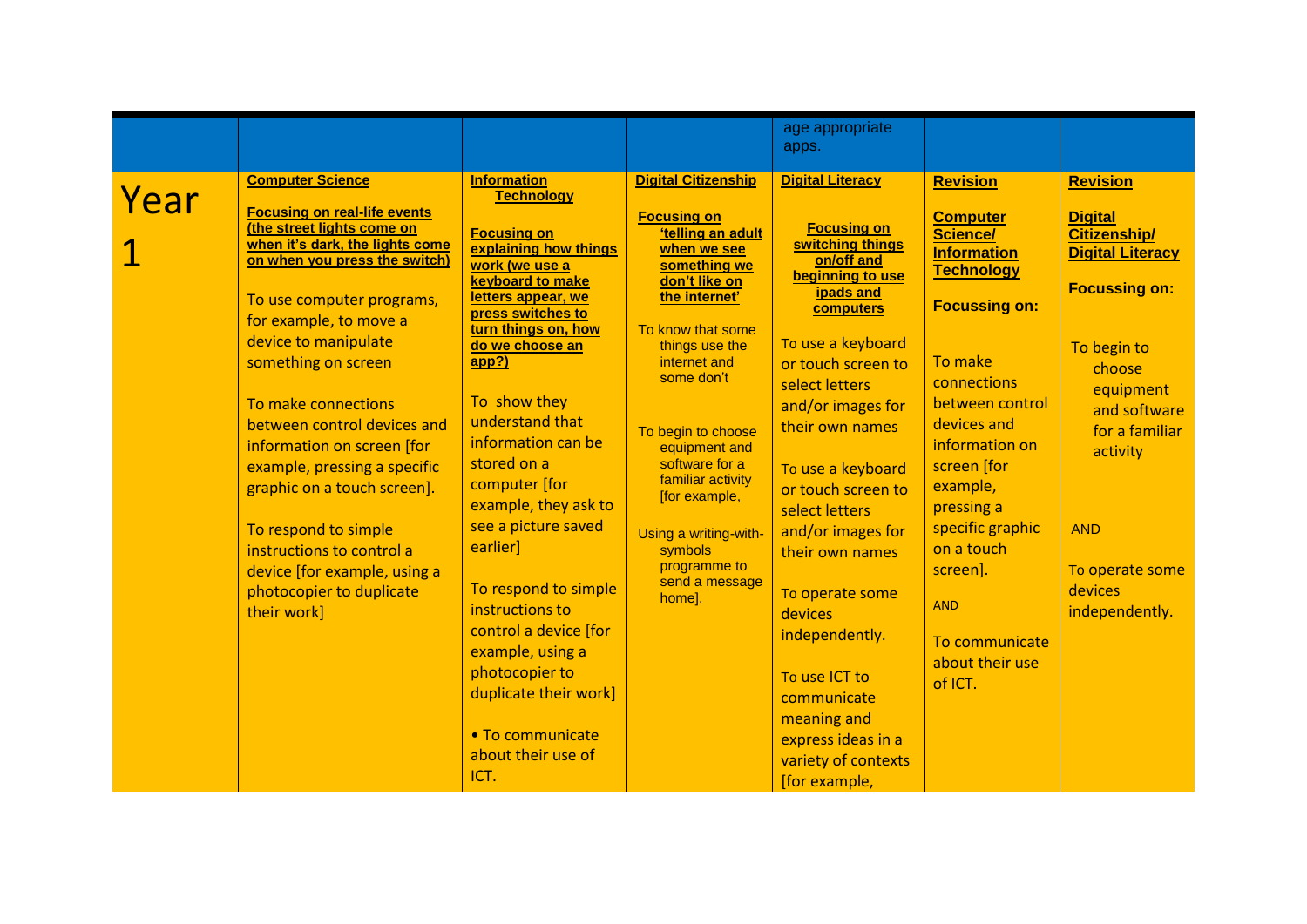|  |  | choosing digitised<br>photographs or<br>video clips for their<br>personal profiles]                                                                                          |  |
|--|--|------------------------------------------------------------------------------------------------------------------------------------------------------------------------------|--|
|  |  | To use ICT to<br>communicate and<br>present their ideas<br>[for example,<br>recording sounds<br>on tape and<br>replaying them or<br>taking photographs<br>of their own work] |  |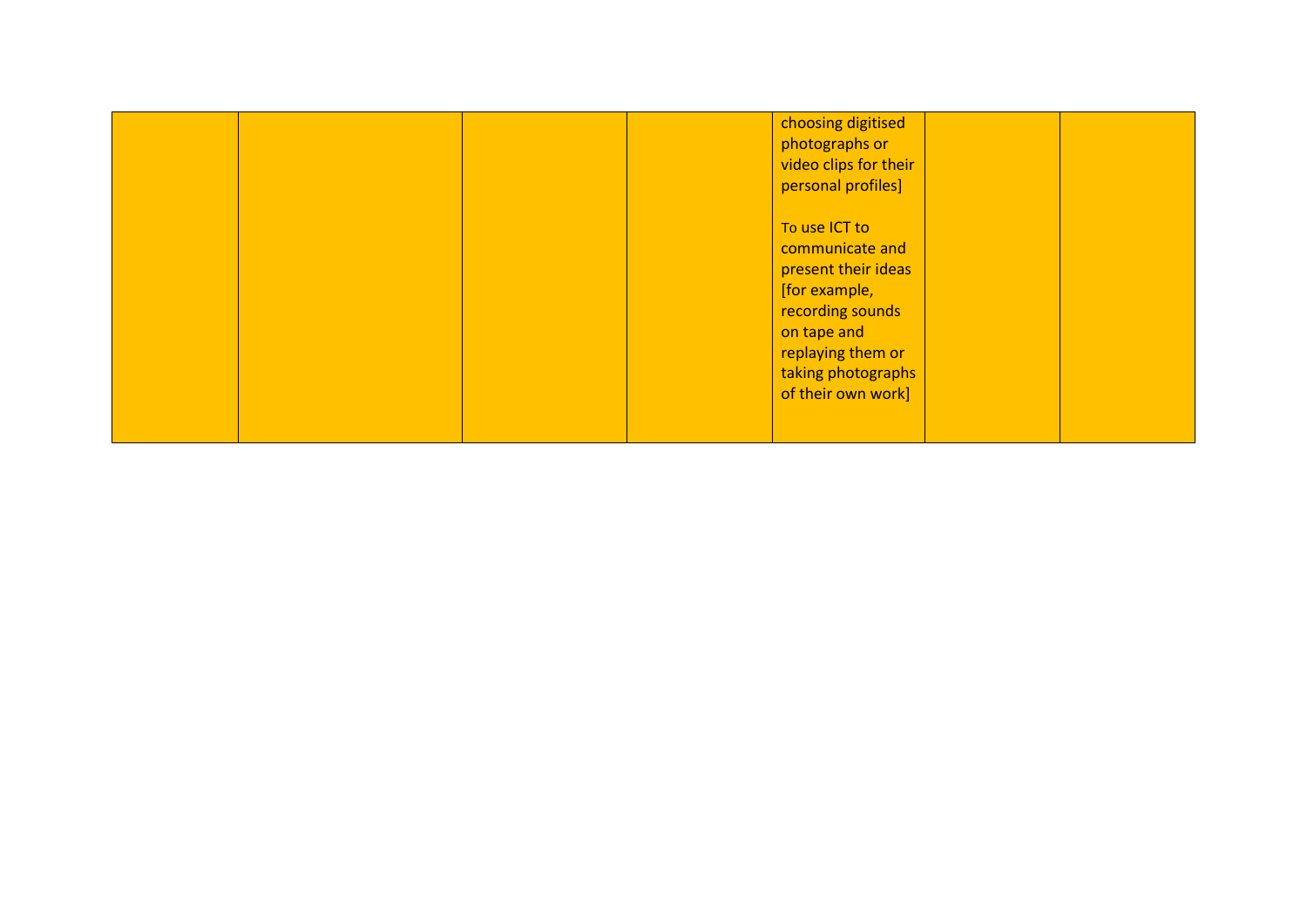| Year | <b>Computer Science</b><br><b>Focussing on real-life</b><br>events (the street lights<br>come on when it's dark,<br>the lights come on when<br>you press the switch<br>To remember learned<br>responses over more<br>extended periods [for<br>example, returning to a<br>favourite item of<br>equipment in the multi-<br>sensory environment<br>from session to session].<br>8 communication | <b>Information</b><br><b>Technology</b><br><b>Focussing on</b><br>explaining how<br>things work (we use<br>a keyboard to make<br>letters appear, we<br>press switches to<br>turn things on, how<br>do we choose an<br>app?)<br>To greet known<br>people and may<br>initiate interactions<br>and activities [for<br>example, switching<br>on a tape or CD<br>player] | <b>Digital Citizenship</b><br><b>Focussing on 'telling</b><br>an adult when we see<br>something we don't<br>like on the internet'<br>• To begin to show<br>interest in people,<br>events and objects<br>[for example,<br>tracking moving<br>images briefly across<br>a television or<br>monitor screen] | <b>Digital Literacy</b><br><b>Focussing on</b><br>switching things<br>on/off and beginning<br>to use ipads and<br>computers<br>To react to new<br>activities and<br>experiences [for<br>example, enjoying<br>the movement of air<br>as a nearby electric<br>fan is switched on] | <b>Revision</b><br><b>Computer</b><br>Science/<br><b>Information</b><br><b>Technology</b><br><b>Focussing on:</b><br>• To remember<br>learned<br>responses over<br>more extended<br>periods [for<br>example,<br>returning to a<br>favourite item of<br>equipment in<br>the multi-<br>sensory<br>environment<br>from session to<br>session]. 8<br>communication<br>• To greet<br>known people<br>and may initiate<br>interactions and<br>activities [for<br>example,<br>switching on a | <b>Revision</b><br><b>Digital</b><br>Citizenship/<br><b>Digital Literacy</b><br><b>Focussing on:</b><br>To react to new<br>activities and<br>experiences [for<br>example,<br>enjoying the<br>movement of air<br>as a nearby<br>electric fan is<br>switched on]<br>• To begin to<br>show interest in<br>people, events<br>and objects [for<br>example,<br>tracking moving<br>images briefly<br>across a<br>television or<br>monitor screen]<br>• To accept and<br>engage in<br>coactive<br>exploration [for |
|------|----------------------------------------------------------------------------------------------------------------------------------------------------------------------------------------------------------------------------------------------------------------------------------------------------------------------------------------------------------------------------------------------|---------------------------------------------------------------------------------------------------------------------------------------------------------------------------------------------------------------------------------------------------------------------------------------------------------------------------------------------------------------------|---------------------------------------------------------------------------------------------------------------------------------------------------------------------------------------------------------------------------------------------------------------------------------------------------------|---------------------------------------------------------------------------------------------------------------------------------------------------------------------------------------------------------------------------------------------------------------------------------|---------------------------------------------------------------------------------------------------------------------------------------------------------------------------------------------------------------------------------------------------------------------------------------------------------------------------------------------------------------------------------------------------------------------------------------------------------------------------------------|------------------------------------------------------------------------------------------------------------------------------------------------------------------------------------------------------------------------------------------------------------------------------------------------------------------------------------------------------------------------------------------------------------------------------------------------------------------------------------------------------------|
|      |                                                                                                                                                                                                                                                                                                                                                                                              |                                                                                                                                                                                                                                                                                                                                                                     |                                                                                                                                                                                                                                                                                                         |                                                                                                                                                                                                                                                                                 | tape or CD<br>player]                                                                                                                                                                                                                                                                                                                                                                                                                                                                 | example, being<br>encouraged to                                                                                                                                                                                                                                                                                                                                                                                                                                                                            |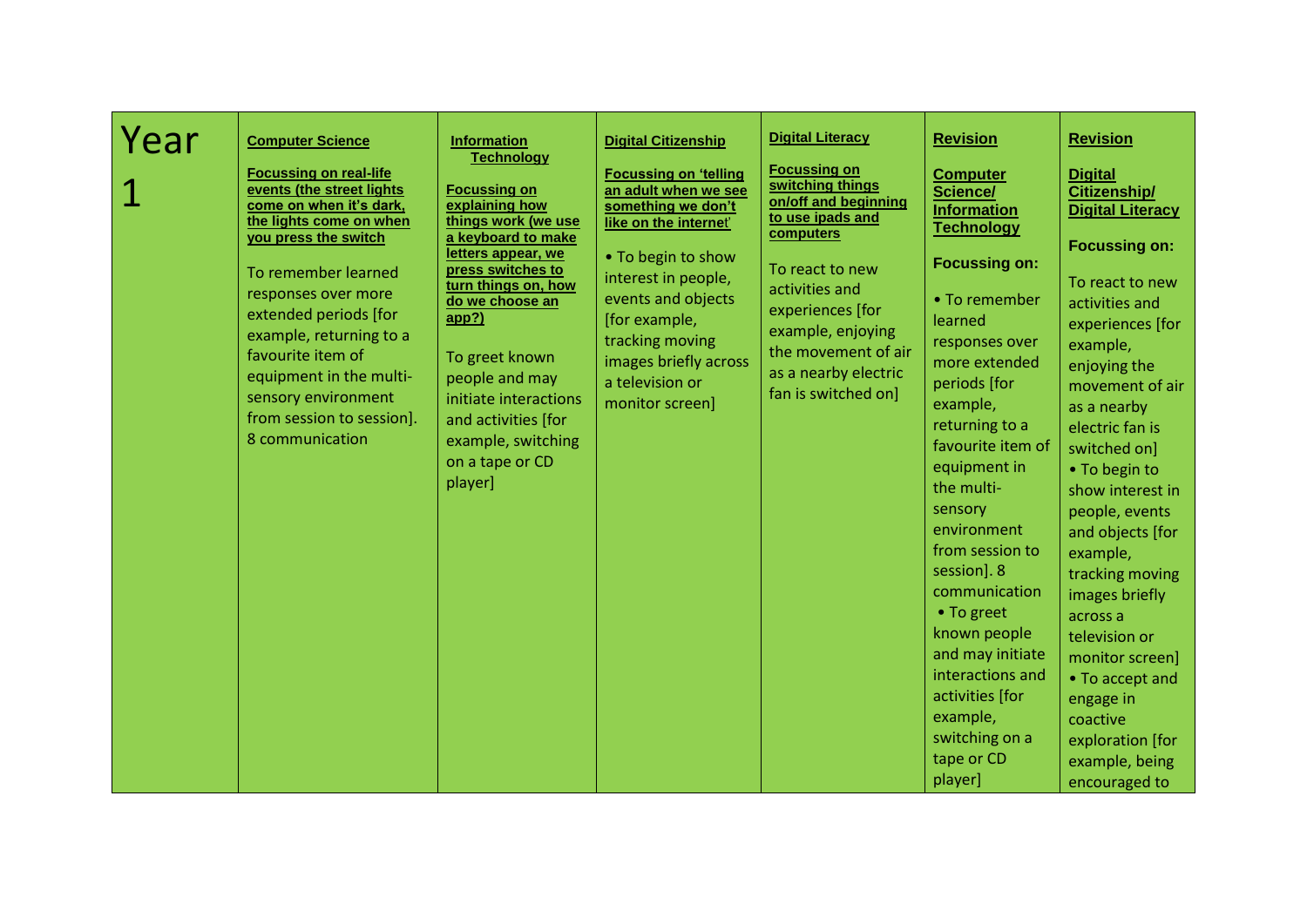|  |  |  | handle fibre-<br>optic strands]. |
|--|--|--|----------------------------------|
|  |  |  |                                  |
|  |  |  |                                  |
|  |  |  |                                  |
|  |  |  |                                  |
|  |  |  |                                  |
|  |  |  |                                  |
|  |  |  |                                  |
|  |  |  |                                  |
|  |  |  |                                  |
|  |  |  |                                  |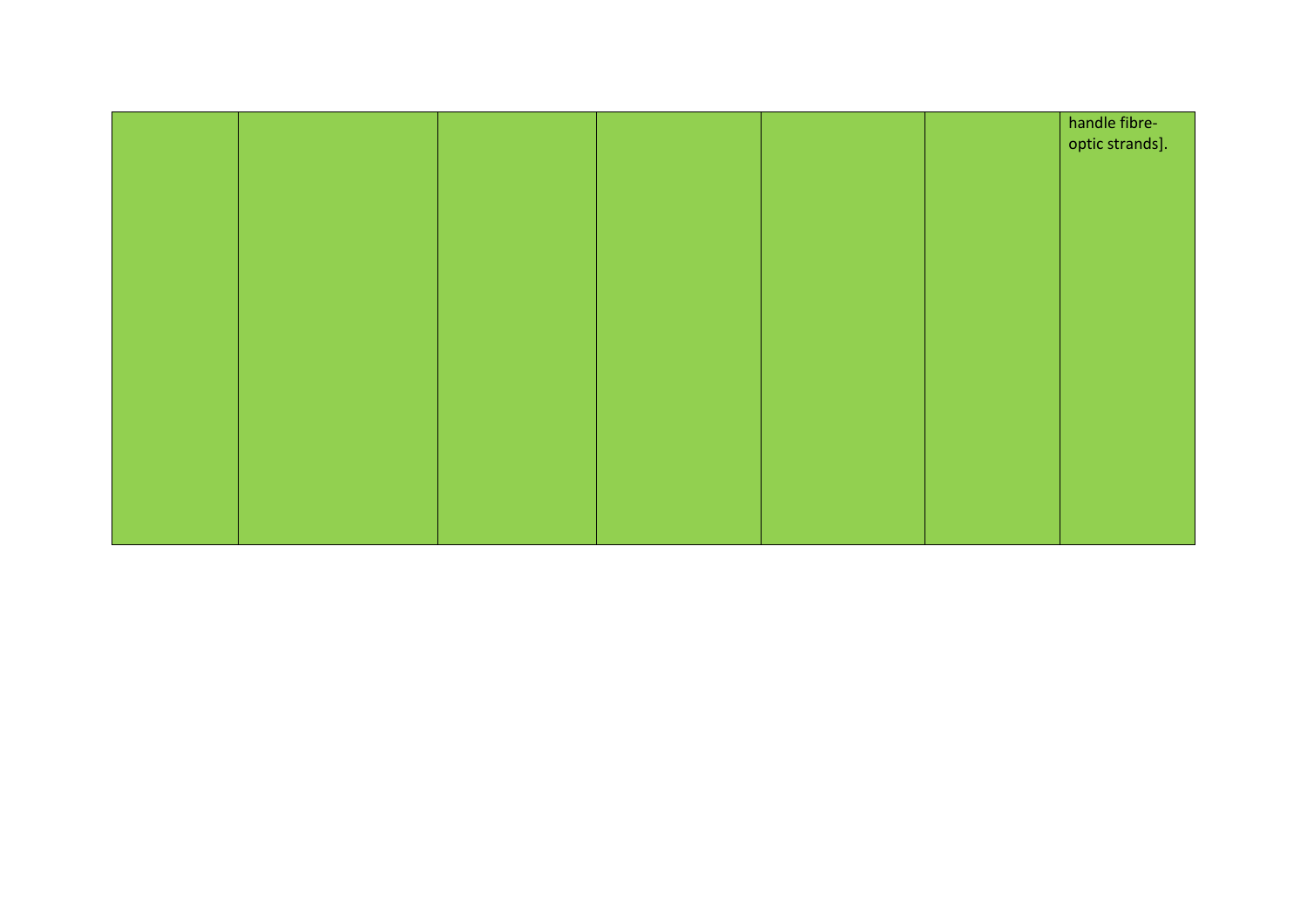| To react to new activities and experiences [for example, enjoying the movement of air as a                                                                                                     |  |
|------------------------------------------------------------------------------------------------------------------------------------------------------------------------------------------------|--|
| nearby electric fan is switched on]                                                                                                                                                            |  |
| • To begin to show interest in people, events and objects [for example, tracking moving images                                                                                                 |  |
| briefly across a television or monitor screen]                                                                                                                                                 |  |
| . To accept and engage in coactive exploration [for example, being encouraged to handle fibre-<br>optic strands].                                                                              |  |
| • To communicate consistent preferences and affective responses [for example, turning                                                                                                          |  |
| towards the source of preferred music]                                                                                                                                                         |  |
| • To recognise familiar people, events and objects [for example, moving towards the television<br>in a familiar room]                                                                          |  |
|                                                                                                                                                                                                |  |
| • To perform actions, often by trial and improvement, and they remember learned responses<br>over short periods of time [for example, pressing a switch repeatedly to turn on a light or sound |  |
| source]                                                                                                                                                                                        |  |
| • To cooperate with shared exploration and supported participation [for example, working with                                                                                                  |  |
| an adult or a peer to operate a touch screen]. • To seek attention through eye contact, gesture                                                                                                |  |
| or action                                                                                                                                                                                      |  |
| • To request events or activities [for example, pushing another person's hand towards a switch]                                                                                                |  |
| • To participate in shared activities with less support.                                                                                                                                       |  |
| • To sustain concentration for short periods                                                                                                                                                   |  |
| • To explore materials in increasingly complex ways [for example, moving in and out of a sound<br>beam to create different effects]                                                            |  |
| . To observe the results of their own actions with interest [for example, feeling the changing                                                                                                 |  |
| vibrations as they switch a massage table on and off]                                                                                                                                          |  |
| . To remember learned responses over more extended periods [for example, returning to a                                                                                                        |  |
| favourite item of equipment in the multi-sensory environment from session to session]. 8                                                                                                       |  |
| communication                                                                                                                                                                                  |  |
| . To greet known people and may initiate interactions and activities [for example, switching on                                                                                                |  |
| a tape or CD player]                                                                                                                                                                           |  |
| • To can remember learned responses over increasing periods of time and may anticipate                                                                                                         |  |
| known events [for example, looking at the monitor screen as they activate a concept keyboard]                                                                                                  |  |
| • To respond to options and choices with actions or gestures [for example, operating one                                                                                                       |  |
| switch rather than another to achieve a desired result]                                                                                                                                        |  |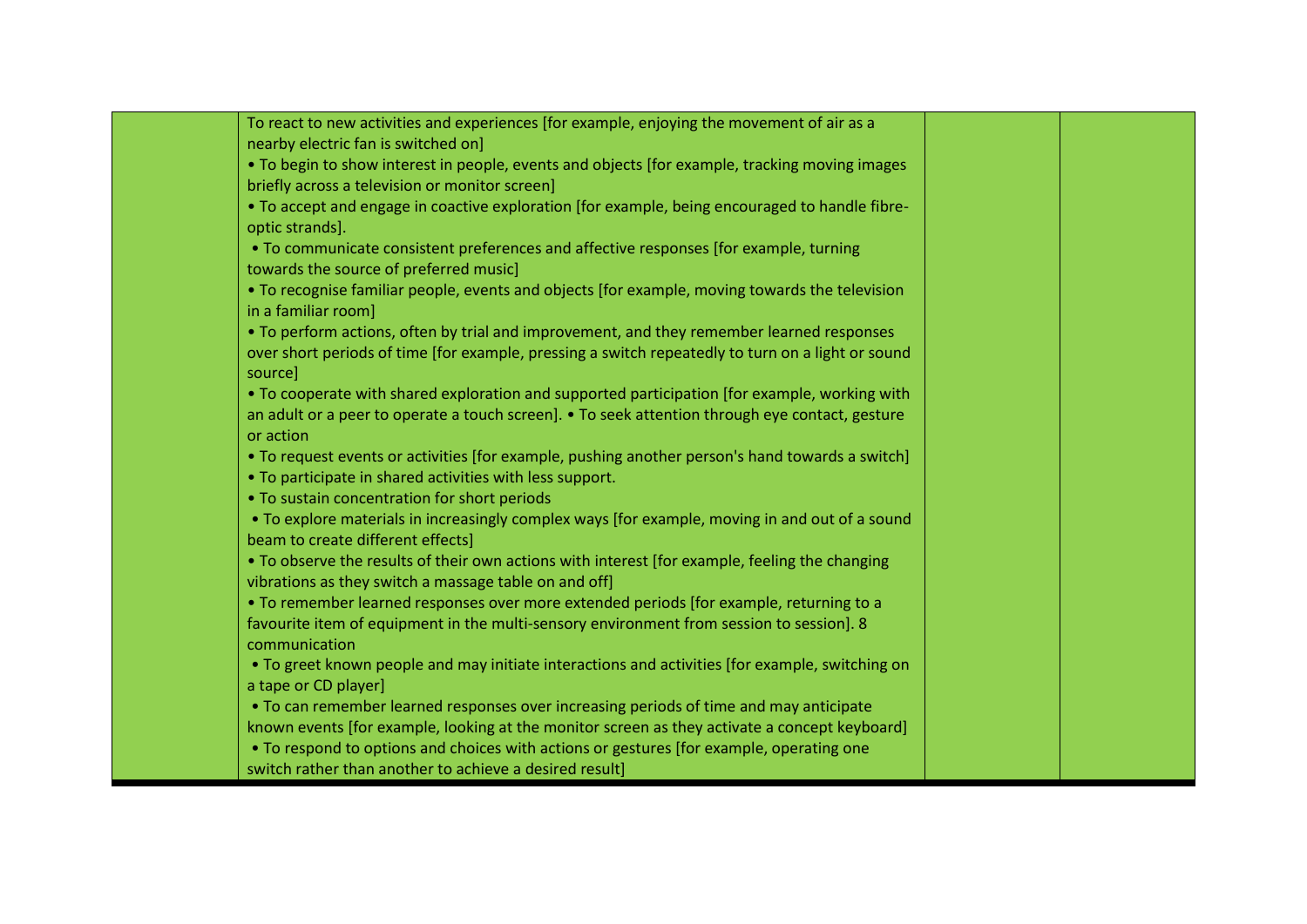|                   | • To actively explore objects and events for more extended periods [for example, creating<br>effects using a touch screen]<br>. To apply potential solutions systematically to problems [for example, pressing a switch<br>repeatedly after the power source has been turned off<br>•. To know that certain actions produce predictable results [for example, using a switch to<br>activate a tape recorder] • The assumption is that the pupil will use their preferred method of<br>access throughout. |                                         |                                      |                         |                                                |                 |
|-------------------|----------------------------------------------------------------------------------------------------------------------------------------------------------------------------------------------------------------------------------------------------------------------------------------------------------------------------------------------------------------------------------------------------------------------------------------------------------------------------------------------------------|-----------------------------------------|--------------------------------------|-------------------------|------------------------------------------------|-----------------|
| Year <sub>2</sub> | <b>Computer Science</b>                                                                                                                                                                                                                                                                                                                                                                                                                                                                                  | <b>Information</b><br><b>Technology</b> | <b>Digital</b><br><b>Citizenship</b> | <b>Digital Literacy</b> | <b>Revision</b><br><u>Computer</u><br>Science/ | <b>Revision</b> |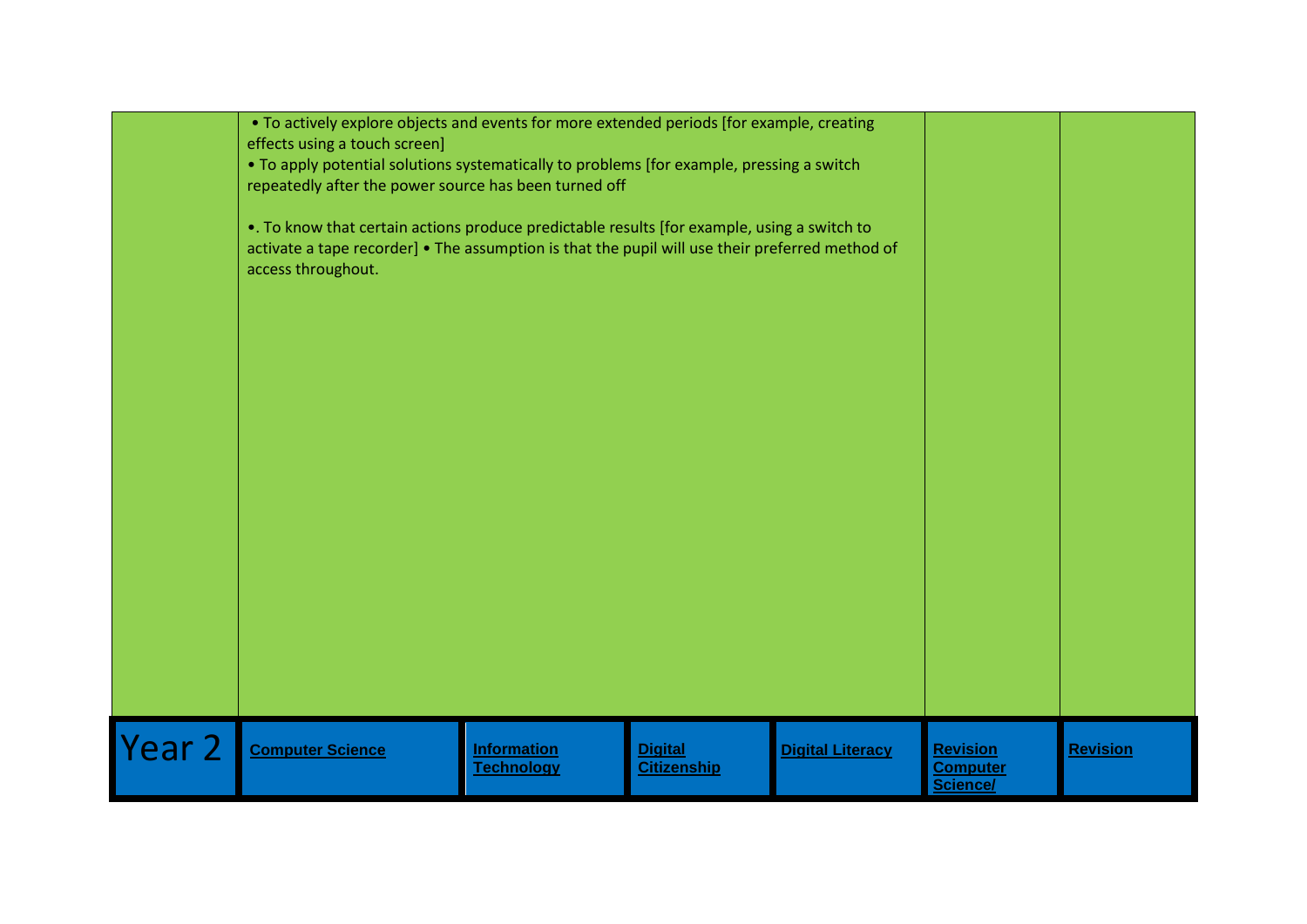|      |                                                                                                                                                                                                                                                                                                                                                                                                                                                                                                                                                                                                                            |                                                                                                                                                                                                                                                                                                                                                                                                                                                                                                                                                                                                                                                                                                                                  |                                                                                                                                                                                                                                                                                                                                                                                                                                                                                                                                                                                                                                                             |                                                                                                                                                                                                                                                                                                                                                                                                                                                                                                                                                                                                                                                        | <b>Information</b><br><b>Technology</b>                                                                                                                                                                                                                                                                                                                                                                                                                               | <b>Digital</b><br>Citizenship/<br><b>Digital Literacy</b>                                                                                                                                                                                                                                                                                                                                         |
|------|----------------------------------------------------------------------------------------------------------------------------------------------------------------------------------------------------------------------------------------------------------------------------------------------------------------------------------------------------------------------------------------------------------------------------------------------------------------------------------------------------------------------------------------------------------------------------------------------------------------------------|----------------------------------------------------------------------------------------------------------------------------------------------------------------------------------------------------------------------------------------------------------------------------------------------------------------------------------------------------------------------------------------------------------------------------------------------------------------------------------------------------------------------------------------------------------------------------------------------------------------------------------------------------------------------------------------------------------------------------------|-------------------------------------------------------------------------------------------------------------------------------------------------------------------------------------------------------------------------------------------------------------------------------------------------------------------------------------------------------------------------------------------------------------------------------------------------------------------------------------------------------------------------------------------------------------------------------------------------------------------------------------------------------------|--------------------------------------------------------------------------------------------------------------------------------------------------------------------------------------------------------------------------------------------------------------------------------------------------------------------------------------------------------------------------------------------------------------------------------------------------------------------------------------------------------------------------------------------------------------------------------------------------------------------------------------------------------|-----------------------------------------------------------------------------------------------------------------------------------------------------------------------------------------------------------------------------------------------------------------------------------------------------------------------------------------------------------------------------------------------------------------------------------------------------------------------|---------------------------------------------------------------------------------------------------------------------------------------------------------------------------------------------------------------------------------------------------------------------------------------------------------------------------------------------------------------------------------------------------|
| Year | <b>Computer Science</b><br><b>Focussing on programming</b><br>'imaginary' robots and<br>exploring BeeBot/codeapillars<br>To name items we control in<br>the everyday environment<br>To use every day ICT<br>$\bullet$<br>devices<br>To explore on screen<br>$\bullet$<br>activities - by clicking cause<br>and effect<br>To use on screen simulations<br>$\bullet$<br>and compare with real life<br>activities - click and drag<br>activities<br>I know what an algorithm is a<br>$\bullet$<br>set of instruction that can<br>solve a problem<br>To create a simple algorithm<br>for a floor robot e.g.:<br>BeeBot/BlueBot | <b>Information</b><br><b>Technology</b><br><b>Focusing on knowing</b><br>parts of a computer<br>To talk about how<br>$\bullet$<br>To use the internet<br>to find things out.<br>To identify devices I<br>$\bullet$<br>could use to access<br>information on the<br>internet.<br>To give simple<br>$\bullet$<br>examples of how to<br>find information<br>(e.g. search engine,<br>voice activated<br>searching).<br>To identify some<br>$\bullet$<br>simple examples of<br>my personal<br>information (e.g.<br>name, address,<br>birthday, age,<br>location).<br>To describe the<br>people to trust and<br>can share this with;<br>to explain why I<br>trust them.<br>I know that work I<br>$\bullet$<br>create belongs to<br>me. | <b>Digital Citizenship</b><br><b>Focussing on</b><br>rules to keep<br>us safe and<br>healthy online<br>To recognise<br>$\bullet$<br>that To say 'no' /<br>'please stop' /<br>'I'll tell' / 'I'll ask'<br>to somebody<br>who asks me to<br>do something<br>that makes me<br>feel sad,<br>embarrassed or<br>upset. (Butterfly<br>feeling).<br>To explain how<br>$\bullet$<br>this could be<br>either in real life<br>or online.<br>To recognise<br>$\bullet$<br>some ways in<br>which the<br>internet can be<br>used to<br>communicate.<br>To give<br>$\bullet$<br>examples of<br>how I (might)<br>use technology<br>to communicate<br>with people I<br>know. | <b>Digital Literacy</b><br><b>Focussing on using</b><br>paint packages<br>To move the<br>mouse with some<br>control to point<br>and click<br>To use the<br>$\bullet$<br>mouse to click<br>and drag<br>To right click<br>$\bullet$<br>using the mouse<br>and uses the<br>mouse pad on a<br>laptop<br>To use a paint<br>package to draw<br>a picture using a<br>range of devices<br>e.g. Paint, 2Paint<br>a picture, iPad<br>apps<br>To use simple<br>$\bullet$<br>tools in a painting<br>package e.g.<br>different sized<br>brushes, colour-<br>fill, and palette<br>To find the letters<br>in my name on a<br>computer<br>keyboard and<br>type my name | <b>Revision</b><br><b>Computer</b><br>Science/<br><b>Information</b><br><b>Technology</b><br><b>Focussing on:</b><br>• To use every<br>day ICT<br>devices<br>To explore on<br>$\bullet$<br>screen<br>$activities - by$<br>clicking cause<br>and effect<br><b>AND</b><br>To talk about<br>$\bullet$<br>how To use<br>the internet to<br>find things out.<br><b>AND</b><br>To give simple<br>examples of<br>how to find<br>information<br>(e.g. search<br>engine, voice | <b>Revision</b><br><b>Digital</b><br><b>Citizenship/</b><br><b>Digital Literacy</b><br><b>Focussing on:</b><br>To use a paint<br>$\bullet$<br>package to<br>draw a picture<br>using a range<br>of devices e.g.<br>Paint, 2Paint a<br>picture, iPad<br>apps<br><b>AND</b><br>To use simple<br>tools in a<br>painting<br>package e.g.<br>different sized<br>brushes,<br>colour-fill, and<br>palette |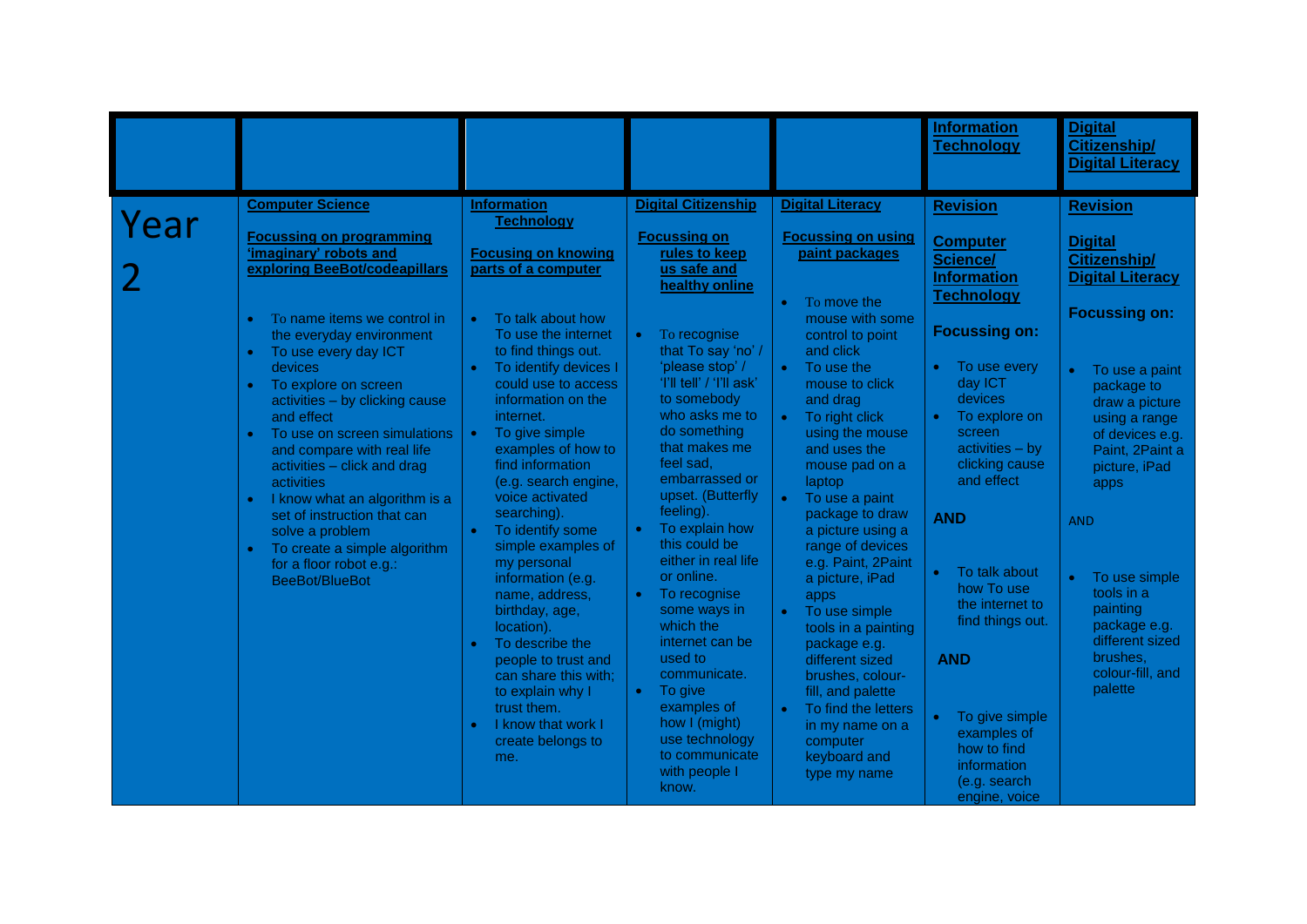|      |                                                                                                    | To name my work<br>so that others know<br>it belongs to me.<br>To name the parts<br>$\bullet$<br>of a computer and<br>know what they are<br>used for: Mouse,<br>Monitor, Printer,<br>Keyboard, DVD/CD<br>Rom, USB<br>To shut down a<br>computer appropriately | To identify ways<br>that To put<br>information on<br>the internet.<br>To describe<br>ways that some<br>people can be<br>unkind online.<br>To offer<br>examples of<br>how this can<br>make others<br>feel.<br>To identify rules<br>that help keep<br>us safe and<br>healthy in and<br>beyond the<br>home when<br>using<br>technology.<br>To give some<br>simple<br>examples. | To begin to sort<br>and classify using<br>computer<br>activities.<br>To say what a<br>$\bullet$<br>pictogram is<br>showing.<br>To add data into<br>a program<br>(pictogram).<br>To use the digital<br>$\bullet$<br>camera with<br>support. | activated<br>searching).                                             |                                                                             |
|------|----------------------------------------------------------------------------------------------------|---------------------------------------------------------------------------------------------------------------------------------------------------------------------------------------------------------------------------------------------------------------|-----------------------------------------------------------------------------------------------------------------------------------------------------------------------------------------------------------------------------------------------------------------------------------------------------------------------------------------------------------------------------|--------------------------------------------------------------------------------------------------------------------------------------------------------------------------------------------------------------------------------------------|----------------------------------------------------------------------|-----------------------------------------------------------------------------|
| Year | <b>Computer Science</b>                                                                            | <b>Information</b><br><b>Technology</b>                                                                                                                                                                                                                       | <b>Digital Citizenship</b>                                                                                                                                                                                                                                                                                                                                                  | <b>Digital Literacy</b>                                                                                                                                                                                                                    | <b>Revision</b>                                                      | <b>Revision</b>                                                             |
|      | <b>Focussing on programming</b><br>'imaginary' robots and<br>exploring BeeBot/codeapillars         | <b>Focusing on knowing</b><br>parts of a computer                                                                                                                                                                                                             | <b>Focussing on</b><br>rules to keep<br>us safe and<br>healthy online                                                                                                                                                                                                                                                                                                       | <b>Focussing on using</b><br>paint packages                                                                                                                                                                                                | <b>Computer</b><br>Science/<br><b>Information</b>                    | <b>Digital</b><br><b>Citizenship/</b><br><b>Digital Literacy</b>            |
|      | To use computer programs,<br>for example, to move a<br>device to manipulate<br>something on screen | To show they<br>understand that<br>information can be<br>stored on a<br>computer [for                                                                                                                                                                         | To know that<br>some things use<br>the internet and<br>some don't                                                                                                                                                                                                                                                                                                           | To use a keyboard<br>or touch screen to<br>select letters<br>and/or images for<br>their own names                                                                                                                                          | <b>Technology</b><br><b>Focussing on:</b><br>To respond to<br>simple | <b>Focussing on:</b><br>To know that<br>some things use<br>the internet and |
|      | To make connections<br>between control devices and<br>information on screen [for                   | example, they ask to<br>see a picture saved<br>earlier]                                                                                                                                                                                                       | To begin to<br>choose<br>equipment and                                                                                                                                                                                                                                                                                                                                      | To use a keyboard<br>or touch screen to                                                                                                                                                                                                    | instructions to<br>control a device<br><b>AND</b>                    | some don't<br><b>AND</b>                                                    |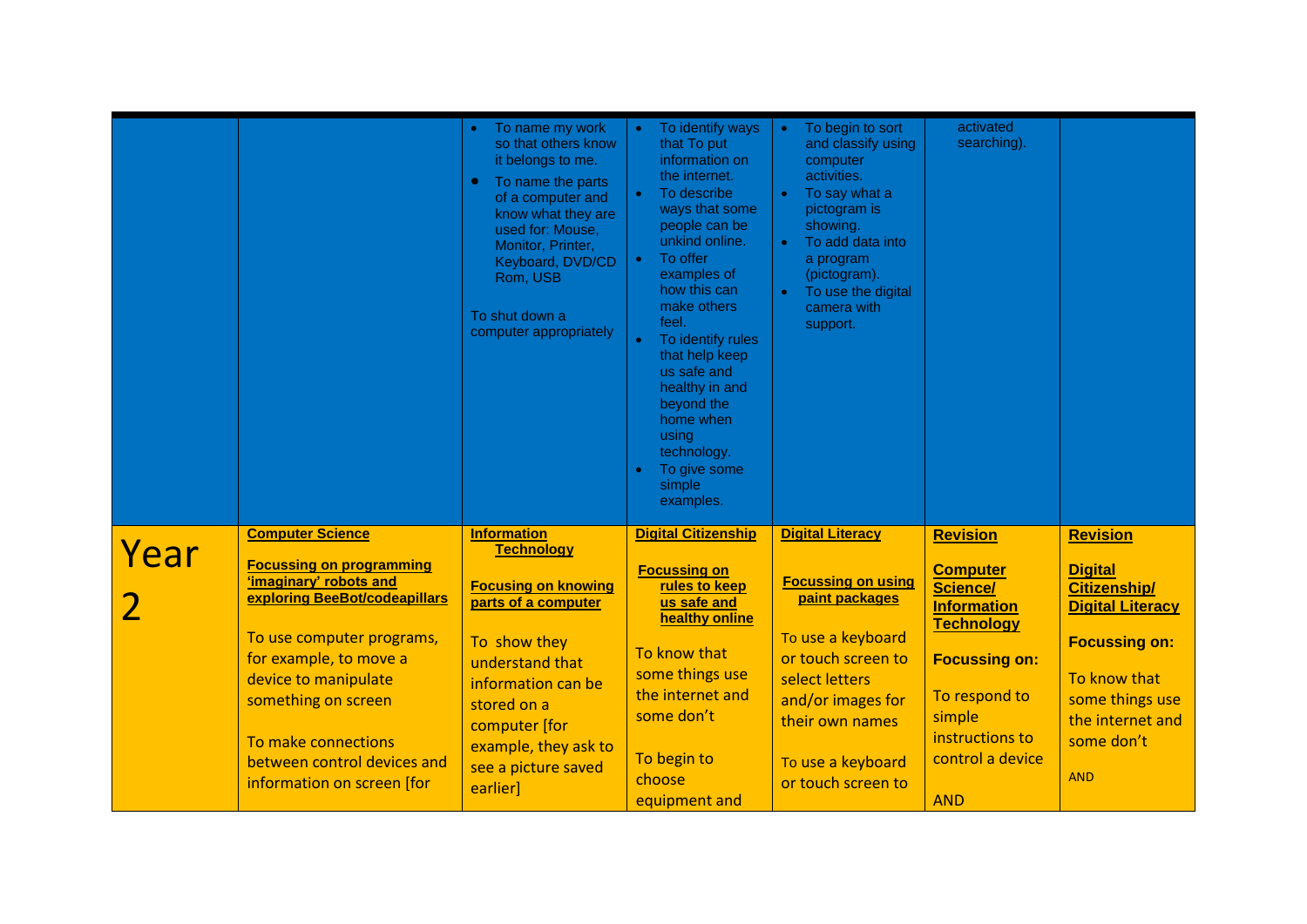| example, pressing a specific |                       | software for a    | select letters        |                 | To use a        |
|------------------------------|-----------------------|-------------------|-----------------------|-----------------|-----------------|
| graphic on a touch screen].  | To respond to simple  | familiar activity | and/or images for     | To communicate  | keyboard or     |
|                              | instructions to       | [for example,     | their own names       | about their use | touch screen to |
| To respond to simple         | control a device [for |                   |                       | of ICT.         | select letters  |
| instructions to control a    | example, using a      | Using a writing-  | To operate some       |                 | and/or images   |
| device [for example, using a | photocopier to        | with-symbols      | devices               |                 | for their own   |
| photocopier to duplicate     | duplicate their work] | programme to      | independently.        |                 | names           |
| their work]                  |                       | send a message    |                       |                 |                 |
|                              | To communicate        | home].            | To use ICT to         |                 |                 |
|                              | about their use of    |                   | communicate           |                 |                 |
|                              | ICT.                  |                   | meaning and           |                 |                 |
|                              |                       |                   | express ideas in a    |                 |                 |
|                              |                       |                   | variety of contexts   |                 |                 |
|                              |                       |                   | [for example,         |                 |                 |
|                              |                       |                   | choosing digitised    |                 |                 |
|                              |                       |                   | photographs or        |                 |                 |
|                              |                       |                   | video clips for their |                 |                 |
|                              |                       |                   | personal profiles]    |                 |                 |
|                              |                       |                   |                       |                 |                 |
|                              |                       |                   | To use ICT to         |                 |                 |
|                              |                       |                   | communicate and       |                 |                 |
|                              |                       |                   | present their ideas   |                 |                 |
|                              |                       |                   | [for example,         |                 |                 |
|                              |                       |                   | recording sounds      |                 |                 |
|                              |                       |                   | on tape and           |                 |                 |
|                              |                       |                   | replaying them or     |                 |                 |
|                              |                       |                   | taking photographs    |                 |                 |
|                              |                       |                   | of their own work]    |                 |                 |
|                              |                       |                   |                       |                 |                 |
|                              |                       |                   |                       |                 |                 |
|                              |                       |                   |                       |                 |                 |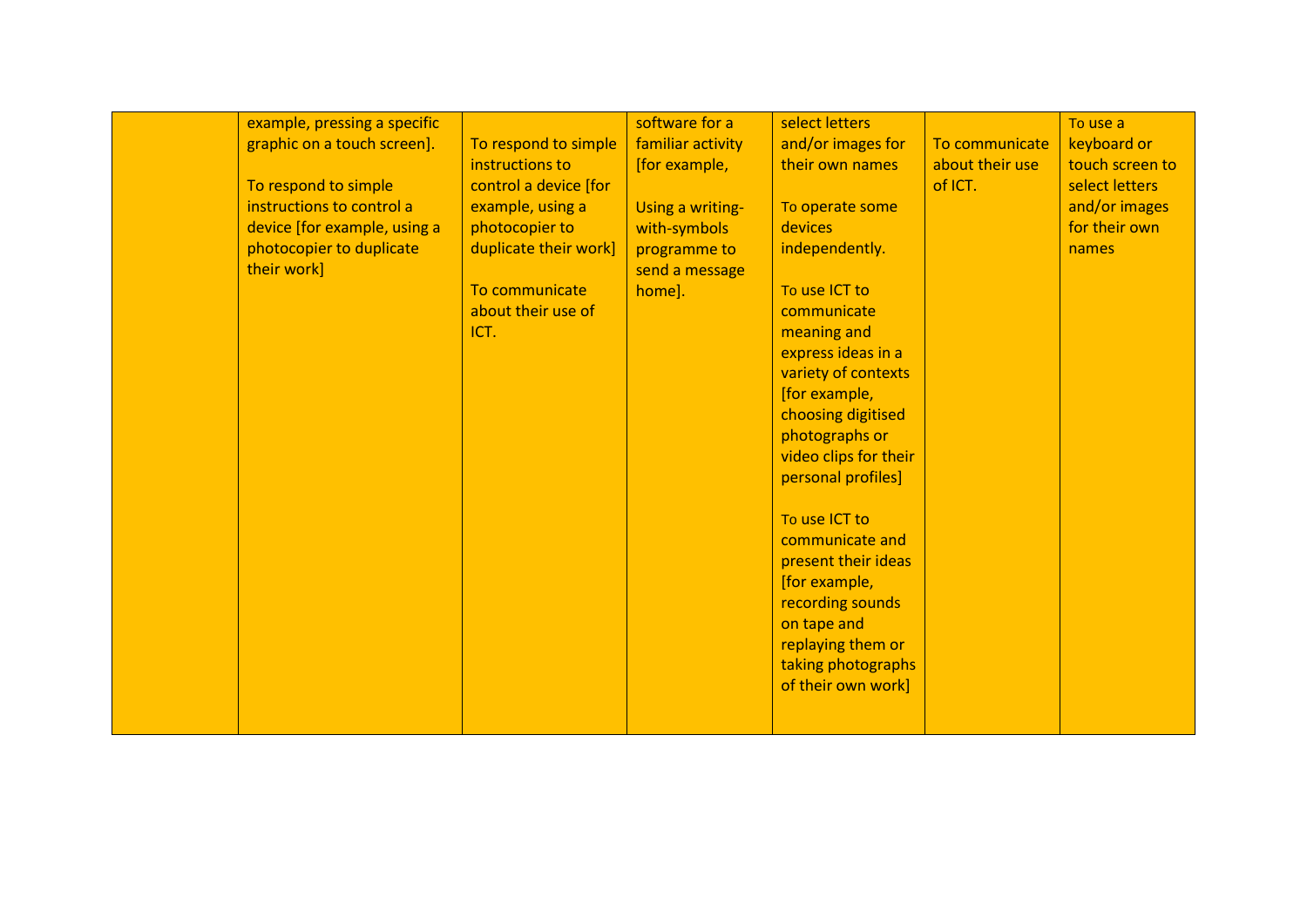| Year | <b>Computer Science</b><br><b>Focussing on</b><br>programming<br>'imaginary' robots and<br>exploring<br><b>BeeBots/codeapillars</b><br>• To remember<br>learned responses<br>over more extended<br>periods [for example,<br>returning to a<br>favourite item of<br>equipment in the<br>multi-sensory<br>environment from<br>session to session]. 8<br>communication | <b>Information</b><br><b>Technology</b><br><b>Focussing on knowing</b><br>parts of a computer<br>• To greet known<br>people and may<br>initiate interactions<br>and activities [for<br>example, switching<br>on a tape or CD<br>player] | <b>Digital Citizenship</b><br><b>Focussing on rules to</b><br>keep us safe and<br>healthy online<br>To react to new<br>activities and<br>experiences [for<br>example, enjoying the<br>movement of air as a<br>nearby electric fan is<br>switched on]                                                                                                                                                                                                                                                                                                                                                                                                                                        | <b>Digital Literacy</b><br><b>Focussing on using</b><br>paint packages<br>To begin to show<br>interest in people,<br>events and objects<br>[for example, tracking<br>moving images briefly<br>across a television or<br>monitor screen] | <b>Revision</b><br><b>Computer</b><br>Science/<br><b>Information</b><br><b>Technology</b><br><b>Focussing on:</b><br>• To remember<br>learned<br>responses over<br>more extended<br>periods [for<br>example,<br>returning to a<br>favourite item of<br>equipment in | <b>Revision</b><br><b>Digital</b><br>Citizenship/<br><b>Digital Literacy</b><br><b>Focussing on:</b><br>To react to new<br>activities and<br>experiences [for<br>example,<br>enjoying the<br>movement of air<br>as a nearby<br>electric fan is<br>switched on]<br>• To begin to |
|------|---------------------------------------------------------------------------------------------------------------------------------------------------------------------------------------------------------------------------------------------------------------------------------------------------------------------------------------------------------------------|-----------------------------------------------------------------------------------------------------------------------------------------------------------------------------------------------------------------------------------------|---------------------------------------------------------------------------------------------------------------------------------------------------------------------------------------------------------------------------------------------------------------------------------------------------------------------------------------------------------------------------------------------------------------------------------------------------------------------------------------------------------------------------------------------------------------------------------------------------------------------------------------------------------------------------------------------|-----------------------------------------------------------------------------------------------------------------------------------------------------------------------------------------------------------------------------------------|---------------------------------------------------------------------------------------------------------------------------------------------------------------------------------------------------------------------------------------------------------------------|---------------------------------------------------------------------------------------------------------------------------------------------------------------------------------------------------------------------------------------------------------------------------------|
|      | nearby electric fan is switched on]<br>briefly across a television or monitor screen]<br>optic strands].<br>towards the source of preferred music]<br>in a familiar room]<br>source]                                                                                                                                                                                |                                                                                                                                                                                                                                         | To react to new activities and experiences [for example, enjoying the movement of air as a<br>• To begin to show interest in people, events and objects [for example, tracking moving images<br>. To accept and engage in coactive exploration [for example, being encouraged to handle fibre-<br>• To communicate consistent preferences and affective responses [for example, turning<br>• To recognise familiar people, events and objects [for example, moving towards the television<br>• To perform actions, often by trial and improvement, and they remember learned responses<br>over short periods of time [for example, pressing a switch repeatedly to turn on a light or sound |                                                                                                                                                                                                                                         | the multi-<br>sensory<br>environment<br>from session to<br>session]. 8<br>communication<br>• To greet<br>known people<br>and may initiate<br>interactions and<br>activities [for<br>example,<br>switching on a<br>tape or CD<br>player]                             | show interest in<br>people, events<br>and objects [for<br>example,<br>tracking moving<br>images briefly<br>across a<br>television or<br>monitor screen]<br>• To accept and<br>engage in<br>coactive<br>exploration [for<br>example, being<br>encouraged to                      |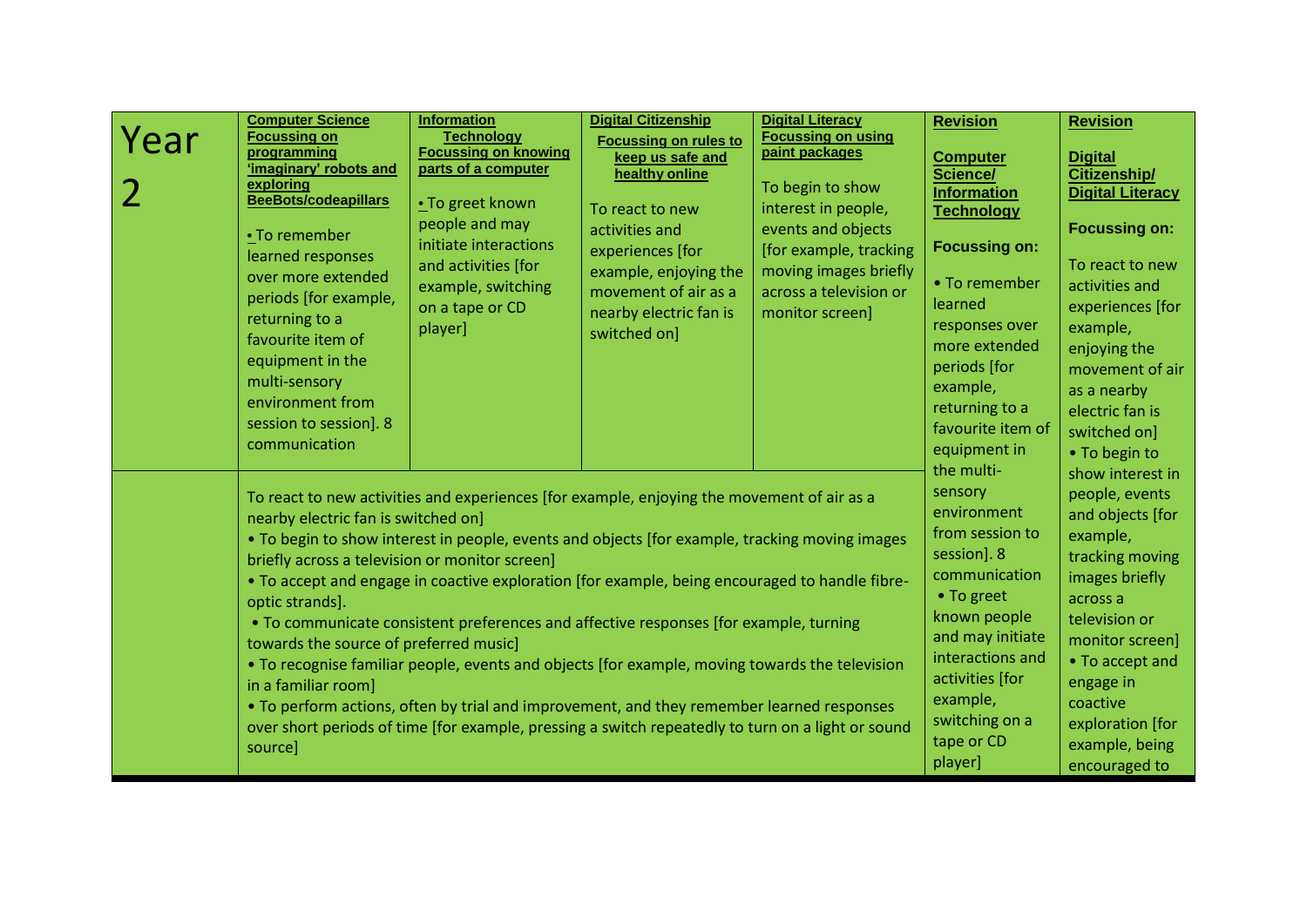|                   | • To cooperate with shared exploration and supported participation [for example, working with<br>an adult or a peer to operate a touch screen]. • To seek attention through eye contact, gesture<br>or action                                                                                                                                  |                                         |                                      |                         |                                                | handle fibre-<br>optic strands].                  |
|-------------------|------------------------------------------------------------------------------------------------------------------------------------------------------------------------------------------------------------------------------------------------------------------------------------------------------------------------------------------------|-----------------------------------------|--------------------------------------|-------------------------|------------------------------------------------|---------------------------------------------------|
|                   | • To request events or activities [for example, pushing another person's hand towards a switch]<br>• To participate in shared activities with less support.                                                                                                                                                                                    |                                         |                                      |                         |                                                |                                                   |
|                   | • To sustain concentration for short periods<br>• To explore materials in increasingly complex ways [for example, moving in and out of a sound<br>beam to create different effects]                                                                                                                                                            |                                         |                                      |                         |                                                |                                                   |
|                   | • To observe the results of their own actions with interest [for example, feeling the changing<br>vibrations as they switch a massage table on and off]                                                                                                                                                                                        |                                         |                                      |                         |                                                |                                                   |
|                   | • To remember learned responses over more extended periods [for example, returning to a<br>favourite item of equipment in the multi-sensory environment from session to session]. 8<br>communication                                                                                                                                           |                                         |                                      |                         |                                                |                                                   |
|                   | . To greet known people and may initiate interactions and activities [for example, switching on<br>a tape or CD player]                                                                                                                                                                                                                        |                                         |                                      |                         |                                                |                                                   |
|                   | • To can remember learned responses over increasing periods of time and may anticipate<br>known events [for example, looking at the monitor screen as they activate a concept keyboard]<br>• To respond to options and choices with actions or gestures [for example, operating one<br>switch rather than another to achieve a desired result] |                                         |                                      |                         |                                                |                                                   |
|                   | • To actively explore objects and events for more extended periods [for example, creating<br>effects using a touch screen]                                                                                                                                                                                                                     |                                         |                                      |                         |                                                |                                                   |
|                   | • To apply potential solutions systematically to problems [for example, pressing a switch<br>repeatedly after the power source has been turned off                                                                                                                                                                                             |                                         |                                      |                         |                                                |                                                   |
|                   | •. To know that certain actions produce predictable results [for example, using a switch to<br>activate a tape recorder] • The assumption is that the pupil will use their preferred method of<br>access throughout.                                                                                                                           |                                         |                                      |                         |                                                |                                                   |
| Year <sub>3</sub> | <b>Computer Science</b>                                                                                                                                                                                                                                                                                                                        | <b>Information</b><br><b>Technology</b> | <b>Digital</b><br><b>Citizenship</b> | <b>Digital Literacy</b> | <b>Revision</b><br><b>Computer</b><br>Science/ | <b>Revision</b><br><b>Digital</b><br>Citizenship/ |
|                   |                                                                                                                                                                                                                                                                                                                                                |                                         |                                      |                         | <b>Information</b><br><b>Technology</b>        | <b>Digital Literacy</b>                           |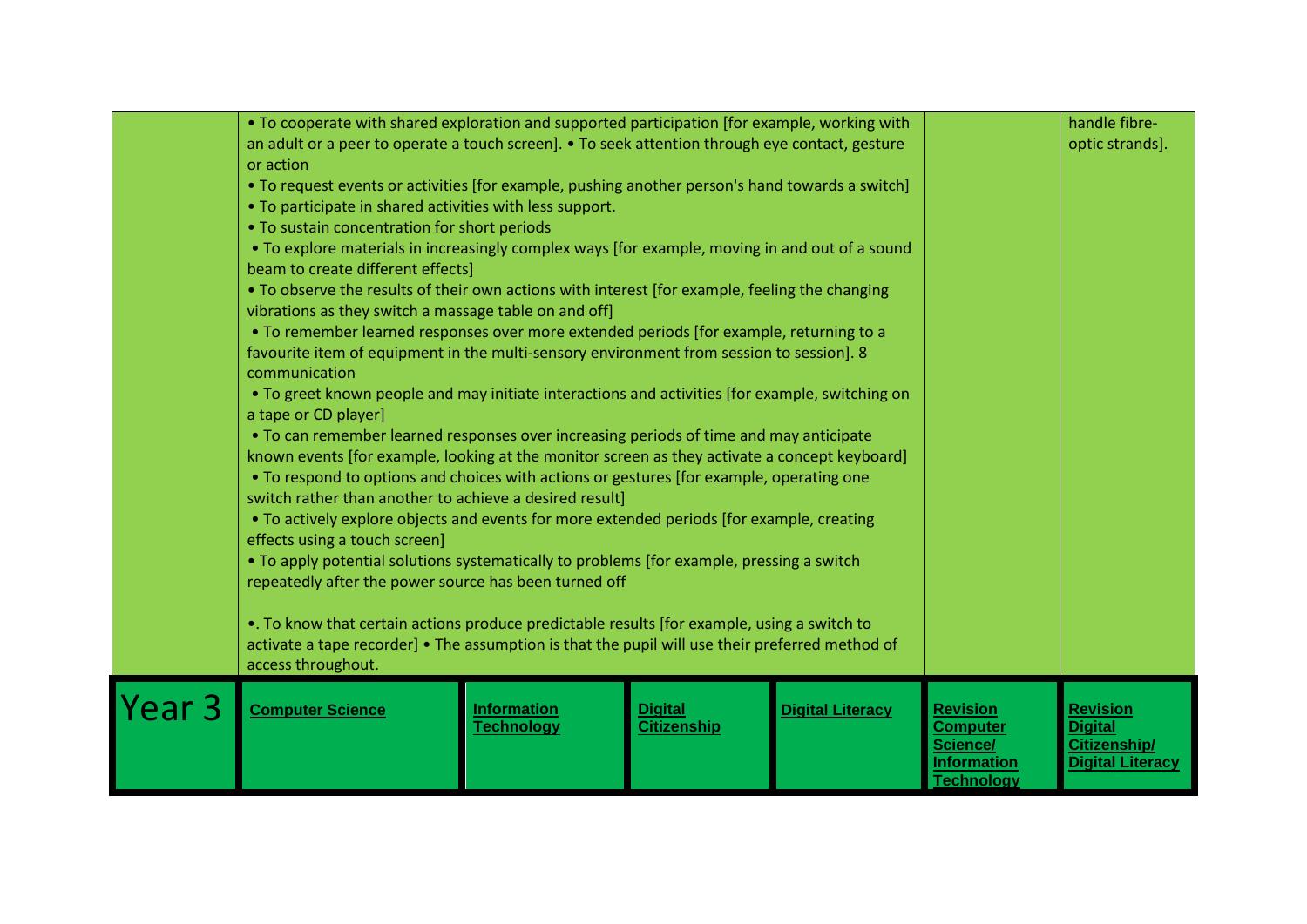| <b>Computer Science</b><br><b>Digital Citizenship</b><br><b>Digital Literacy</b><br><b>Information</b><br><b>Revision</b><br><b>Revision</b><br>Year<br><b>Technology</b><br><b>Focussing on</b><br><b>Focussing on</b><br><b>Focussing on</b><br><b>Digital</b><br><b>Computer</b><br>Codeapillar/beebot/kodable<br><b>Focussing on not</b><br>typing on a<br>using<br>Citizenship/<br>Science/<br>giving away our<br>keyboard<br>usernames and<br>apps<br><b>Digital Literacy</b><br><b>Information</b><br>personal information<br>passwords<br><b>Technology</b><br>and using passwords<br><b>Focussing on:</b><br>To use skills I<br>$\bullet$<br><b>Focussing on:</b><br><b>FOCUS Vocab: ALGORITHM</b><br>To recognise<br>have learnt<br>$\bullet$<br>• To tell you what an algorithm<br>To identify a<br>that there may<br>across multiple<br>$\bullet$<br>To create a<br>browser and can<br>be people online<br>application<br>is<br>$\bullet$<br>To use the<br>$\bullet$<br>simple<br>who could make<br>• To know that a program is a<br>use the internet to<br>programs,<br>internet with<br>find things out<br>me feel sad,<br>including:<br>precise set of instructions<br>program<br>adult support<br>embarrassed or<br>To use simple<br>To input text and<br>To give and follow<br>$\bullet$<br>$\bullet$<br>$\bullet$<br>to<br>keywords in search<br>upset<br>images using a<br><b>AND</b><br>instructions, which include<br>communicate<br>$\bullet$ To give<br>straight and / or turning<br>simple publishing<br>engines<br>with people I<br>examples of<br>To describe and<br>programs<br>commands – one at a time.<br>$\bullet$<br>know<br>when and how<br>To type a simple<br>demonstrate how to<br>To plan a simple algorithm<br>$\bullet$<br>To explain why<br>to speak to an<br>get help from a<br>sentences on the<br>To <b>create</b> a simple program<br>I should<br><b>AND</b><br>adult To trust.<br>trusted adult or<br>screen, making<br>To <b>debug</b> a simple program<br>always ask a<br>(Butterfly<br>use of a word<br>helpline if I find<br>that is causing an<br>trusted adult<br>feeling)<br>content that makes<br>bank<br>unexpected outcome.<br>before I share<br>To input text<br>To use the<br>me feel sad.<br>$\bullet$<br>To alter my<br>$\bullet$<br>$\bullet$<br>To predict if a simple<br>any<br>uncomfortable<br>and images<br>internet with<br>writing in a<br>program will fulfil my<br>information<br>using a simple<br>worried or<br>adult support to<br>number of ways<br>algorithm<br>about myself<br>publishing<br>frightened.<br>communicate<br>(size, colour, font<br>To break a problem down<br>online<br>(Butterfly feeling)<br>with people I<br>programs<br>etc.)<br>into smaller parts (chunking /<br>To recognise more<br>know<br>$\bullet$<br>To tell you the<br>$\bullet$<br>decomposing)<br>To explain why it<br>detailed examples<br>main keys for<br>$\bullet$<br>$\mathbf{z}$<br>of information that<br>is important to<br>typing e.g. shift,<br>is personal to me<br>be considerate<br>space bar, full<br>(e.g. where I live,<br>and kind to<br>stop<br>my family's names,<br>people online<br>To type simple<br>$\bullet$<br>where I go to<br>• To recognise<br>sentences using<br>school)<br>that information<br>the correct format<br>To explain why I<br>can stay online<br>(capital letters, |
|----------------------------------------------------------------------------------------------------------------------------------------------------------------------------------------------------------------------------------------------------------------------------------------------------------------------------------------------------------------------------------------------------------------------------------------------------------------------------------------------------------------------------------------------------------------------------------------------------------------------------------------------------------------------------------------------------------------------------------------------------------------------------------------------------------------------------------------------------------------------------------------------------------------------------------------------------------------------------------------------------------------------------------------------------------------------------------------------------------------------------------------------------------------------------------------------------------------------------------------------------------------------------------------------------------------------------------------------------------------------------------------------------------------------------------------------------------------------------------------------------------------------------------------------------------------------------------------------------------------------------------------------------------------------------------------------------------------------------------------------------------------------------------------------------------------------------------------------------------------------------------------------------------------------------------------------------------------------------------------------------------------------------------------------------------------------------------------------------------------------------------------------------------------------------------------------------------------------------------------------------------------------------------------------------------------------------------------------------------------------------------------------------------------------------------------------------------------------------------------------------------------------------------------------------------------------------------------------------------------------------------------------------------------------------------------------------------------------------------------------------------------------------------------------------------------------------------------------------------------------------------------------------------------------------------------------------------------------------------------------------------------------------------------------------------------------------------------------------------------------------------------------------------------------------------------------------------------------------------------------------------------------------------------------------------------------------------------------------------------------|
| should always ask<br>and could be<br>space and full<br>a trusted adult<br>copied<br>stop)<br>before I share any<br>To describe                                                                                                                                                                                                                                                                                                                                                                                                                                                                                                                                                                                                                                                                                                                                                                                                                                                                                                                                                                                                                                                                                                                                                                                                                                                                                                                                                                                                                                                                                                                                                                                                                                                                                                                                                                                                                                                                                                                                                                                                                                                                                                                                                                                                                                                                                                                                                                                                                                                                                                                                                                                                                                                                                                                                                                                                                                                                                                                                                                                                                                                                                                                                                                                                                                       |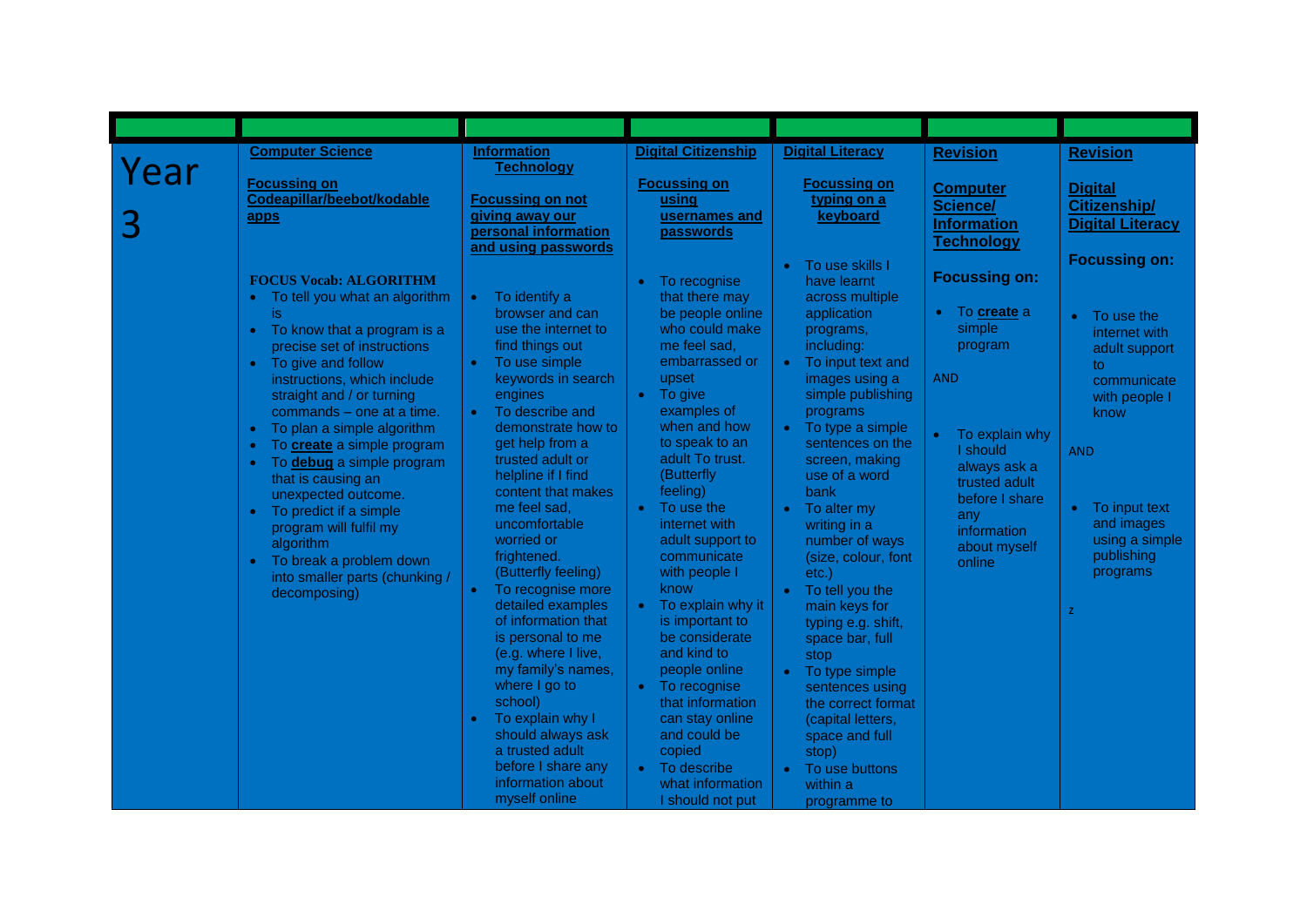|           |                                                                                      | To explain how<br>passwords can be<br>used to protect<br>information and<br>devices<br>To explain why<br>$\bullet$<br>work I create using<br>technology belongs<br>to me<br>To say why it<br>$\bullet$<br>belongs to me (e.g.<br>'it is my idea' or 'l<br>designed it')<br>To save my work<br>$\bullet$<br>(Purplemash/school<br>network) so that<br>others know it<br>belongs to me (e.g.<br>filename, name on<br>content)<br>To identify the<br>icons for<br>applications on the<br>desktop and launch<br>accordingly<br>To know what a<br>browser is and how<br>to open one<br>To use online<br>resources - Google<br>Maps & Google Earth | online without<br>asking a trusted<br>adult first<br>To describe how<br>to behave online<br>in ways that do<br>not upset others<br>and can give<br>examples<br>To explain rules<br>$\bullet$<br>to keep us safe<br>when we are<br>using<br>technology both<br>in and beyond<br>the home<br>To give<br>$\bullet$ .<br>examples of<br>some of these<br><b>rules</b> | make text bold/<br>italics / text<br>alignment etc.<br>To move to<br>$\bullet$<br>different places in<br>the text using the<br>arrow keys or<br>mouse<br>To use the 'undo'<br>$\bullet$<br>icon to fix a<br>mistake<br>To use the digital<br>$\bullet$<br>camera<br>independently<br>$\bullet$ To create a<br>pictogram by<br>entering data into<br>a simple graphing<br>package<br>To use a<br>$\bullet$<br>pictogram to<br>answer simple<br>questions<br>To explore<br>$\bullet$<br>sounds in a<br>music<br>programme or<br>sound app |                                                                                                  |                                                                                                             |
|-----------|--------------------------------------------------------------------------------------|----------------------------------------------------------------------------------------------------------------------------------------------------------------------------------------------------------------------------------------------------------------------------------------------------------------------------------------------------------------------------------------------------------------------------------------------------------------------------------------------------------------------------------------------------------------------------------------------------------------------------------------------|-------------------------------------------------------------------------------------------------------------------------------------------------------------------------------------------------------------------------------------------------------------------------------------------------------------------------------------------------------------------|-----------------------------------------------------------------------------------------------------------------------------------------------------------------------------------------------------------------------------------------------------------------------------------------------------------------------------------------------------------------------------------------------------------------------------------------------------------------------------------------------------------------------------------------|--------------------------------------------------------------------------------------------------|-------------------------------------------------------------------------------------------------------------|
|           |                                                                                      | to conduct research &<br>find information                                                                                                                                                                                                                                                                                                                                                                                                                                                                                                                                                                                                    |                                                                                                                                                                                                                                                                                                                                                                   |                                                                                                                                                                                                                                                                                                                                                                                                                                                                                                                                         |                                                                                                  |                                                                                                             |
| Year<br>3 | <b>Computer Science</b><br><b>Focussing on</b><br>Codeapillar/beebot/kodable<br>apps | <b>Information</b><br><b>Technology</b><br><b>Focussing on not</b><br>giving away our<br>personal information<br>and using passwords                                                                                                                                                                                                                                                                                                                                                                                                                                                                                                         | <b>Digital Citizenship</b><br><b>Focussing on</b><br>using<br>usernames and<br>passwords                                                                                                                                                                                                                                                                          | <b>Digital Literacy</b><br><b>Focussing on</b><br>typing on a<br>keyboard                                                                                                                                                                                                                                                                                                                                                                                                                                                               | <b>Revision</b><br><b>Computer</b><br><b>Science/</b><br><b>Information</b><br><b>Technology</b> | <b>Revision</b><br><b>Digital</b><br><b>Citizenship/</b><br><b>Digital Literacy</b><br><b>Focussing on:</b> |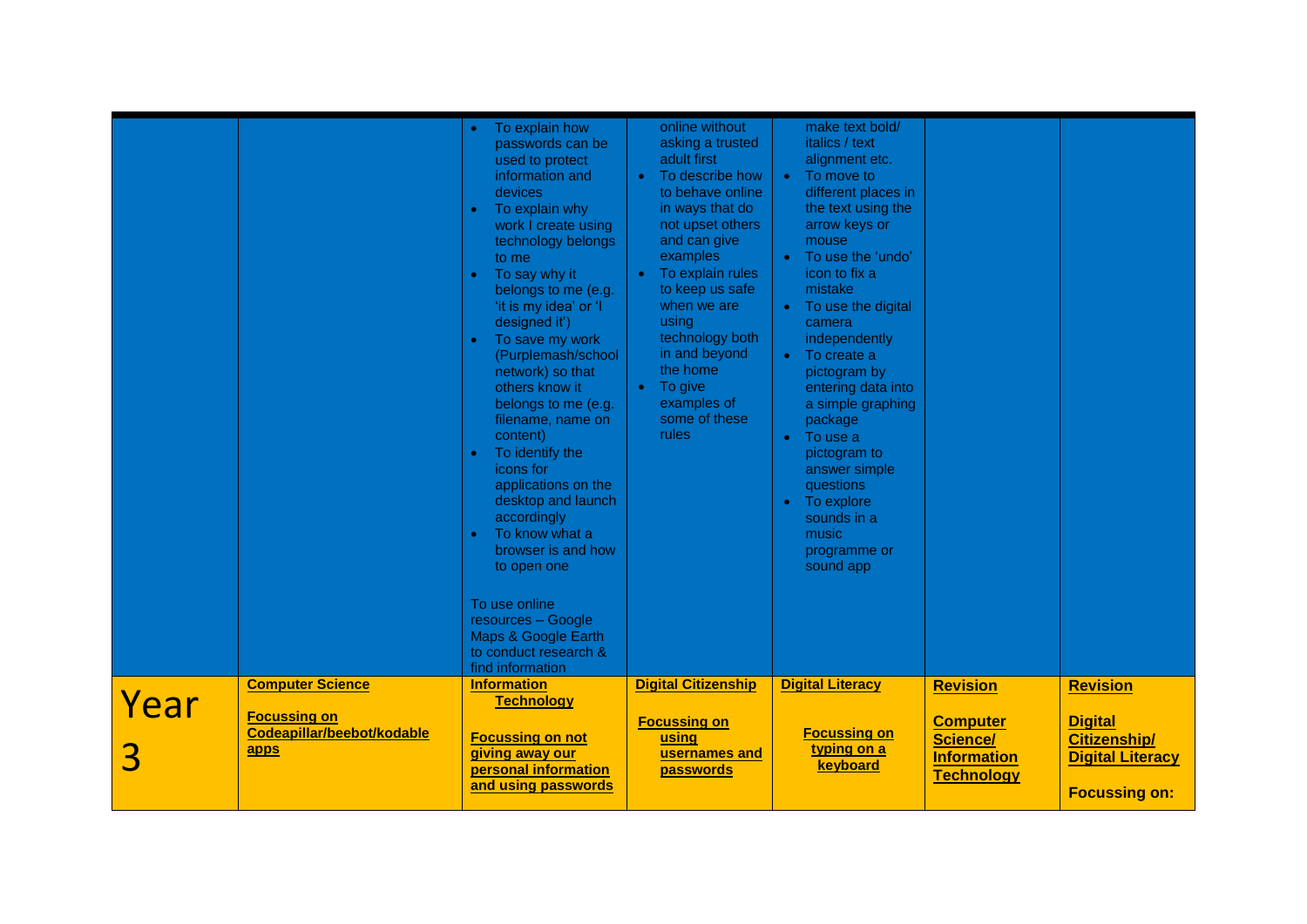| To use computer programs,    |                       | To know that some     | To use a keyboard     | <b>Focussing on:</b> |                 |
|------------------------------|-----------------------|-----------------------|-----------------------|----------------------|-----------------|
| for example, to move a       |                       | things use the        | or touch screen to    |                      | To operate some |
| device to manipulate         | To show they          | internet and          | select letters        | To make              | devices         |
|                              | understand that       | some don't            | and/or images for     | connections          | independently.  |
| something on screen          |                       |                       |                       | between control      |                 |
|                              | information can be    | To begin to choose    | their own names       | devices and          | <b>AND</b>      |
| To make connections          | stored on a           | equipment and         |                       | information on       |                 |
| between control devices and  | computer [for         | software for a        | To use a keyboard     | screen [for          | To use a        |
| information on screen [for   | example, they ask to  | familiar activity     | or touch screen to    | example,             | keyboard or     |
| example, pressing a specific | see a picture saved   | [for example,         | select letters        | pressing a           | touch screen to |
| graphic on a touch screen].  | earlier]              | using a writing-with- | and/or images for     | specific graphic     | select letters  |
|                              |                       | symbols               | their own names       | on a touch           | and/or images   |
| To respond to simple         | To respond to simple  | programme to          |                       |                      | for their own   |
| instructions to control a    | instructions to       | send a message        | To operate some       | screen].             | names           |
| device [for example, using a | control a device [for | home].                | devices               | <b>AND</b>           |                 |
| photocopier to duplicate     | example, using a      |                       | independently.        |                      |                 |
| their work]                  | photocopier to        |                       |                       | To communicate       |                 |
|                              | duplicate their work] |                       | To use ICT to         | about their use      |                 |
|                              |                       |                       | communicate           | of ICT.              |                 |
|                              | • To communicate      |                       | meaning and           |                      |                 |
|                              | about their use of    |                       | express ideas in a    |                      |                 |
|                              | ICT.                  |                       | variety of contexts   |                      |                 |
|                              |                       |                       | [for example,         |                      |                 |
|                              |                       |                       | choosing digitised    |                      |                 |
|                              |                       |                       | photographs or        |                      |                 |
|                              |                       |                       | video clips for their |                      |                 |
|                              |                       |                       | personal profiles]    |                      |                 |
|                              |                       |                       |                       |                      |                 |
|                              |                       |                       | To use ICT to         |                      |                 |
|                              |                       |                       | communicate and       |                      |                 |
|                              |                       |                       | present their ideas   |                      |                 |
|                              |                       |                       | [for example,         |                      |                 |
|                              |                       |                       |                       |                      |                 |
|                              |                       |                       | recording sounds      |                      |                 |
|                              |                       |                       | on tape and           |                      |                 |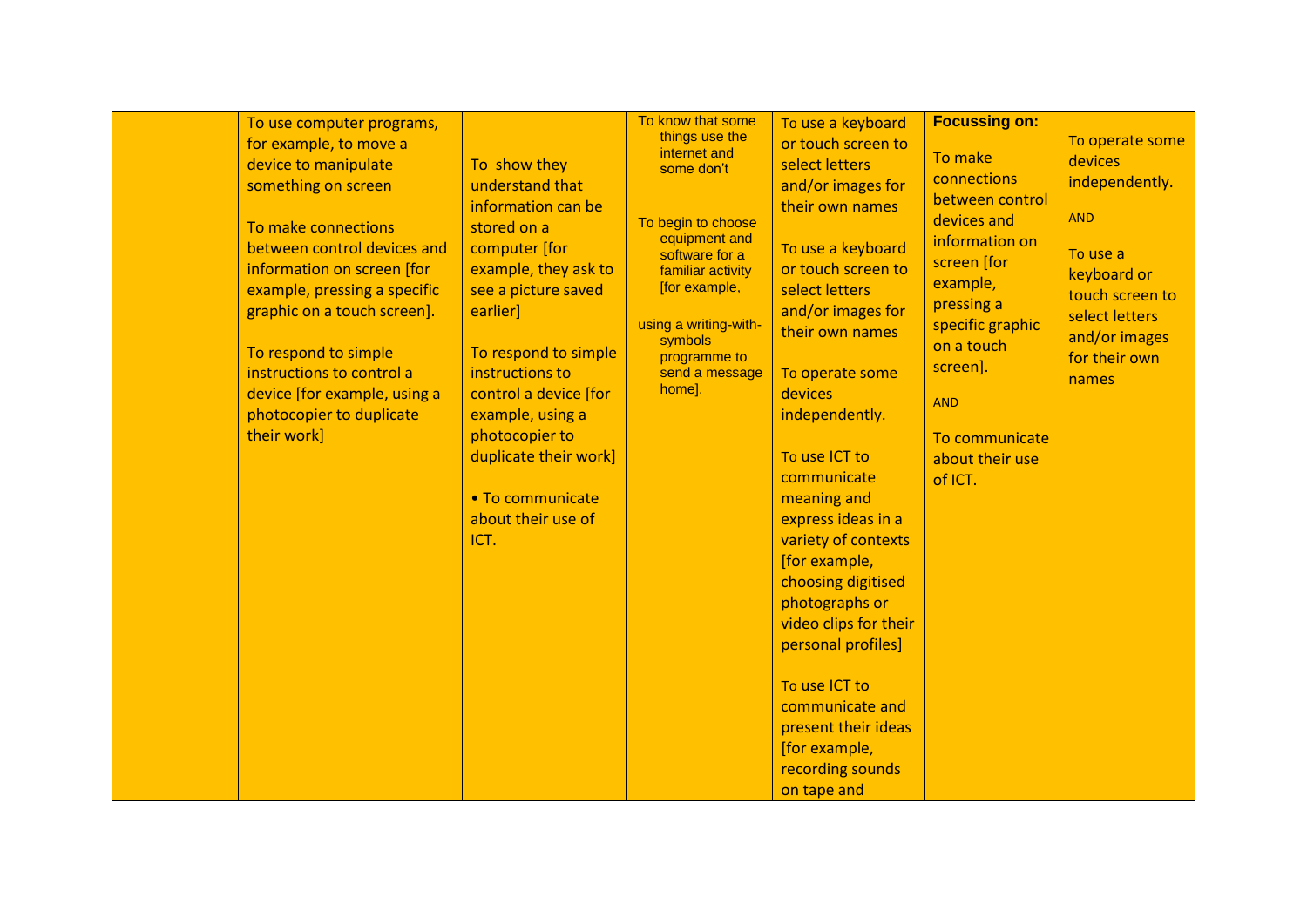|           |                                                                                                                                                                                                                                                                                                                                                                                                                                                                                                                                                                                                                                                                                                                                                                                                                                                                                     |                                                                                                                                                                                                                                                                                   |                                                                                                                                                                                                                                                             | replaying them or<br>taking photographs<br>of their own work]                                                                                                                                             |                                                                                                                                                                                                                                                     |                                                                                                                                                                                                                                                            |
|-----------|-------------------------------------------------------------------------------------------------------------------------------------------------------------------------------------------------------------------------------------------------------------------------------------------------------------------------------------------------------------------------------------------------------------------------------------------------------------------------------------------------------------------------------------------------------------------------------------------------------------------------------------------------------------------------------------------------------------------------------------------------------------------------------------------------------------------------------------------------------------------------------------|-----------------------------------------------------------------------------------------------------------------------------------------------------------------------------------------------------------------------------------------------------------------------------------|-------------------------------------------------------------------------------------------------------------------------------------------------------------------------------------------------------------------------------------------------------------|-----------------------------------------------------------------------------------------------------------------------------------------------------------------------------------------------------------|-----------------------------------------------------------------------------------------------------------------------------------------------------------------------------------------------------------------------------------------------------|------------------------------------------------------------------------------------------------------------------------------------------------------------------------------------------------------------------------------------------------------------|
| Year<br>З | <b>Computer Science</b><br><b>Focussing on</b><br>Codeapillar/beebot/kodable<br>apps<br>• To remember learned<br>responses over more<br>extended periods [for<br>example, returning to a<br>favourite item of<br>equipment in the multi-<br>sensory environment<br>from session to session].<br>8 communication                                                                                                                                                                                                                                                                                                                                                                                                                                                                                                                                                                     | <b>Information</b><br><b>Technology</b><br><b>Focussing on not</b><br>giving away our<br>personal information<br>and using<br>passwords<br>• To greet known<br>people and may<br>initiate interactions<br>and activities [for<br>example, switching<br>on a tape or CD<br>player] | <b>Digital Citizenship</b><br><b>Focussing on using</b><br>usernames and<br>passwords<br>. To begin to show<br>interest in people,<br>events and objects<br>[for example,<br>tracking moving<br>images briefly across<br>a television or<br>monitor screen] | <b>Digital Literacy</b><br><b>Focussing on typing</b><br>on a keyboard<br>• To accept and<br>engage in coactive<br>exploration [for<br>example, being<br>encouraged to<br>handle fibre-optic<br>strands]. | <b>Revision</b><br><b>Computer</b><br>Science/<br><b>Information</b><br><b>Technology</b><br><b>Focussing on:</b><br>• To remember<br>learned<br>responses over<br>more extended<br>periods [for                                                    | <b>Revision</b><br><b>Digital</b><br>Citizenship/<br><b>Digital Literacy</b><br><b>Focussing on:</b><br>To react to new<br>activities and<br>experiences [for<br>example,<br>enjoying the<br>movement of air                                               |
|           | To react to new activities and experiences [for example, enjoying the movement of air as a<br>nearby electric fan is switched on]<br>. To begin to show interest in people, events and objects [for example, tracking moving images<br>briefly across a television or monitor screen]<br>. To accept and engage in coactive exploration [for example, being encouraged to handle fibre-<br>optic strands].<br>• To communicate consistent preferences and affective responses [for example, turning<br>towards the source of preferred music]<br>• To recognise familiar people, events and objects [for example, moving towards the television<br>in a familiar room]<br>• To perform actions, often by trial and improvement, and they remember learned responses<br>over short periods of time [for example, pressing a switch repeatedly to turn on a light or sound<br>source] |                                                                                                                                                                                                                                                                                   |                                                                                                                                                                                                                                                             |                                                                                                                                                                                                           | example,<br>returning to a<br>favourite item of<br>equipment in<br>the multi-<br>sensory<br>environment<br>from session to<br>session]. 8<br>communication<br>• To greet<br>known people<br>and may initiate<br>interactions and<br>activities [for | as a nearby<br>electric fan is<br>switched on]<br>• To begin to<br>show interest in<br>people, events<br>and objects [for<br>example,<br>tracking moving<br>images briefly<br>across a<br>television or<br>monitor screen]<br>• To accept and<br>engage in |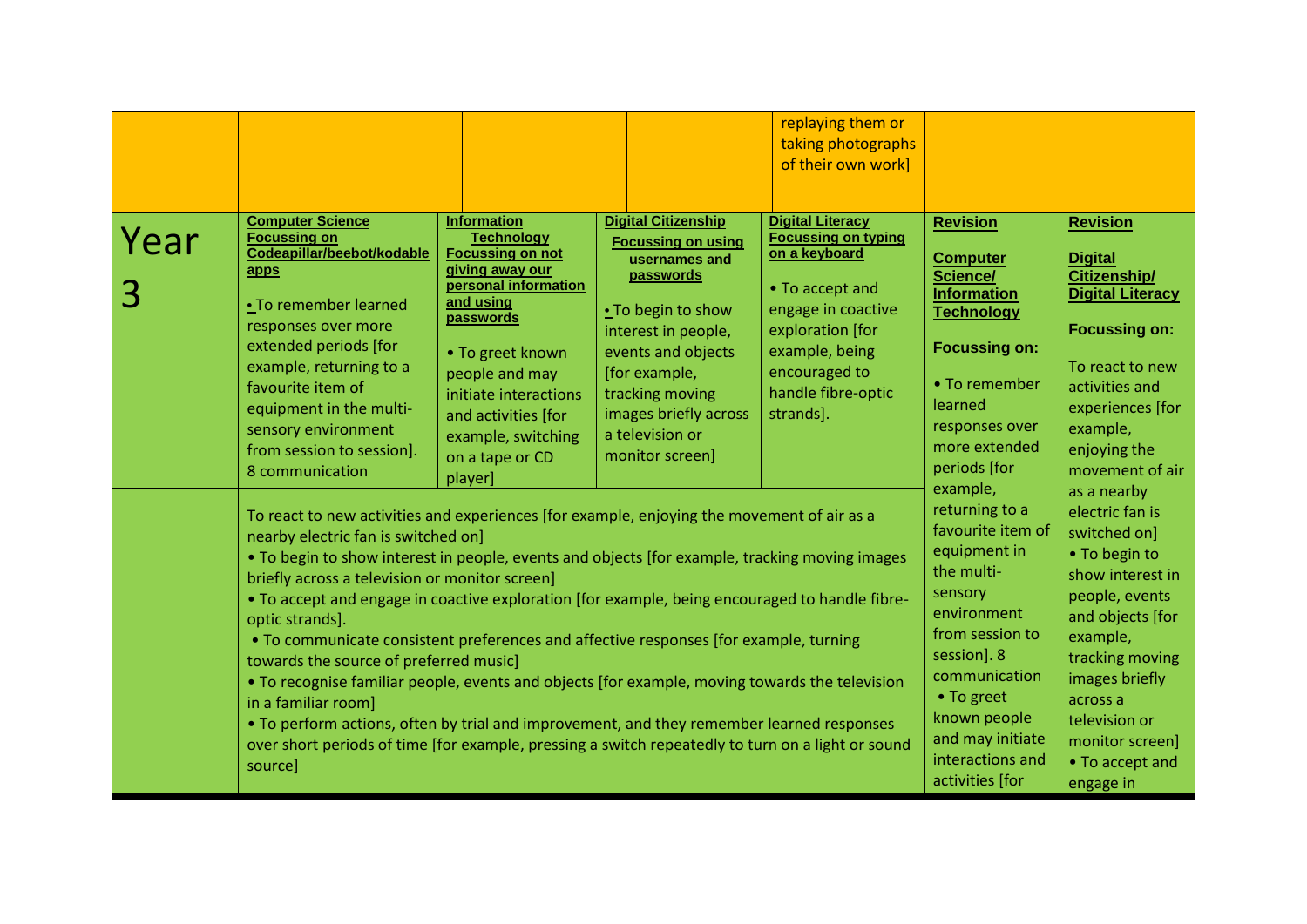|        | • To cooperate with shared exploration and supported participation [for example, working with<br>an adult or a peer to operate a touch screen]. • To seek attention through eye contact, gesture<br>or action<br>• To request events or activities [for example, pushing another person's hand towards a switch]<br>• To participate in shared activities with less support.<br>• To sustain concentration for short periods<br>• To explore materials in increasingly complex ways [for example, moving in and out of a sound<br>beam to create different effects]<br>• To observe the results of their own actions with interest [for example, feeling the changing<br>vibrations as they switch a massage table on and off]<br>• To remember learned responses over more extended periods [for example, returning to a<br>favourite item of equipment in the multi-sensory environment from session to session]. 8<br>communication<br>• To greet known people and may initiate interactions and activities [for example, switching on<br>a tape or CD player]<br>• To can remember learned responses over increasing periods of time and may anticipate<br>known events [for example, looking at the monitor screen as they activate a concept keyboard]<br>• To respond to options and choices with actions or gestures [for example, operating one<br>switch rather than another to achieve a desired result]<br>• To actively explore objects and events for more extended periods [for example, creating<br>effects using a touch screen]<br>. To apply potential solutions systematically to problems [for example, pressing a switch<br>repeatedly after the power source has been turned off<br>•. To know that certain actions produce predictable results [for example, using a switch to<br>activate a tape recorder] • The assumption is that the pupil will use their preferred method of<br>access throughout. |                                         |                                      |                         | example,<br>switching on a<br>tape or CD<br>player]                                              | coactive<br>exploration [for<br>example, being<br>encouraged to<br>handle fibre-<br>optic strands]. |
|--------|---------------------------------------------------------------------------------------------------------------------------------------------------------------------------------------------------------------------------------------------------------------------------------------------------------------------------------------------------------------------------------------------------------------------------------------------------------------------------------------------------------------------------------------------------------------------------------------------------------------------------------------------------------------------------------------------------------------------------------------------------------------------------------------------------------------------------------------------------------------------------------------------------------------------------------------------------------------------------------------------------------------------------------------------------------------------------------------------------------------------------------------------------------------------------------------------------------------------------------------------------------------------------------------------------------------------------------------------------------------------------------------------------------------------------------------------------------------------------------------------------------------------------------------------------------------------------------------------------------------------------------------------------------------------------------------------------------------------------------------------------------------------------------------------------------------------------------------------------------------------------------------------------------------------------------|-----------------------------------------|--------------------------------------|-------------------------|--------------------------------------------------------------------------------------------------|-----------------------------------------------------------------------------------------------------|
| Year 4 | <b>Computer Science</b>                                                                                                                                                                                                                                                                                                                                                                                                                                                                                                                                                                                                                                                                                                                                                                                                                                                                                                                                                                                                                                                                                                                                                                                                                                                                                                                                                                                                                                                                                                                                                                                                                                                                                                                                                                                                                                                                                                         | <b>Information</b><br><b>Technology</b> | <b>Digital</b><br><b>Citizenship</b> | <b>Digital Literacy</b> | <b>Revision</b><br><b>Computer</b><br><b>Science/</b><br><b>Information</b><br><b>Technology</b> | <b>Revision</b><br><b>Digital</b><br>Citizenship/<br><b>Digital Literacy</b>                        |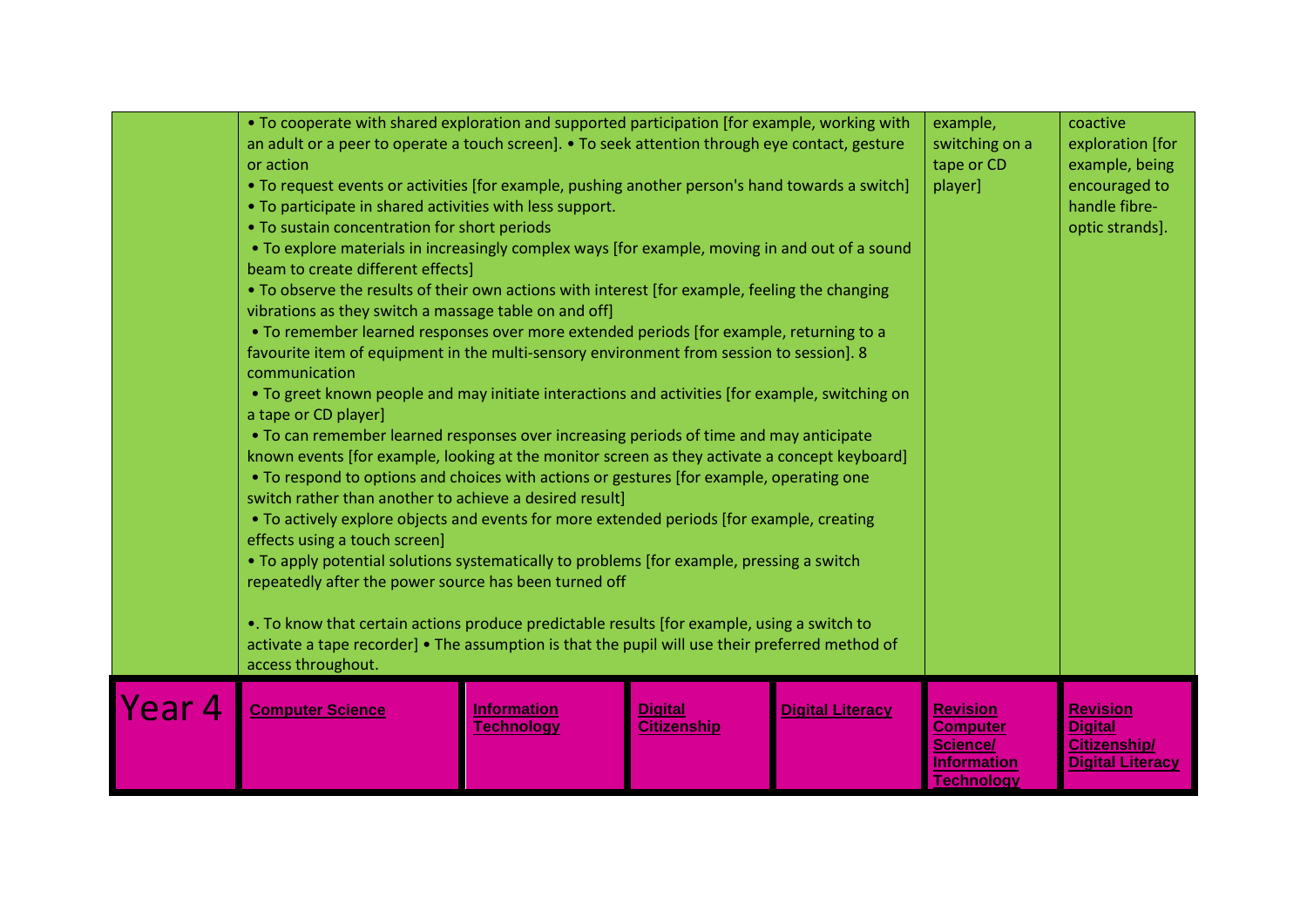| Year | <b>Computer Science FOCUS</b><br><b>Vocab: Program/Event</b><br><b>Focussing on Beebots and</b><br><b>Beebot Apps</b><br>To tell you what a program is<br>$\bullet$<br>To tell you what an event is<br>To know programs need an<br>event to begin<br>• To give and follow<br>instructions, which include<br>direction and turning<br>command - several in order<br>• To know that computers<br>need precise instructions<br>• To plan use logical reasoning<br>to predict outcomes<br>• To <b>create</b> a program that<br>contains several commands<br>for a device or software<br>programme<br>• To debug a program<br>independently that has<br>caused an unexpected<br>outcome<br>• To use different events to<br>start my programs - timing /<br>on click / on button press | <b>Information</b><br><b>Technology</b><br><b>Focussing on logging</b><br>onto Purple Mash<br>and searching on the<br>internet<br>To use keywords in<br>search engines<br>To demonstrate<br>$\bullet$<br>how to navigate a<br>simple webpage to<br>get to information I<br>need (e.g. home,<br>forward, back<br>buttons; links, tabs<br>and sections)<br>To explain what<br>$\bullet$<br>voice activated<br>searching is and<br>how it might be<br>used (e.g. Alexa,<br>Google Now, and<br>Siri)<br>To explain the<br>$\bullet$<br>difference between<br>things that are<br>imaginary, 'made<br>up' or 'make<br>believe' and things<br>that are 'true' or<br>'real'<br>To explain why<br>some information I<br>find online may not<br>be true<br>To describe how<br>online information | <b>Digital Citizenship</b><br><b>Focussing on</b><br>cyberbullying<br>To explain how<br>$\bullet$<br>other people's<br>identity online<br>can be different<br>to their identity<br>in real life<br>To describe<br>$\bullet$<br>ways in which<br>people might<br>make<br>themselves look<br>different online<br>$\bullet$ To give<br>examples of<br>issues online<br>that might make<br>me feel sad,<br>worried,<br>uncomfortable<br>or frightened; To<br>give examples<br>of how I might<br>get help.<br>(Butterfly<br>feeling)<br>To use the<br>internet to<br>communicate<br>with people I do<br>not know well<br>(e.g. email a<br>pen pal in<br>another school/<br>country) | <b>Digital Literacy</b><br>How to type in word<br>a word processor<br>and begin to use<br><i>images</i><br>To use skills I<br>have learnt<br>across multiple<br>application<br>programs,<br>including:<br>To start to use<br>$\bullet$<br>simple keyboard<br>shortcuts Ctrl +<br>B, I, U to edit my<br>text style<br>• To use spell<br>checker to check<br>my work<br>• To use the 'undo'<br>icon to fix a<br>mistake<br>To use the<br>$\bullet$<br>return/enter key<br>to insert relevant<br>line breaks<br>To know how to<br>$\bullet$<br>save an image<br>from the internet<br>rather than using<br>copy & paste<br>• To add a page<br>border<br>• To insert a basic<br>table<br>• To say which<br>page orientation<br>would best suit | <b>Revision</b><br><b>Computer</b><br>Science/<br><b>Information</b><br><b>Technology</b><br><b>Focussing on:</b><br>To give and<br>$\bullet$<br>follow<br>instructions,<br>which include<br>direction and<br>turning<br>$command -$<br>several in<br>order<br><b>AND</b><br>To explain<br>$\bullet$<br>what voice<br>activated<br>searching is<br>and how it<br>might be used<br>(e.g. Alexa,<br>Google Now,<br>and Siri) | <b>Revision</b><br><b>Digital</b><br><b>Citizenship/</b><br><b>Digital Literacy</b><br><b>Focussing on:</b><br>To give<br>$\bullet$<br>examples of<br>issues online<br>that might<br>make me feel<br>sad, worried,<br>uncomfortable<br>or frightened;<br>To give<br>examples of<br>how I might<br>get help.<br>(Butterfly<br>feeling)<br><b>AND</b><br>To use skills I<br>have learnt across<br>multiple<br>application<br>programs,<br><b>AND</b><br>To use a<br>$\bullet$<br>range of ICT<br>devices to<br>create a |
|------|----------------------------------------------------------------------------------------------------------------------------------------------------------------------------------------------------------------------------------------------------------------------------------------------------------------------------------------------------------------------------------------------------------------------------------------------------------------------------------------------------------------------------------------------------------------------------------------------------------------------------------------------------------------------------------------------------------------------------------------------------------------------------------|----------------------------------------------------------------------------------------------------------------------------------------------------------------------------------------------------------------------------------------------------------------------------------------------------------------------------------------------------------------------------------------------------------------------------------------------------------------------------------------------------------------------------------------------------------------------------------------------------------------------------------------------------------------------------------------------------------------------------------------------------------------------------------------|--------------------------------------------------------------------------------------------------------------------------------------------------------------------------------------------------------------------------------------------------------------------------------------------------------------------------------------------------------------------------------------------------------------------------------------------------------------------------------------------------------------------------------------------------------------------------------------------------------------------------------------------------------------------------------|-------------------------------------------------------------------------------------------------------------------------------------------------------------------------------------------------------------------------------------------------------------------------------------------------------------------------------------------------------------------------------------------------------------------------------------------------------------------------------------------------------------------------------------------------------------------------------------------------------------------------------------------------------------------------------------------------------------------------------------------|----------------------------------------------------------------------------------------------------------------------------------------------------------------------------------------------------------------------------------------------------------------------------------------------------------------------------------------------------------------------------------------------------------------------------|-----------------------------------------------------------------------------------------------------------------------------------------------------------------------------------------------------------------------------------------------------------------------------------------------------------------------------------------------------------------------------------------------------------------------------------------------------------------------------------------------------------------------|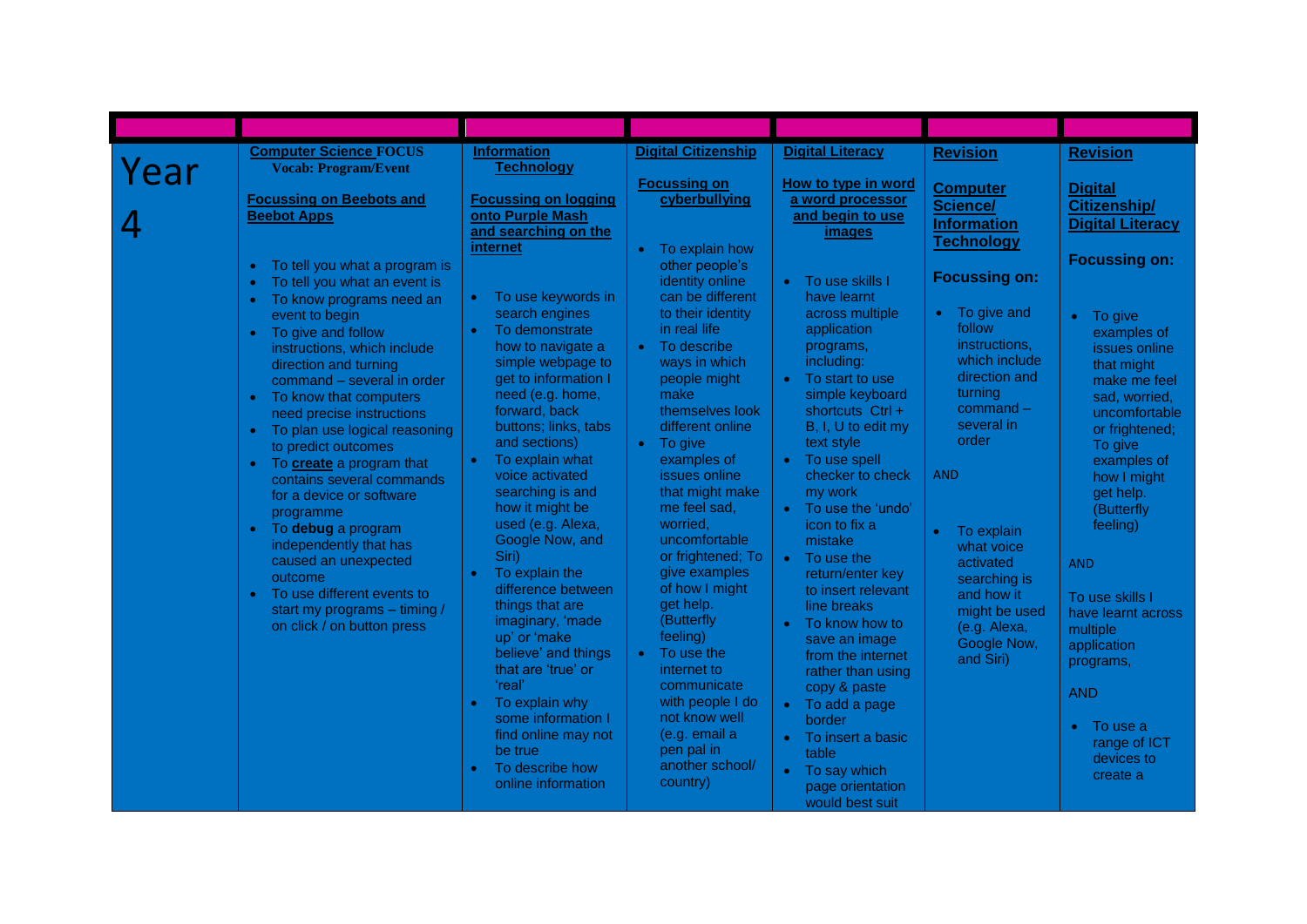| about me could be<br>seen by others<br>To describe and<br>explain some rules<br>for keeping my<br>information private<br>To explain what<br>passwords are and<br>can use passwords<br>for my accounts<br>and devices<br>To explain how<br>many devices in my<br>home could be<br>connected to the<br>internet and can list<br>some of those<br>devices<br>To describe why<br>other people's work<br>belongs to them<br>To recognise that<br>content on the<br>internet may belong<br>to other people<br>To save my work to<br>Purplemash or the<br>school network<br>To explain the<br>difference between<br>my school network<br>and my home<br>computer set up<br>To know there is a<br>difference between<br>physical, wireless | my work. e.g.<br>To give<br>portrait to<br>examples of<br>landscape<br>how I might use<br>To explain what<br>technology to<br>digital<br>communicate<br>with others I do<br>communication is<br>not know well<br>To use a range of<br>To explain how<br><b>ICT</b> devices to<br>$\bullet$<br>information put<br>create a<br>online about me<br>sequence of<br>can last for a<br>sounds<br>long time.<br>To use a digital<br>$\bullet$<br>I know who to<br>video camera to<br>talk to if I think<br>capture film and<br>someone has<br>images<br>made a mistake<br>To arrange clips<br>$\bullet$<br>about putting<br>to make a short<br>something<br>film that conveys<br>online<br>meaning<br>To give<br>To add simple<br>examples of<br>titles and credits<br>bullying<br>To plan a simple<br>$\bullet$<br>behaviour and<br>Y/N tree diagram<br>how it could look<br>to sort<br>online<br>information e.g.<br>To understand<br><b>Branching</b><br>how bullying can<br>database -<br>make someone<br>2Question<br>feel<br>To create and<br>$\bullet$<br>To talk about<br>search a<br>how someone<br>branching<br>can/would get<br>database<br>help about being<br>To use a<br>$\bullet$<br>bullied online or<br>database to<br>offline<br>answer simple<br>To explain<br>questions | sequence of<br>sounds |
|------------------------------------------------------------------------------------------------------------------------------------------------------------------------------------------------------------------------------------------------------------------------------------------------------------------------------------------------------------------------------------------------------------------------------------------------------------------------------------------------------------------------------------------------------------------------------------------------------------------------------------------------------------------------------------------------------------------------------------|--------------------------------------------------------------------------------------------------------------------------------------------------------------------------------------------------------------------------------------------------------------------------------------------------------------------------------------------------------------------------------------------------------------------------------------------------------------------------------------------------------------------------------------------------------------------------------------------------------------------------------------------------------------------------------------------------------------------------------------------------------------------------------------------------------------------------------------------------------------------------------------------------------------------------------------------------------------------------------------------------------------------------------------------------------------------------------------------------------------------------------------------------------------------------------------------------------------------------------------------------------------------------------------|-----------------------|
| and mobile<br><b>networks</b><br>To use a variety of<br>sources to find, sort<br>and select<br>information                                                                                                                                                                                                                                                                                                                                                                                                                                                                                                                                                                                                                         | simple guidance<br>To search a<br>$\bullet$<br>for using<br>database to find<br>technology in<br>information<br>different<br>To use ICT to<br>environments<br>support handling<br>and settings.<br>$data - creating$                                                                                                                                                                                                                                                                                                                                                                                                                                                                                                                                                                                                                                                                                                                                                                                                                                                                                                                                                                                                                                                                 |                       |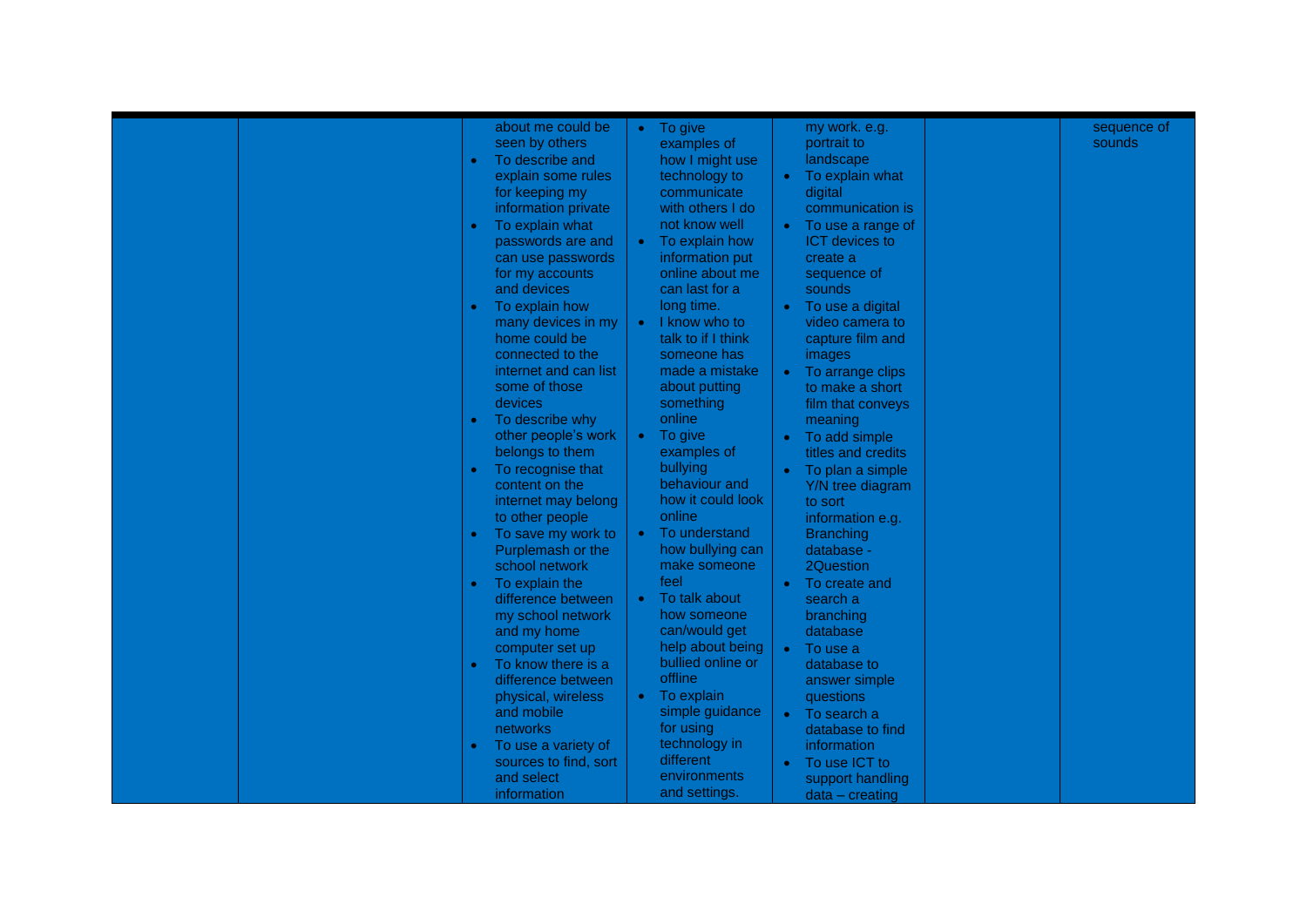|      |                                                                                                                                                                                                                                                                                                                                                                                                                                                                           | appropriate to my<br>class work<br>including using the<br>internet<br>To refine my searches<br>to limit search results<br>using an internet<br>search engine                                                                                                                                                                                                                                                          | To say how<br>$\bullet$<br>those<br>rules/guides can<br>help me<br>To access<br>$\bullet$<br>school online<br>resources e.g.<br>Blog /<br>Purplemash                                                                                                                                                                   | simple graphs,<br>bar charts and<br>pie charts                                                                                                                                                                                                                                                                                                                    |                                                                                                                                                                                                                                                                                                                                    |                                                                                                                                                                                                                                                                                                                                                    |
|------|---------------------------------------------------------------------------------------------------------------------------------------------------------------------------------------------------------------------------------------------------------------------------------------------------------------------------------------------------------------------------------------------------------------------------------------------------------------------------|-----------------------------------------------------------------------------------------------------------------------------------------------------------------------------------------------------------------------------------------------------------------------------------------------------------------------------------------------------------------------------------------------------------------------|------------------------------------------------------------------------------------------------------------------------------------------------------------------------------------------------------------------------------------------------------------------------------------------------------------------------|-------------------------------------------------------------------------------------------------------------------------------------------------------------------------------------------------------------------------------------------------------------------------------------------------------------------------------------------------------------------|------------------------------------------------------------------------------------------------------------------------------------------------------------------------------------------------------------------------------------------------------------------------------------------------------------------------------------|----------------------------------------------------------------------------------------------------------------------------------------------------------------------------------------------------------------------------------------------------------------------------------------------------------------------------------------------------|
| Year | <b>Computer Science</b><br><b>Focussing on Beebots and</b><br><b>Beebot Apps</b><br>To use computer programs,<br>for example, to move a<br>device to manipulate<br>something on screen<br>To make connections<br>between control devices and<br>information on screen [for<br>example, pressing a specific<br>graphic on a touch screen].<br>To respond to simple<br>instructions to control a<br>device [for example,<br>following instructions using<br>an ipad/tablet] | <b>Information</b><br><b>Technology</b><br><b>Focussing on logging</b><br>onto Purple Mash<br>and searching on the<br>internet<br>To show they<br>understand that<br>information can be<br>stored on a<br>computer [for<br>example, they ask to<br>see a picture saved<br>earlier]<br>To respond to simple<br>instructions to<br>control a device [for<br>example, using a<br>photocopier to<br>duplicate their work] | <b>Digital Citizenship</b><br><b>Focussing on</b><br>cyberbullying<br>To know that some<br>things use the<br>internet and<br>some don't<br>To begin to choose<br>equipment and<br>software for a<br>familiar activity<br>[for example,<br>using a writing-with-<br>symbols<br>programme to<br>send a message<br>home]. | <b>Digital Literacy</b><br>How to type in word<br>a word processor<br>and begin to use<br><i>images</i><br>To use a keyboard<br>or touch screen to<br>select letters<br>and/or images for<br>their own names<br>To use a keyboard<br>or touch screen to<br>select letters<br>and/or images for<br>their own names<br>To operate some<br>devices<br>independently. | <b>Revision</b><br><b>Computer</b><br>Science/<br><b>Information</b><br><b>Technology</b><br><b>Focussing on:</b><br>To respond to<br>simple<br>instructions to<br>control a device<br>[for example,<br>following<br><b>instructions</b><br>using an<br>ipad/tablet]<br><b>AND</b><br>To communicate<br>about their use<br>of ICT. | <b>Revision</b><br><b>Digital</b><br><b>Citizenship/</b><br><b>Digital Literacy</b><br><b>Focussing on:</b><br>To know that<br>some things<br>use the<br>internet and<br>some don't<br><b>AND</b><br>To use ICT to<br>communicate<br>and present<br>their ideas [for<br>example,<br>recording<br>sounds on tape<br>and replaying<br>them or taking |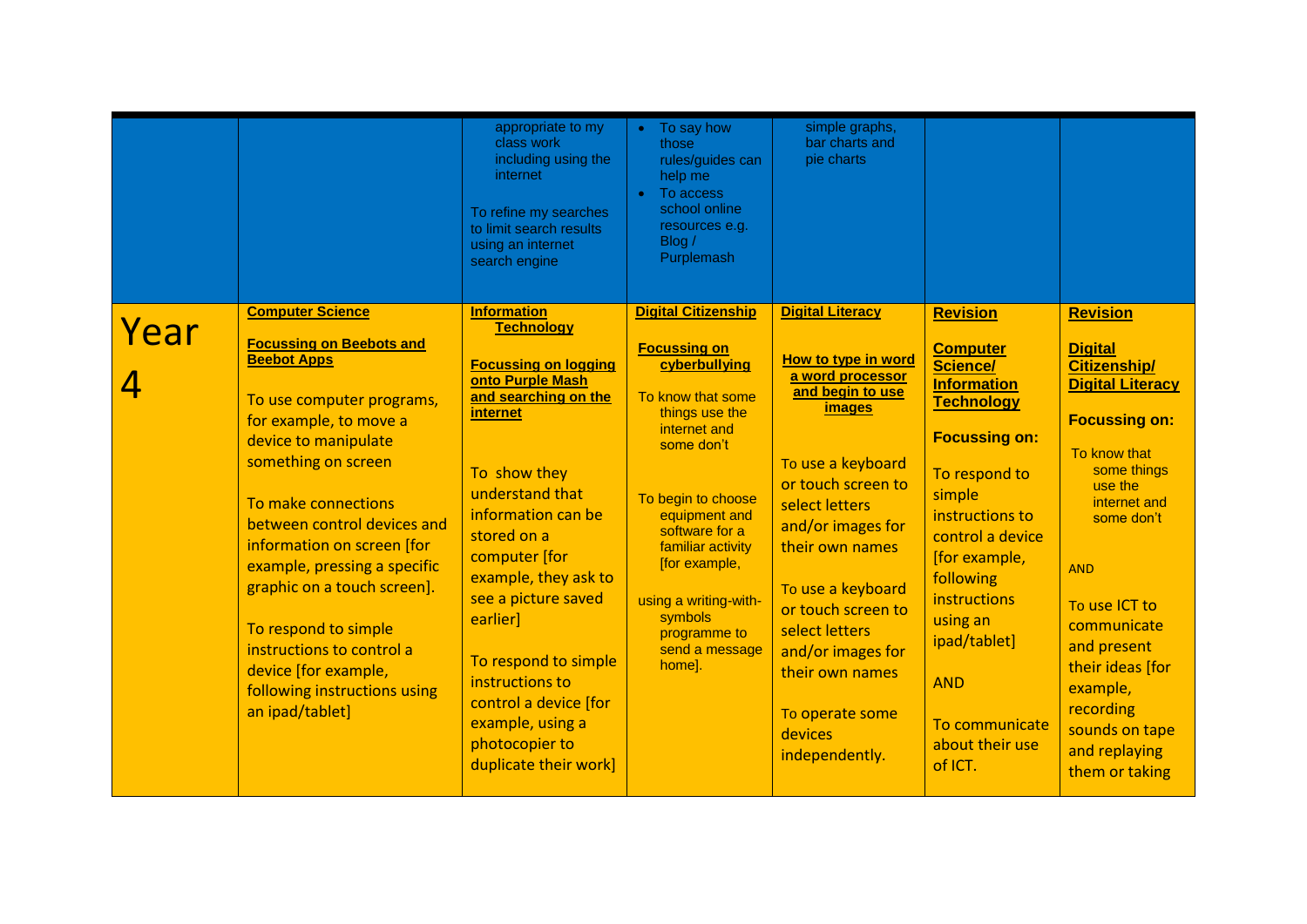|      |                                                                                                                                                                                                                                                           | • To communicate<br>about their use of<br>ICT.                                                                                                                                                                                                    |                                                                                                                                                                                                                        | To use ICT to<br>communicate<br>meaning and<br>express ideas in a<br>variety of contexts<br>[for example,<br>choosing digitised<br>photographs or<br>video clips for their<br>personal profiles]<br>To use ICT to<br>communicate and<br>present their ideas<br>[for example,<br>recording sounds<br>on tape and<br>replaying them or<br>taking photographs<br>of their own work] |                                                                                                                                                                 | photographs of<br>their own work]                                                                                                                                         |
|------|-----------------------------------------------------------------------------------------------------------------------------------------------------------------------------------------------------------------------------------------------------------|---------------------------------------------------------------------------------------------------------------------------------------------------------------------------------------------------------------------------------------------------|------------------------------------------------------------------------------------------------------------------------------------------------------------------------------------------------------------------------|----------------------------------------------------------------------------------------------------------------------------------------------------------------------------------------------------------------------------------------------------------------------------------------------------------------------------------------------------------------------------------|-----------------------------------------------------------------------------------------------------------------------------------------------------------------|---------------------------------------------------------------------------------------------------------------------------------------------------------------------------|
| Year | <b>Computer Science</b><br><b>Focussing on Beebots and</b><br><b>Beebot Apps</b><br>To remember learned<br>responses over more<br>extended periods [for<br>example, returning to a<br>favourite item of<br>equipment in the multi-<br>sensory environment | <b>Information</b><br><b>Technology</b><br><b>Focussing on</b><br>logging onto Purple<br><b>Mash and searching</b><br>on the internet<br>• To greet known<br>people and may<br>initiate interactions<br>and activities [for<br>example, switching | <b>Digital Citizenship</b><br><b>Focussing on</b><br>cyberbullying<br>To react to new<br>activities and<br>experiences [for<br>example, enjoying<br>the movement of air<br>as a nearby electric<br>fan is switched on] | <b>Digital Literacy</b><br>How to type in word a<br>word processor and<br>begin to use images<br>• To accept and<br>engage in coactive<br>exploration [for<br>example, being<br>encouraged to<br>handle fibre-optic<br>strands].                                                                                                                                                 | <b>Revision</b><br><b>Computer</b><br>Science/<br><b>Information</b><br><b>Technology</b><br><b>Focussing on:</b><br>• To remember<br>learned<br>responses over | <b>Revision</b><br><b>Digital</b><br>Citizenship/<br><b>Digital Literacy</b><br><b>Focussing on:</b><br>To react to new<br>activities and<br>experiences [for<br>example, |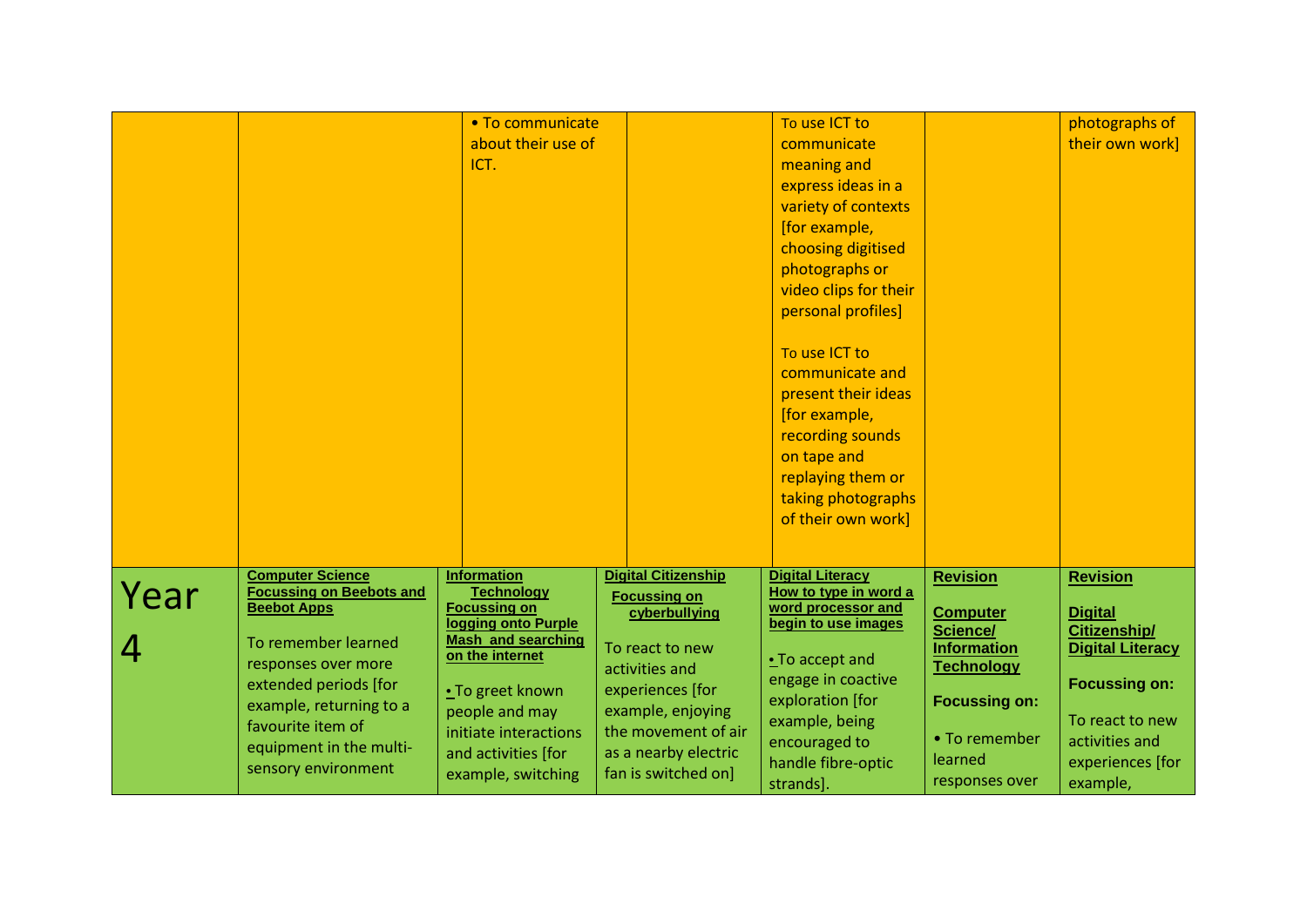| from session to session].                                                                         | on a tape or CD |  | more extended     | enjoying the     |
|---------------------------------------------------------------------------------------------------|-----------------|--|-------------------|------------------|
| 8 communication                                                                                   | player]         |  | periods [for      | movement of air  |
| To react to new activities and experiences [for example, enjoying the movement of air as a        |                 |  | example,          | as a nearby      |
| nearby electric fan is switched on]                                                               |                 |  | returning to a    | electric fan is  |
| • To begin to show interest in people, events and objects [for example, tracking moving images    |                 |  | favourite item of | switched on]     |
| briefly across a television or monitor screen]                                                    |                 |  | equipment in      | • To begin to    |
| . To accept and engage in coactive exploration [for example, being encouraged to handle fibre-    |                 |  | the multi-        | show interest in |
| optic strands].                                                                                   |                 |  | sensory           | people, events   |
| • To communicate consistent preferences and affective responses [for example, turning             |                 |  | environment       | and objects [for |
| towards the source of preferred music]                                                            |                 |  | from session to   | example,         |
| • To recognise familiar people, events and objects [for example, moving towards the television    |                 |  | session]. 8       | tracking moving  |
| in a familiar room]                                                                               |                 |  | communication     | images briefly   |
| • To perform actions, often by trial and improvement, and they remember learned responses         |                 |  | • To greet        | across a         |
| over short periods of time [for example, pressing a switch repeatedly to turn on a light or sound |                 |  | known people      | television or    |
| source]                                                                                           |                 |  | and may initiate  | monitor screen]  |
| • To cooperate with shared exploration and supported participation [for example, working with     |                 |  | interactions and  | • To accept and  |
| an adult or a peer to operate a touch screen]. • To seek attention through eye contact, gesture   |                 |  | activities [for   | engage in        |
| or action                                                                                         |                 |  | example,          | coactive         |
| • To request events or activities [for example, pushing another person's hand towards a switch]   |                 |  | switching on a    | exploration [for |
| • To participate in shared activities with less support.                                          |                 |  | tape or CD        | example, being   |
| • To sustain concentration for short periods                                                      |                 |  | player]           | encouraged to    |
| • To explore materials in increasingly complex ways [for example, moving in and out of a sound    |                 |  |                   | handle fibre-    |
| beam to create different effects]                                                                 |                 |  |                   | optic strands].  |
| • To observe the results of their own actions with interest [for example, feeling the changing    |                 |  |                   |                  |
| vibrations as they switch a massage table on and off]                                             |                 |  |                   |                  |
| . To remember learned responses over more extended periods [for example, returning to a           |                 |  |                   |                  |
| favourite item of equipment in the multi-sensory environment from session to session]. 8          |                 |  |                   |                  |
| communication                                                                                     |                 |  |                   |                  |
| . To greet known people and may initiate interactions and activities [for example, switching on   |                 |  |                   |                  |
| a tape or CD player]                                                                              |                 |  |                   |                  |
| • To can remember learned responses over increasing periods of time and may anticipate            |                 |  |                   |                  |
| known events [for example, looking at the monitor screen as they activate a concept keyboard]     |                 |  |                   |                  |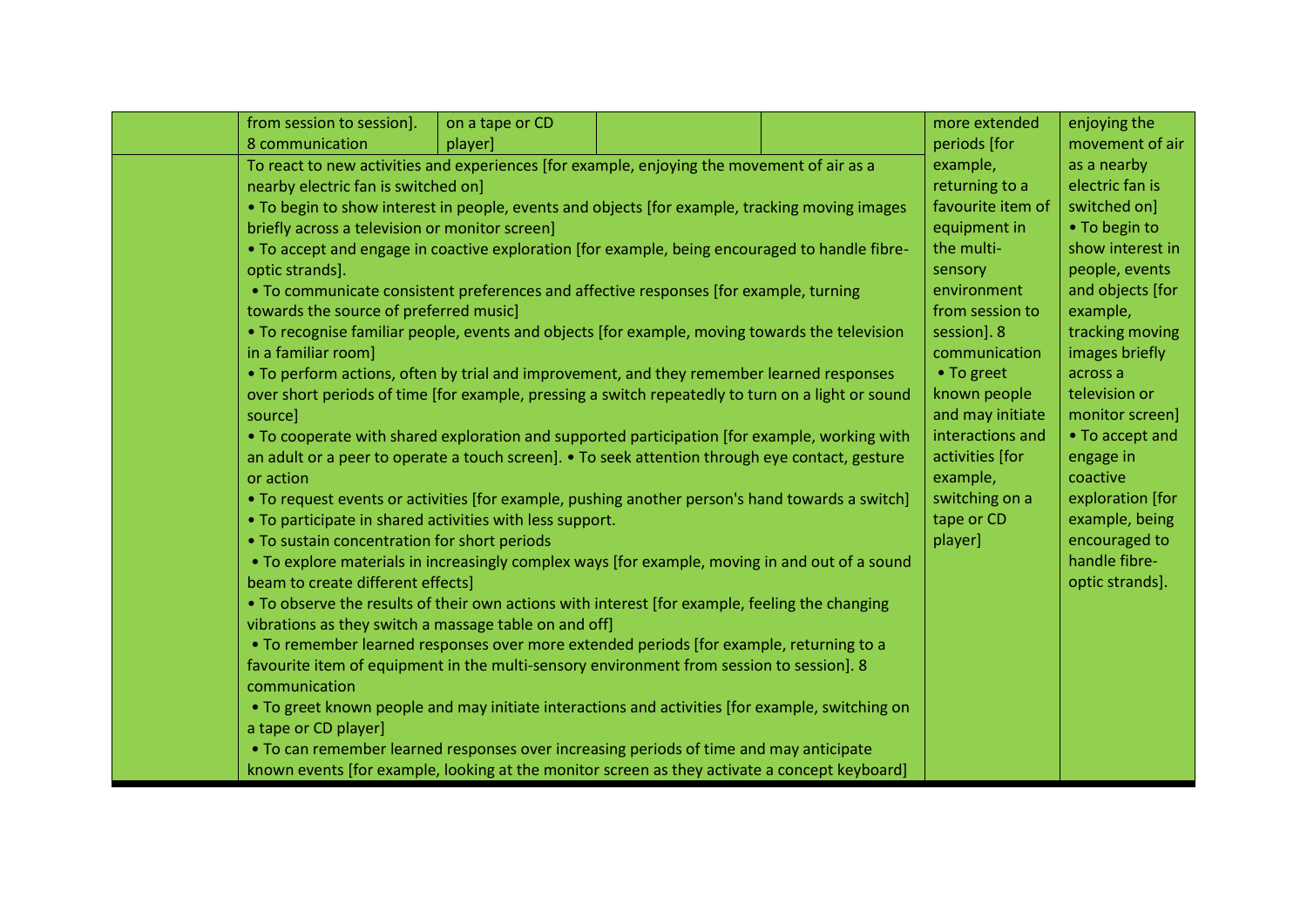|        | • To respond to options and choices with actions or gestures [for example, operating one<br>switch rather than another to achieve a desired result]<br>• To actively explore objects and events for more extended periods [for example, creating<br>effects using a touch screen]<br>• To apply potential solutions systematically to problems [for example, pressing a switch<br>repeatedly after the power source has been turned off<br>•. To know that certain actions produce predictable results [for example, using a switch to<br>activate a tape recorder] • The assumption is that the pupil will use their preferred method of<br>access throughout. |                                                                                                                                                                                                                                                                                                                                                                                                             |                                                                                                                                                                                                                                                                                                                                     |                                                                                                                                                                                                                                                                                                   |                                                                                                                                                                                                                                                          |                                                                                                                                                                                                                                                   |
|--------|-----------------------------------------------------------------------------------------------------------------------------------------------------------------------------------------------------------------------------------------------------------------------------------------------------------------------------------------------------------------------------------------------------------------------------------------------------------------------------------------------------------------------------------------------------------------------------------------------------------------------------------------------------------------|-------------------------------------------------------------------------------------------------------------------------------------------------------------------------------------------------------------------------------------------------------------------------------------------------------------------------------------------------------------------------------------------------------------|-------------------------------------------------------------------------------------------------------------------------------------------------------------------------------------------------------------------------------------------------------------------------------------------------------------------------------------|---------------------------------------------------------------------------------------------------------------------------------------------------------------------------------------------------------------------------------------------------------------------------------------------------|----------------------------------------------------------------------------------------------------------------------------------------------------------------------------------------------------------------------------------------------------------|---------------------------------------------------------------------------------------------------------------------------------------------------------------------------------------------------------------------------------------------------|
| Year 5 | <b>Computer Science</b>                                                                                                                                                                                                                                                                                                                                                                                                                                                                                                                                                                                                                                         | <b>Information</b><br><mark>Technology</mark>                                                                                                                                                                                                                                                                                                                                                               | <b>Digital</b><br><b>Citizenship</b>                                                                                                                                                                                                                                                                                                | <b>Digital Literacy</b>                                                                                                                                                                                                                                                                           | <b>Revision</b><br><b>Computer</b><br><b>Science/</b><br><b>Information</b><br>Technology                                                                                                                                                                | <b>Revision</b><br><b>Digital</b><br><b>Citizenship/</b><br><b>Digital Literacy</b>                                                                                                                                                               |
| Year   | <b>Computer Science FOCUS</b><br><b>Vocab: Sequence</b><br><b>Focussing on Scratch Jr/Daisy</b><br>the Dinosaur<br>To tell you what a sequence<br>is<br>To use logical reasoning to<br>explain what will happen next<br>To solve problems by<br>decomposing them into<br>smaller parts<br>To use and edit a pre-written<br>program to achieve a specific<br>outcome<br>To detect and debug errors<br>in algorithms and programs                                                                                                                                                                                                                                 | <b>Information</b><br><b>Technology</b><br><b>Focussing on saving</b><br>work/opening it back<br>up again/logging on<br>To use key phrases<br>in search engines<br>To explain what<br>$\bullet$<br>autocomplete is<br>and how to choose<br>the best suggestion<br>To explain how the<br>$\bullet$<br>internet can be<br>used to sell and<br>buy things<br>To explain the<br>$\bullet$<br>difference between | <b>Digital Citizenship</b><br><b>Focussing on</b><br>explaining what a<br>good digital citizen<br>$i$ s<br>To explain what<br>is meant by the<br>term 'identity'<br>To explain how<br>$\bullet$<br>To represent<br>myself in<br>different ways<br>online<br>To explain ways<br>in which and<br>why I might<br>change my<br>identity | <b>Digital Literacy</b><br><b>Focussing on using</b><br>shapes/images in a<br>word processor<br>To use skills I<br>have learnt<br>across multiple<br>application<br>programs,<br>including:<br>To type a number<br>of sentences<br>using the<br>keyboard<br>To use tab to<br>indent<br>paragraphs | <b>Revision</b><br><b>Computer</b><br>Science/<br><b>Information</b><br><b>Technology</b><br><b>Focussing on:</b><br>To write a<br>program to<br>complete an<br>algorithm such<br>as scractch or<br>Scratch Jr<br><b>AND</b><br>To use key<br>phrases in | <b>Revision</b><br><b>Digital</b><br>Citizenship/<br><b>Digital Literacy</b><br><b>Focussing on:</b><br>To explain<br>$\bullet$<br>how my and<br>other people's<br>feelings can<br>be hurt by<br>what is said or<br>written online.<br><b>AND</b> |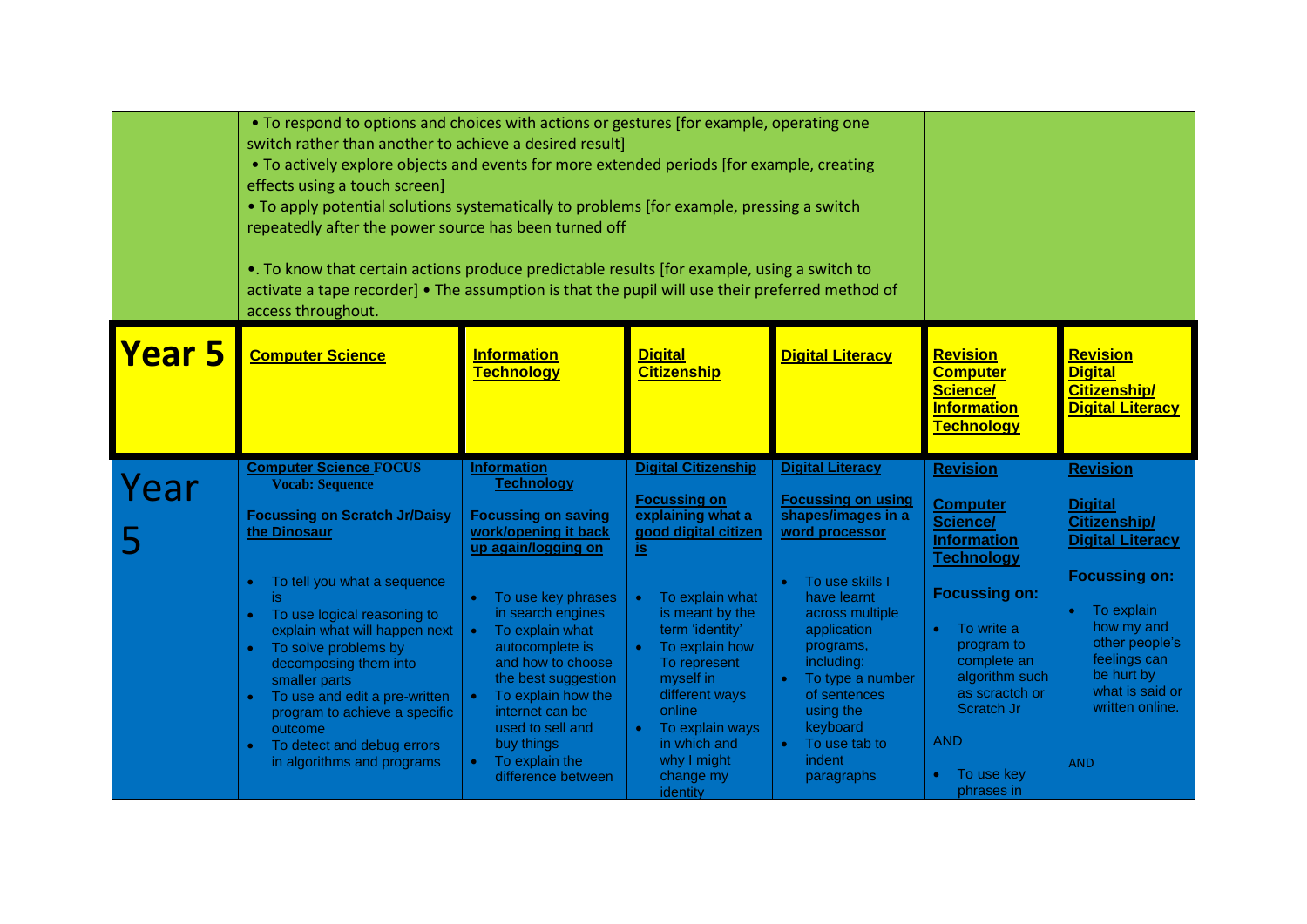| To sequence a simple<br>program on Logo to produce<br>a line drawing<br>To write a program to<br>complete an algorithm<br>To know that a sequence is a<br>list of instructions in a<br>particular order<br>To know that if I change the<br>$\bullet$<br>sequence I may change the<br>outcome of the program<br>To predict how a change in a<br>$\bullet$<br>sequence may impact on the<br>outcome of a program | a 'belief', an<br>'opinion' and a 'fact'<br>To give reasons<br>$\bullet$<br>why I should only<br>share information<br>with people I<br>choose to and can<br>trust<br>To explain that if I<br>am not sure or I<br>feel pressured, I<br>should ask a<br>trusted adult<br>To understand and<br>can give reasons<br>why passwords are<br>important<br>To describe simple<br>strategies for<br>creating and<br>keeping passwords<br>private<br>To describe how<br>connected devices<br>can collect and<br>share my<br>information with<br><b>others</b><br>To explain why<br>copying someone<br>else's work from<br>the internet without<br>permission can<br>cause problems<br>To give examples<br>of what those<br>problems might be<br>To understand file<br>extensions and<br>which ones | depending on<br>what I am doing<br>online (e.g.<br>gaming; using<br>an avatar; social<br>media)<br>To describe<br>$\bullet$<br>ways people<br>who have<br>similar likes and<br>interests can get<br>together online<br>To give<br>$\bullet$<br>examples of<br>technology<br>specific forms of<br>communication<br>(e.g. emojis,<br>acronyms, text<br>speak)<br>To explain some<br>$\bullet$<br>risks of<br>communicating<br>online with<br>others I don't<br>know well<br>To explain why I<br>$\bullet$<br>should be<br>careful who I<br>trust online and<br>what information<br>To trust them<br>with<br>To explain how<br>$\bullet$<br>my and other<br>people's<br>feelings can be<br>hurt by what is<br>said or written<br>online. | To use cut, copy<br>and paste to re-<br>order text<br>To use simple<br>$\bullet$<br>keyboard<br>shortcuts e.g. Ctrl<br>$+V$ , X, C to re-<br>order text<br>To use columns<br>$\bullet$<br>To use bullet<br>$\bullet$<br>points, speech<br>bubbles, auto<br>shapes and text<br>boxes<br>To format<br>wrapping/layout<br>of text boxes and<br>images in word<br>To format images<br>$\bullet$<br>- move, rotate<br>and re-size<br>shapes<br>To use the format<br>tab to alter word<br>art to enhance<br>my work<br>To use a variety<br>$\bullet$<br>of table tools (EG<br>merge cells, fill)<br>To explain the<br>$\bullet$<br>difference<br>between save<br>and save as<br>To create a folder<br>to save my work<br>in.<br>To give a file a<br>$\bullet$<br>name to identify it<br>To create a new<br>$\bullet$<br>eBook with a | search<br>engines<br><b>AND</b><br>To explain<br>$\bullet$<br>some risks of<br>communicating<br>online with<br>others I don't<br>know well | To create a<br>$\bullet$<br>multimedia<br>presentation /<br>eBook<br>incorporating<br>images,<br>sounds and<br>text using a<br>multimedia<br>package /<br>apps or online<br>program |
|----------------------------------------------------------------------------------------------------------------------------------------------------------------------------------------------------------------------------------------------------------------------------------------------------------------------------------------------------------------------------------------------------------------|-----------------------------------------------------------------------------------------------------------------------------------------------------------------------------------------------------------------------------------------------------------------------------------------------------------------------------------------------------------------------------------------------------------------------------------------------------------------------------------------------------------------------------------------------------------------------------------------------------------------------------------------------------------------------------------------------------------------------------------------------------------------------------------------|---------------------------------------------------------------------------------------------------------------------------------------------------------------------------------------------------------------------------------------------------------------------------------------------------------------------------------------------------------------------------------------------------------------------------------------------------------------------------------------------------------------------------------------------------------------------------------------------------------------------------------------------------------------------------------------------------------------------------------------|--------------------------------------------------------------------------------------------------------------------------------------------------------------------------------------------------------------------------------------------------------------------------------------------------------------------------------------------------------------------------------------------------------------------------------------------------------------------------------------------------------------------------------------------------------------------------------------------------------------------------------------------------------------------------------------------------------------------------------------------------------------------------------------------------------------------------------|--------------------------------------------------------------------------------------------------------------------------------------------|-------------------------------------------------------------------------------------------------------------------------------------------------------------------------------------|
|                                                                                                                                                                                                                                                                                                                                                                                                                | attribute to different<br>ICT products - .doc                                                                                                                                                                                                                                                                                                                                                                                                                                                                                                                                                                                                                                                                                                                                           | To explain why<br>To take back my                                                                                                                                                                                                                                                                                                                                                                                                                                                                                                                                                                                                                                                                                                     | front cover and                                                                                                                                                                                                                                                                                                                                                                                                                                                                                                                                                                                                                                                                                                                                                                                                                |                                                                                                                                            |                                                                                                                                                                                     |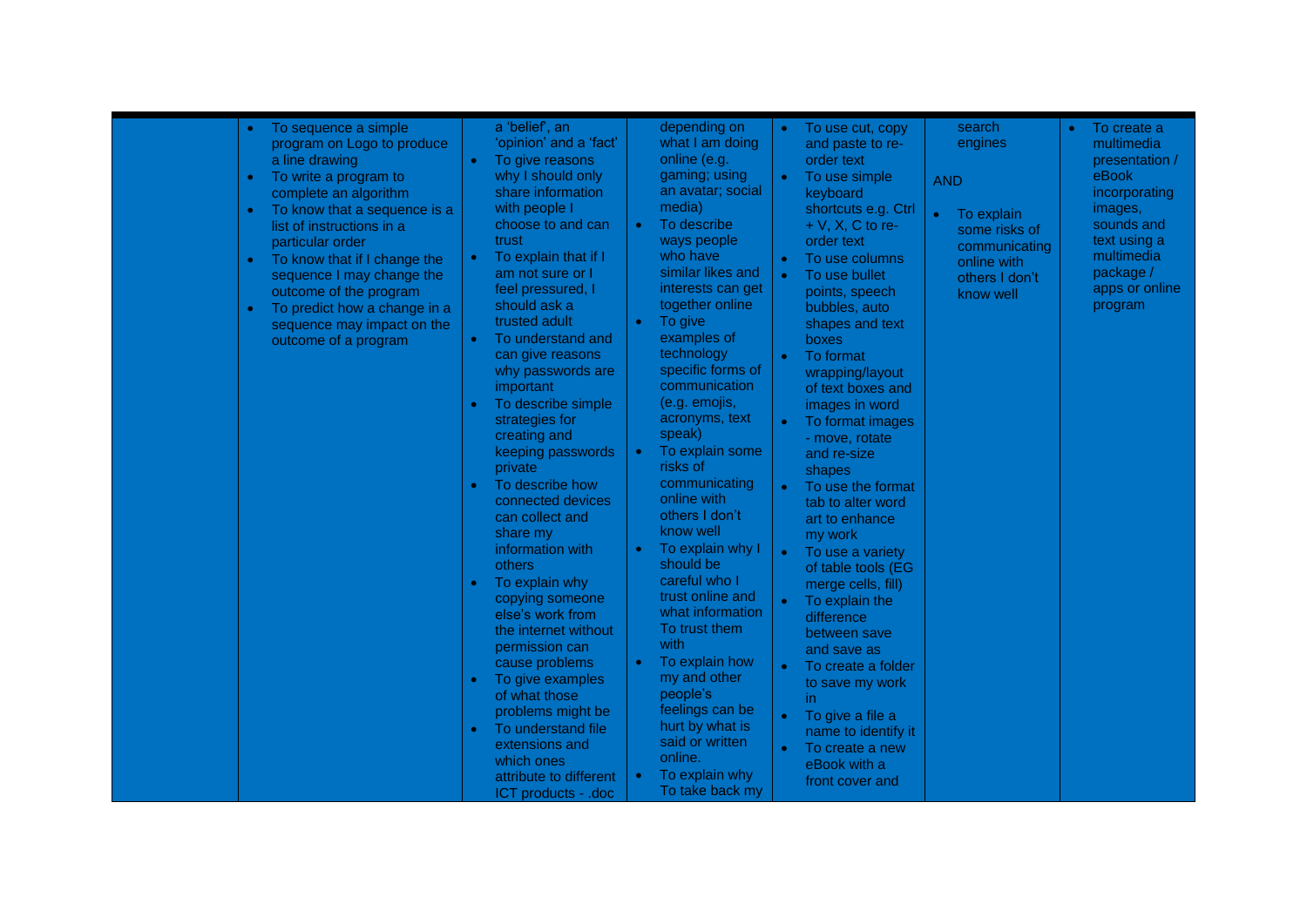| .xls .ppt .pub .pdf<br>.mp3 .mp4<br>To communicate using<br>a range of online<br>resources (blogs,<br>email) | trust in someone<br>or something if I<br>feel nervous,<br>uncomfortable<br>or worried<br>To explain what<br>$\bullet$<br>it means to<br>'know someone'<br>online and why<br>this might be<br>different from<br>knowing<br>someone in real<br>life<br>To explain what<br>$\bullet$<br>is meant by<br><i>trusting</i><br>someone<br>online'. To<br>explain why this<br>is different from<br>'liking someone<br>online'<br>To search for<br>$\bullet$<br>information<br>about myself<br>online<br>To recognise I<br>$\bullet$<br>need to be<br>careful before I<br>share anything<br>about others or<br>myself online<br>To know who I<br>$\bullet$<br>should ask if I<br>am not sure if I<br>should put<br>something<br>online | add or remove<br>pages<br>To search and<br>$\bullet$ .<br>use a branching<br>database to<br>identify objects<br>To create a<br>$\bullet$<br>multimedia<br>presentation /<br>eBook<br>incorporating<br>images, sounds<br>and text using a<br>multimedia<br>package / apps<br>or online program<br>To edit pictures<br>$\bullet$<br>using various<br>tools in paint or<br>photo-<br>manipulation<br>software<br>To create a<br>$\bullet$<br>simple musical<br>composition<br>combining<br>electronic and<br>live sounds<br>To add suitable<br>$\bullet$<br>sound effects and<br>tracks<br>$\bullet$<br>To combine<br>still/moving<br>images in a show<br>to create stop-<br>motion<br>animation/movies<br>on a range of<br>devices |  |
|--------------------------------------------------------------------------------------------------------------|------------------------------------------------------------------------------------------------------------------------------------------------------------------------------------------------------------------------------------------------------------------------------------------------------------------------------------------------------------------------------------------------------------------------------------------------------------------------------------------------------------------------------------------------------------------------------------------------------------------------------------------------------------------------------------------------------------------------------|----------------------------------------------------------------------------------------------------------------------------------------------------------------------------------------------------------------------------------------------------------------------------------------------------------------------------------------------------------------------------------------------------------------------------------------------------------------------------------------------------------------------------------------------------------------------------------------------------------------------------------------------------------------------------------------------------------------------------------|--|
|                                                                                                              | To explain what<br>bullying is and<br>can describe                                                                                                                                                                                                                                                                                                                                                                                                                                                                                                                                                                                                                                                                           |                                                                                                                                                                                                                                                                                                                                                                                                                                                                                                                                                                                                                                                                                                                                  |  |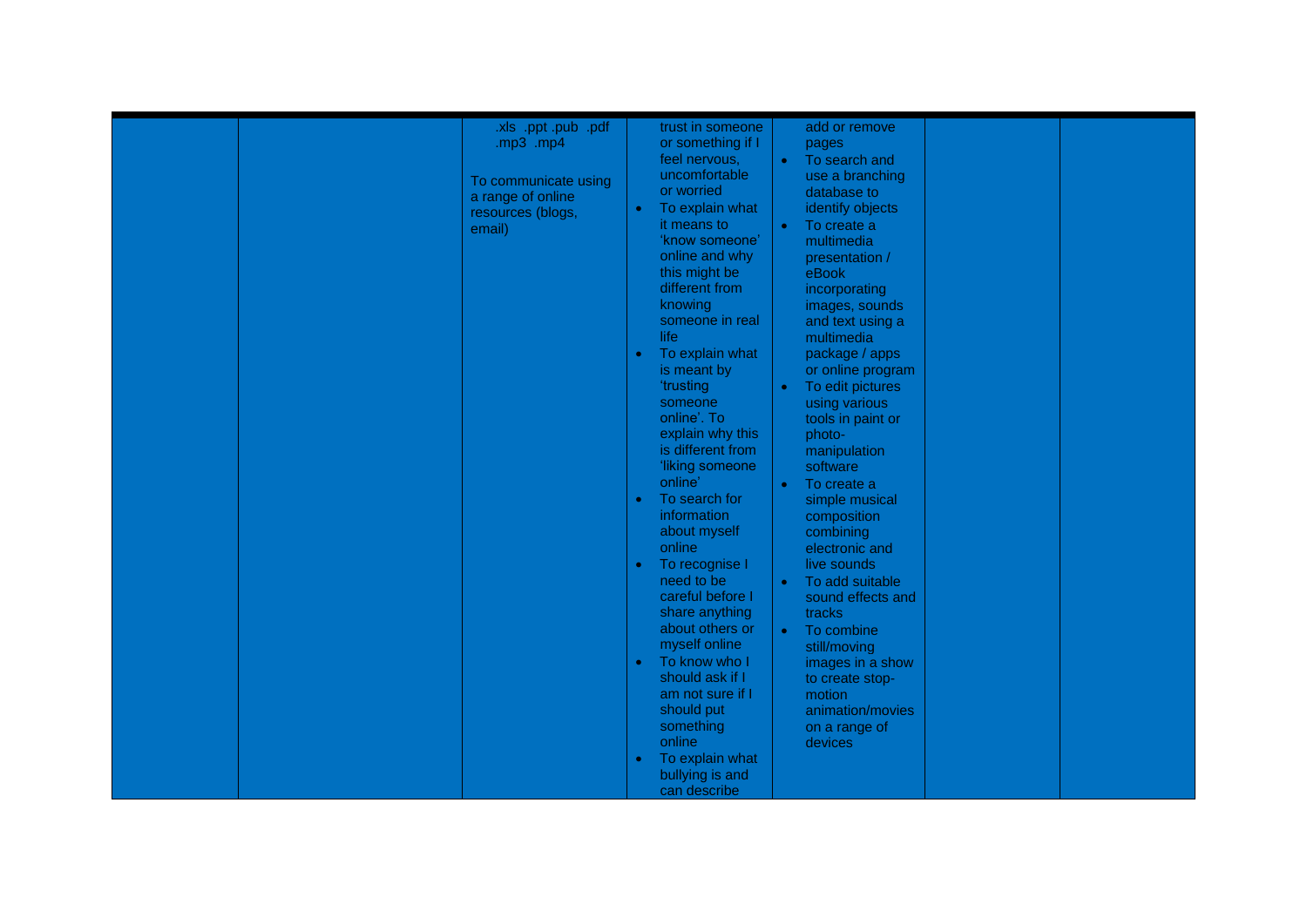|      |                                                                                                                                                                                                                                                                                                                                                                                                                                                                   |                                                                                                                                                                                                                                                                                                                                                                  | how people may<br>bully others<br>To describe<br>$\bullet$<br>rules about how<br>to behave online<br>and how I follow<br>them<br>To explain why<br>spending too<br>much time using<br>technology can<br>sometimes have<br>a negative<br>impact on me;<br>To give some<br>examples of<br>activities where<br>it is easy to<br>spend a lot of<br>time engaged<br>(e.g. games,<br>films, videos) |                                                                                                                                                                                                                                                                                                                                         |                                                                                                                                                                                                                                                             |                                                                                                                                                                                                                                                |
|------|-------------------------------------------------------------------------------------------------------------------------------------------------------------------------------------------------------------------------------------------------------------------------------------------------------------------------------------------------------------------------------------------------------------------------------------------------------------------|------------------------------------------------------------------------------------------------------------------------------------------------------------------------------------------------------------------------------------------------------------------------------------------------------------------------------------------------------------------|-----------------------------------------------------------------------------------------------------------------------------------------------------------------------------------------------------------------------------------------------------------------------------------------------------------------------------------------------------------------------------------------------|-----------------------------------------------------------------------------------------------------------------------------------------------------------------------------------------------------------------------------------------------------------------------------------------------------------------------------------------|-------------------------------------------------------------------------------------------------------------------------------------------------------------------------------------------------------------------------------------------------------------|------------------------------------------------------------------------------------------------------------------------------------------------------------------------------------------------------------------------------------------------|
| Year | <b>Computer Science FOCUS</b><br><b>Vocab: ALGORITHM</b><br><b>Focussing on Scratch Jr/Daisy</b><br>the Dinosaur<br>To tell you what an algorithm<br>$\bullet$<br>is<br>To know that a program is a<br>$\bullet$<br>precise set of instructions<br>To give and follow<br>$\bullet$<br>instructions, which include<br>straight and / or turning<br>commands - one at a time.<br>To plan a simple algorithm<br>$\bullet$<br>To create a simple program<br>$\bullet$ | <b>Information</b><br><b>Technology</b><br><b>Focussing on saving</b><br>work/opening it back<br>up again/logging on<br>To identify a<br>$\bullet$<br>browser and can<br>use the internet to<br>find things out<br>• To use simple<br>keywords in search<br>engines<br>To describe and<br>$\bullet$<br>demonstrate how to<br>get help from a<br>trusted adult or | <b>Digital Citizenship</b><br><b>Focussing on</b><br>explaining what a<br>good digital citizen<br><u>is</u><br>To recognise<br>$\bullet$<br>that there may<br>be people online<br>who could make<br>me feel sad.<br>embarrassed or<br>upset<br>If something<br>$\bullet$<br>happens that<br>makes me feel<br>sad, worried,                                                                    | <b>Digital Literacy</b><br><b>Focussing on using</b><br>shapes/images in a<br>word processor<br>To use skills I<br>$\bullet$<br>have learnt<br>across multiple<br>application<br>programs,<br>including:<br>To input text and<br>$\bullet$<br>images using a<br>simple publishing<br>programs<br>• To type a simple<br>sentences on the | <b>Revision</b><br><b>Computer</b><br>Science/<br><b>Information</b><br><b>Technology</b><br><b>Focussing on:</b><br>To give and<br>$\bullet$<br>follow<br>instructions,<br>which include<br>straight and /<br>or turning<br>$commands -$<br>one at a time. | <b>Revision</b><br><b>Digital</b><br><b>Citizenship/</b><br><b>Digital Literacy</b><br><b>Focussing on:</b><br>To recognise<br>$\bullet$<br>that there may<br>be people<br>online who<br>could make<br>me feel sad,<br>embarrassed<br>or upset |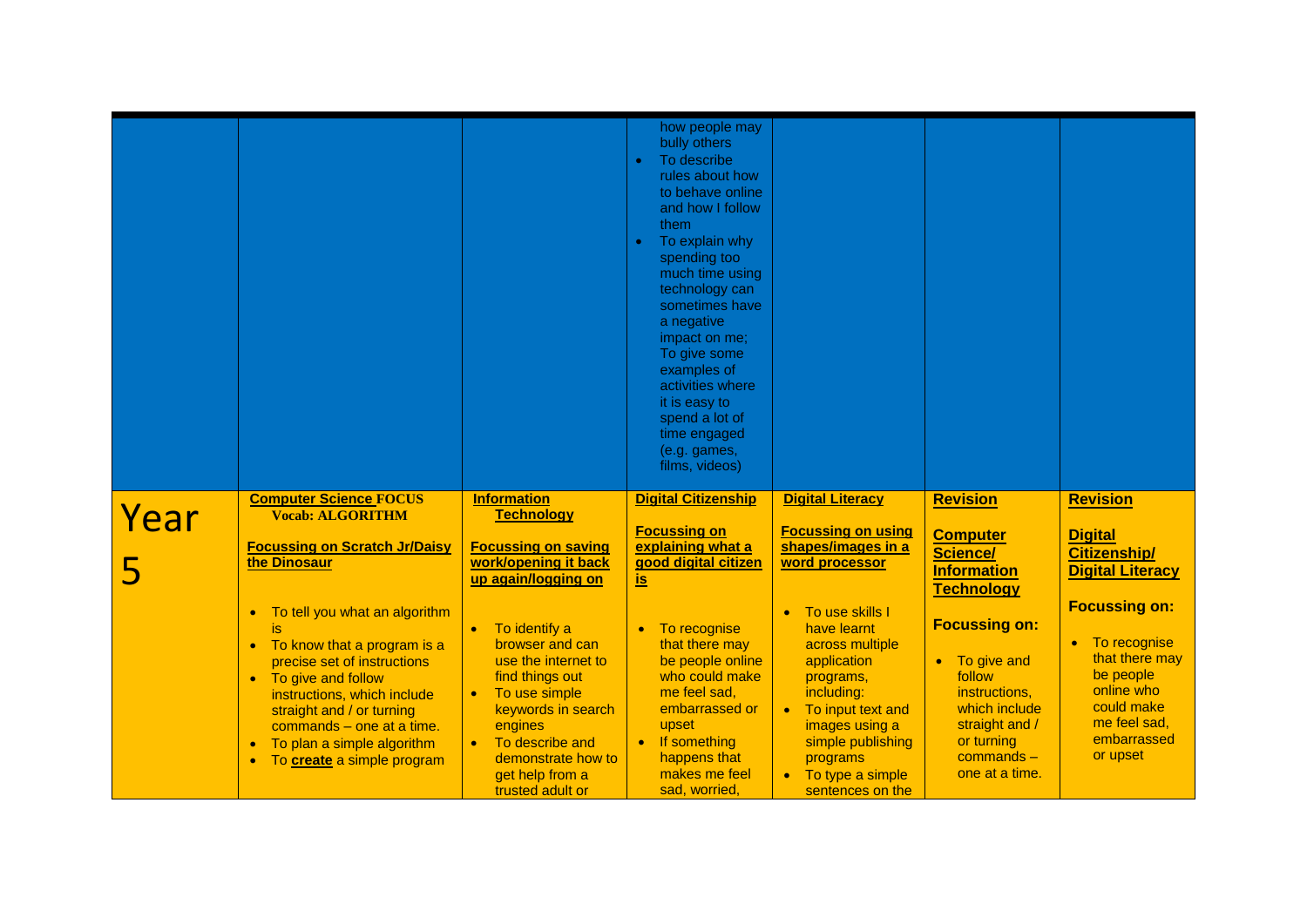|           |                                                 | helpline if I find           | uncomfortable            | screen, making                 |                               | <b>AND</b>              |
|-----------|-------------------------------------------------|------------------------------|--------------------------|--------------------------------|-------------------------------|-------------------------|
| $\bullet$ | To debug a simple program<br>that is causing an | content that makes           | or frightened To         | use of a word                  | $\bullet$ To plan a<br>simple |                         |
|           | unexpected outcome.                             | me feel sad,                 | give examples            | bank                           | algorithm                     |                         |
| $\bullet$ | To predict if a simple                          | uncomfortable                | of when and              | To alter my<br>$\bullet$       |                               |                         |
|           | program will fulfil my                          | worried or                   | how to speak to          | writing in a                   | <b>AND</b>                    |                         |
|           | algorithm                                       | frightened.                  | an adult To              | number of ways                 |                               | To use the<br>$\bullet$ |
|           | To break a problem down                         | (Butterfly feeling)          | trust. (Butterfly        | (size, colour, font            |                               | digital camera          |
| $\bullet$ | into smaller parts (chunking /                  | To recognise more            | feeling)                 | $etc.$ )                       |                               | independently           |
|           | decomposing)                                    | detailed examples            | • To use the             | • To tell you the              | $\bullet$ To identify a       |                         |
|           |                                                 | of information that          | internet with            | main keys for                  | browser and                   |                         |
|           |                                                 | is personal to me            | adult support to         | typing e.g. shift,             | can use the                   |                         |
|           |                                                 | (e.g. where I live,          | communicate              | space bar, full                | internet to find              |                         |
|           |                                                 | my family's names,           | with people I            | stop                           | things out                    |                         |
|           |                                                 | where I go to                | know                     | To type simple                 | To use simple<br>$\bullet$    |                         |
|           |                                                 | school)                      | • To explain why it      | sentences using                | keywords in                   |                         |
|           |                                                 | To explain why I             | is important to          | the correct format             | search                        |                         |
|           |                                                 | should always ask            | be considerate           | (capital letters,              | engines                       |                         |
|           |                                                 | a trusted adult              | and kind to              | space and full                 |                               |                         |
|           |                                                 | before I share any           | people online            | stop)                          |                               |                         |
|           |                                                 | information about            | • To recognise           | To use buttons<br>$\bullet$    |                               |                         |
|           |                                                 | myself online                | that information         | within a                       |                               |                         |
|           |                                                 | To explain how<br>$\bullet$  | can stay online          | programme to                   |                               |                         |
|           |                                                 | passwords can be             | and could be             | make text bold/                |                               |                         |
|           |                                                 | used to protect              | copied                   | italics / text                 |                               |                         |
|           |                                                 | information and              | To describe<br>$\bullet$ | alignment etc.                 |                               |                         |
|           |                                                 | devices                      | what information         | • To move to                   |                               |                         |
|           |                                                 | To explain why<br>$\bullet$  | I should not put         | different places in            |                               |                         |
|           |                                                 | work I create using          | online without           | the text using the             |                               |                         |
|           |                                                 | technology belongs           | asking a trusted         | arrow keys or                  |                               |                         |
|           |                                                 | to me                        | adult first              | mouse                          |                               |                         |
|           |                                                 | To say why it<br>$\bullet$   | • To describe how        | To use the 'undo'<br>$\bullet$ |                               |                         |
|           |                                                 | belongs to me (e.g.          | to behave online         | icon to fix a                  |                               |                         |
|           |                                                 | 'it is my idea' or 'I        | in ways that do          | mistake                        |                               |                         |
|           |                                                 | designed it')                | not upset others         | • To use the digital           |                               |                         |
|           |                                                 | To save my work<br>$\bullet$ | and can give             | camera                         |                               |                         |
|           |                                                 | (Purplemash/school           | examples                 | independently                  |                               |                         |
|           |                                                 | network) so that             | • To explain rules       | To create a<br>$\bullet$       |                               |                         |
|           |                                                 | others know it               | to keep us safe          | pictogram by                   |                               |                         |
|           |                                                 | belongs to me (e.g.          | when we are              | entering data into             |                               |                         |
|           |                                                 | filename, name on            | using                    | a simple graphing              |                               |                         |
|           |                                                 | content)                     | technology both          | package                        |                               |                         |
|           |                                                 | To identify the              | in and beyond            |                                |                               |                         |
|           |                                                 | icons for                    | the home                 |                                |                               |                         |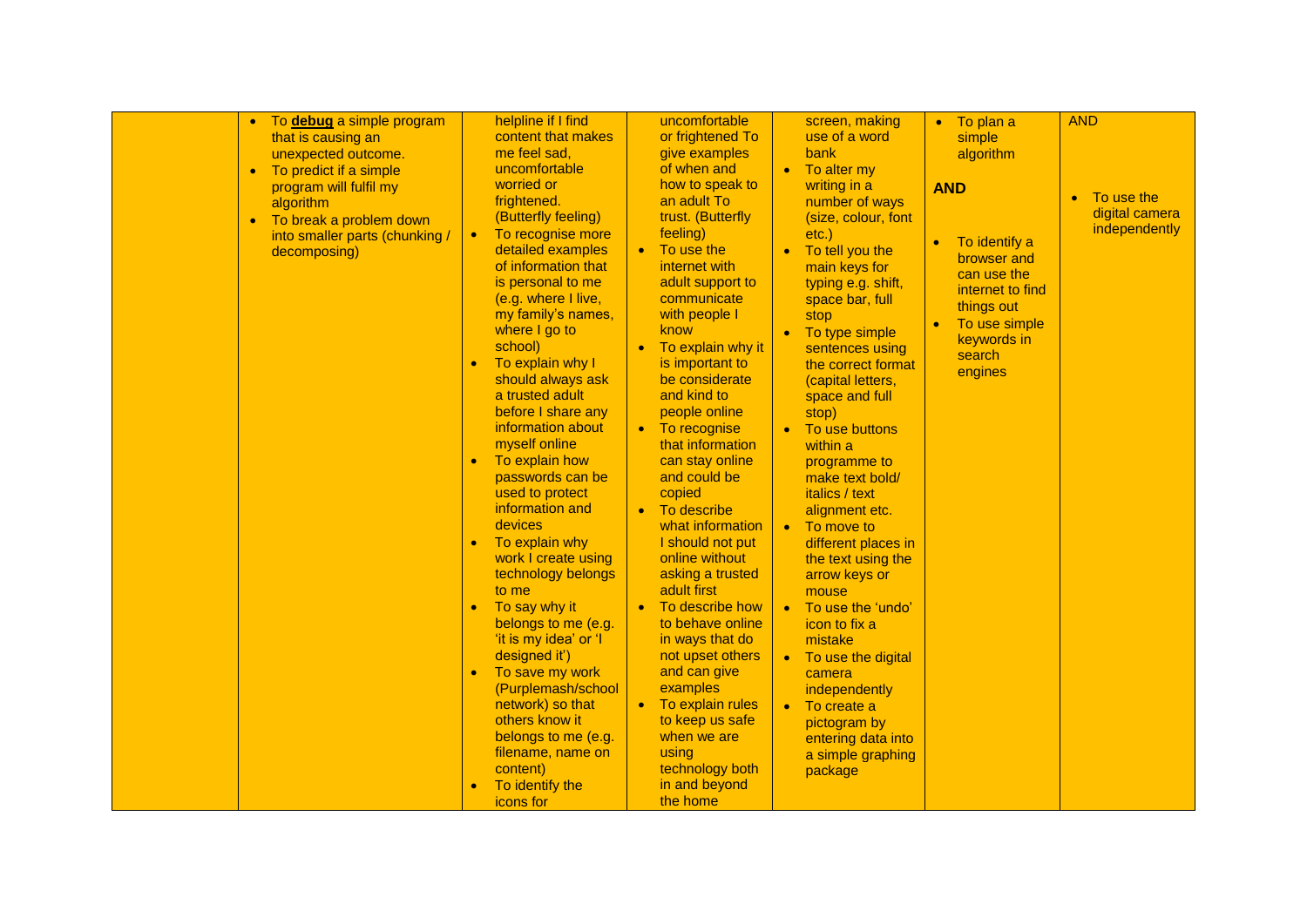|      |                                                                                                                                                                                                                                                                                                                                                                                                            | applications on the<br>desktop and launch<br>accordingly<br>To know what a<br>$\bullet$<br>browser is and how<br>to open one<br>To use online<br>resources - Google<br><b>Maps &amp; Google Earth</b><br>to conduct research &<br>find information | • To give<br>examples of<br>some of these<br><b>rules</b>                                                                                                                                                                                                  | To use a<br>pictogram to<br>answer simple<br>questions<br>• To explore<br>sounds in a<br>music<br>programme or<br>sound app                                                                                                                                       |                                                                                                                                                                                                  |                                                                                                                                                                                                                     |
|------|------------------------------------------------------------------------------------------------------------------------------------------------------------------------------------------------------------------------------------------------------------------------------------------------------------------------------------------------------------------------------------------------------------|----------------------------------------------------------------------------------------------------------------------------------------------------------------------------------------------------------------------------------------------------|------------------------------------------------------------------------------------------------------------------------------------------------------------------------------------------------------------------------------------------------------------|-------------------------------------------------------------------------------------------------------------------------------------------------------------------------------------------------------------------------------------------------------------------|--------------------------------------------------------------------------------------------------------------------------------------------------------------------------------------------------|---------------------------------------------------------------------------------------------------------------------------------------------------------------------------------------------------------------------|
| Year | <b>Computer Science</b><br><b>Focussing on Scratch Jr,</b><br><b>Daisy the Dinosaur (ipad</b><br>apps) and 2Code<br>To remember learned<br>responses over more<br>extended periods [for<br>example, returning to a<br>favourite item of<br>equipment in the multi-<br>sensory environment<br>from session to session].<br>8 communication                                                                  | <b>Information</b><br><b>Technology</b><br><b>Focussing on saving</b><br>work<br>To greet known<br>people and may<br>initiate interactions<br>and activities [for<br>example, switching<br>on a tape or CD<br>player]                              | <b>Digital Citizenship</b><br><b>Focussing on being</b><br>a good digital<br>citizen<br>. To begin to show<br>interest in people,<br>events and objects<br>[for example,<br>tracking moving<br>images briefly across<br>a television or<br>monitor screen] | <b>Digital Literacy</b><br>How to type in word a<br>word processor and<br>begin to use images<br>To begin to show<br>interest in people,<br>events and objects<br>[for example,<br>tracking moving<br>images briefly across<br>a television or<br>monitor screen] | <b>Revision</b><br><b>Computer</b><br>Science/<br><b>Information</b><br><b>Technology</b><br><b>Focussing on:</b><br>• To remember<br>learned<br>responses over<br>more extended<br>periods [for | <b>Revision</b><br><b>Digital</b><br><b>Citizenship/</b><br><b>Digital Literacy</b><br><b>Focussing on:</b><br>To react to new<br>activities and<br>experiences [for<br>example,<br>enjoying the<br>movement of air |
|      | To react to new activities and experiences [for example, enjoying the movement of air as a<br>nearby electric fan is switched on]<br>• To begin to show interest in people, events and objects [for example, tracking moving images<br>briefly across a television or monitor screen]<br>. To accept and engage in coactive exploration [for example, being encouraged to handle fibre-<br>optic strands]. |                                                                                                                                                                                                                                                    |                                                                                                                                                                                                                                                            |                                                                                                                                                                                                                                                                   | example,<br>returning to a<br>favourite item of<br>equipment in<br>the multi-<br>sensory<br>environment<br>from session to<br>session]. 8<br>communication                                       | as a nearby<br>electric fan is<br>switched on]<br>• To begin to<br>show interest in<br>people, events<br>and objects [for<br>example,<br>tracking moving<br>images briefly                                          |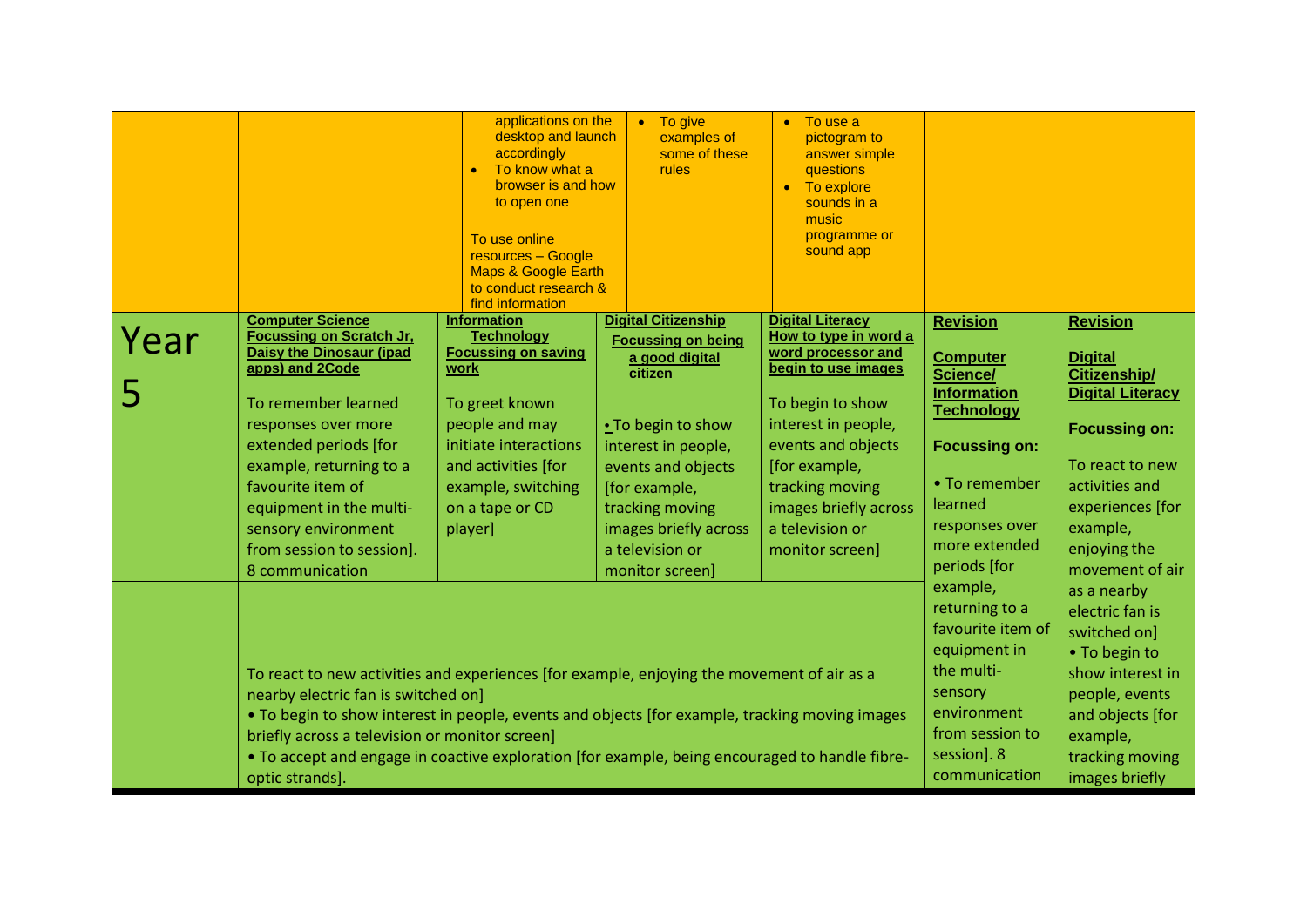| • To communicate consistent preferences and affective responses [for example, turning                                                                       | • To greet       | across a         |
|-------------------------------------------------------------------------------------------------------------------------------------------------------------|------------------|------------------|
| towards the source of preferred music]                                                                                                                      | known people     | television or    |
| • To recognise familiar people, events and objects [for example, moving towards the television                                                              | and may initiate | monitor screen]  |
| in a familiar room]                                                                                                                                         | interactions and | • To accept and  |
| • To perform actions, often by trial and improvement, and they remember learned responses                                                                   | activities [for  | engage in        |
| over short periods of time [for example, pressing a switch repeatedly to turn on a light or sound                                                           | example,         | coactive         |
| source]                                                                                                                                                     | switching on a   | exploration [for |
| • To cooperate with shared exploration and supported participation [for example, working with                                                               | tape or CD       | example, being   |
| an adult or a peer to operate a touch screen]. • To seek attention through eye contact, gesture                                                             | player]          | encouraged to    |
| or action                                                                                                                                                   |                  | handle fibre-    |
| • To request events or activities [for example, pushing another person's hand towards a switch]<br>• To participate in shared activities with less support. |                  | optic strands].  |
| • To sustain concentration for short periods                                                                                                                |                  |                  |
|                                                                                                                                                             |                  |                  |
| • To explore materials in increasingly complex ways [for example, moving in and out of a sound<br>beam to create different effects]                         |                  |                  |
|                                                                                                                                                             |                  |                  |
| • To observe the results of their own actions with interest [for example, feeling the changing<br>vibrations as they switch a massage table on and off]     |                  |                  |
| • To remember learned responses over more extended periods [for example, returning to a                                                                     |                  |                  |
| favourite item of equipment in the multi-sensory environment from session to session]. 8                                                                    |                  |                  |
| communication                                                                                                                                               |                  |                  |
| . To greet known people and may initiate interactions and activities [for example, switching on                                                             |                  |                  |
| a tape or CD player]                                                                                                                                        |                  |                  |
| • To can remember learned responses over increasing periods of time and may anticipate                                                                      |                  |                  |
| known events [for example, looking at the monitor screen as they activate a concept keyboard]                                                               |                  |                  |
| . To respond to options and choices with actions or gestures [for example, operating one                                                                    |                  |                  |
| switch rather than another to achieve a desired result]                                                                                                     |                  |                  |
| • To actively explore objects and events for more extended periods [for example, creating                                                                   |                  |                  |
| effects using a touch screen]                                                                                                                               |                  |                  |
| . To apply potential solutions systematically to problems [for example, pressing a switch                                                                   |                  |                  |
| repeatedly after the power source has been turned off                                                                                                       |                  |                  |
|                                                                                                                                                             |                  |                  |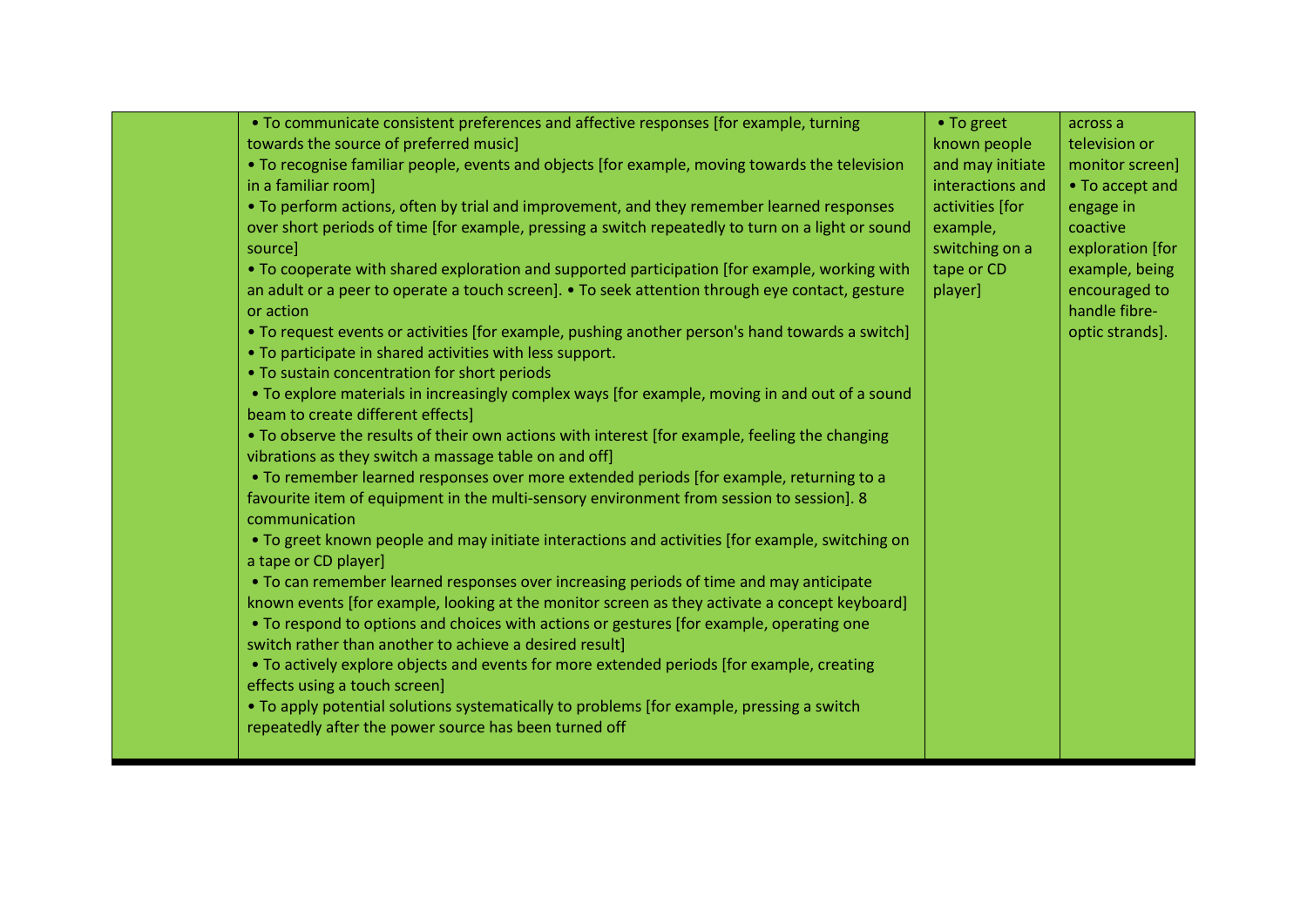|           | •. To know that certain actions produce predictable results [for example, using a switch to<br>activate a tape recorder] • The assumption is that the pupil will use their preferred method of<br>access throughout.                                                                                                                                                                                                                                                                                                                                                                                                                                                                                                                                                                      |                                                                                                                                                                                                                                                                                                                                                                                                                                                                                                                                                                                                                        |                                                                                                                                                                                                                                                                                                                                                                                                                                                                                                                           |                                                                                                                                                                                                                                                                                                                                                                                                                                                                                                                                                 |                                                                                                                                                                                                                                                                                                                                                                                                 |                                                                                                                                                                                                                                                                                                                                                    |
|-----------|-------------------------------------------------------------------------------------------------------------------------------------------------------------------------------------------------------------------------------------------------------------------------------------------------------------------------------------------------------------------------------------------------------------------------------------------------------------------------------------------------------------------------------------------------------------------------------------------------------------------------------------------------------------------------------------------------------------------------------------------------------------------------------------------|------------------------------------------------------------------------------------------------------------------------------------------------------------------------------------------------------------------------------------------------------------------------------------------------------------------------------------------------------------------------------------------------------------------------------------------------------------------------------------------------------------------------------------------------------------------------------------------------------------------------|---------------------------------------------------------------------------------------------------------------------------------------------------------------------------------------------------------------------------------------------------------------------------------------------------------------------------------------------------------------------------------------------------------------------------------------------------------------------------------------------------------------------------|-------------------------------------------------------------------------------------------------------------------------------------------------------------------------------------------------------------------------------------------------------------------------------------------------------------------------------------------------------------------------------------------------------------------------------------------------------------------------------------------------------------------------------------------------|-------------------------------------------------------------------------------------------------------------------------------------------------------------------------------------------------------------------------------------------------------------------------------------------------------------------------------------------------------------------------------------------------|----------------------------------------------------------------------------------------------------------------------------------------------------------------------------------------------------------------------------------------------------------------------------------------------------------------------------------------------------|
| Year 6    | <b>Computer Science</b>                                                                                                                                                                                                                                                                                                                                                                                                                                                                                                                                                                                                                                                                                                                                                                   | <b>Information</b><br><b>Technology</b>                                                                                                                                                                                                                                                                                                                                                                                                                                                                                                                                                                                | <b>Digital</b><br><b>Citizenship</b>                                                                                                                                                                                                                                                                                                                                                                                                                                                                                      | <b>Digital Literacy</b>                                                                                                                                                                                                                                                                                                                                                                                                                                                                                                                         | <b>Revision</b><br><b>Computer</b><br>Science/<br><b>Information</b><br><b>Technology</b>                                                                                                                                                                                                                                                                                                       | <b>Revision</b><br><b>Digital</b><br><b>Citizenship/</b><br><b>Digital Literacy</b>                                                                                                                                                                                                                                                                |
| Year<br>6 | <b>Computer Science FOCUS</b><br><b>Vocab: Repeat/Loop</b><br><b>Focussing on Scratch or</b><br>'2code'<br>To tell you what a loop or<br>repeat is<br>To use sequence and loops<br>$\bullet$<br>(repetition) in programs<br>confidently<br>To detect and debug errors<br>$\bullet$<br>in algorithms and programs<br>To independently select and<br>$\bullet$<br>sequence code to make my<br>own program<br>To know that a loop is used<br>$\bullet$<br>to repeat a set of instructions<br>To demonstrate the loop or<br>$\bullet$<br>repeat command in all<br>programming environments -<br>I use more than 1 (2Simple -<br>2Code / ScratchJr /Kodu<br>/Kodable / LightBot / ALEX /<br>Scratch)<br>To explain why it is important<br>to use 'loops' in particular<br>place in my sequence | <b>Information</b><br><b>Technology</b><br><b>Focussing on</b><br>different types of<br>scams and evaluating<br>websites<br>To analyse<br>$\bullet$<br>information and<br>differentiate<br>between 'opinions',<br>'beliefs' and 'facts'<br>To understand what<br>$\bullet$<br>criteria have to be<br>met before<br>something is a 'fact'<br>To describe how To<br>$\bullet$<br>search for<br>information within a<br>wide group of<br>technologies (e.g.<br>social media, image<br>sites, video sites)<br>To describe some<br>$\bullet$<br>of the methods<br>used to encourage<br>people to buy<br>things online (e.g. | <b>Digital Citizenship</b><br><b>Focussing on</b><br>digital footprints<br>To explain how<br>my online<br>identity can be<br>different to the<br>identity I present<br>in 'real life'.<br>Knowing this, To<br>$\bullet$<br>describe the<br>right decisions<br>about how I<br>interact with<br>others and how<br>others perceive<br>me<br>To describe<br>$\bullet$<br>strategies for<br>safe and fun<br>experiences in a<br>range of online<br>social<br>environments.<br>To give<br>$\bullet$<br>examples of<br>how to be | <b>Digital Literacy</b><br><b>Focussing on</b><br>spreadsheets<br>To use skills I<br>$\bullet$<br>have learnt<br>across multiple<br>application<br>programs,<br>including:<br>To select<br>$\bullet$<br>appropriate tools<br>to add emphasis<br>and effect to my<br>work<br>To explain why I<br>$\bullet$<br>have chosen my<br>layout and<br>formatting<br>To review and<br>$\bullet$<br>edit my work and<br>talk about the<br>changes I made<br>To extend the<br>$\bullet$<br>use of multimedia<br>packages to<br>include importing<br>images, | <b>Revision</b><br><b>Computer</b><br>Science/<br><b>Information</b><br><b>Technology</b><br><b>Focussing on:</b><br>To detect and<br>debug errors in<br>algorithms and<br>programs<br><b>AND</b><br><b>To</b><br>explain that others<br>online can pretend<br>to be me or other<br>people, including<br>my friends<br><b>AND</b><br>To:<br>describe how To<br>search for<br>information within | <b>Revision</b><br><b>Digital</b><br>Citizenship/<br><b>Digital Literacy</b><br><b>Focussing on:</b><br>•To identify some<br>online<br>technologies<br>where bullying<br>might take place<br><b>AND</b><br>To edit<br>video, animation or<br>music footage by<br>cropping clips<br><b>AND</b><br>To use a<br>mobile device to<br>film a short clip |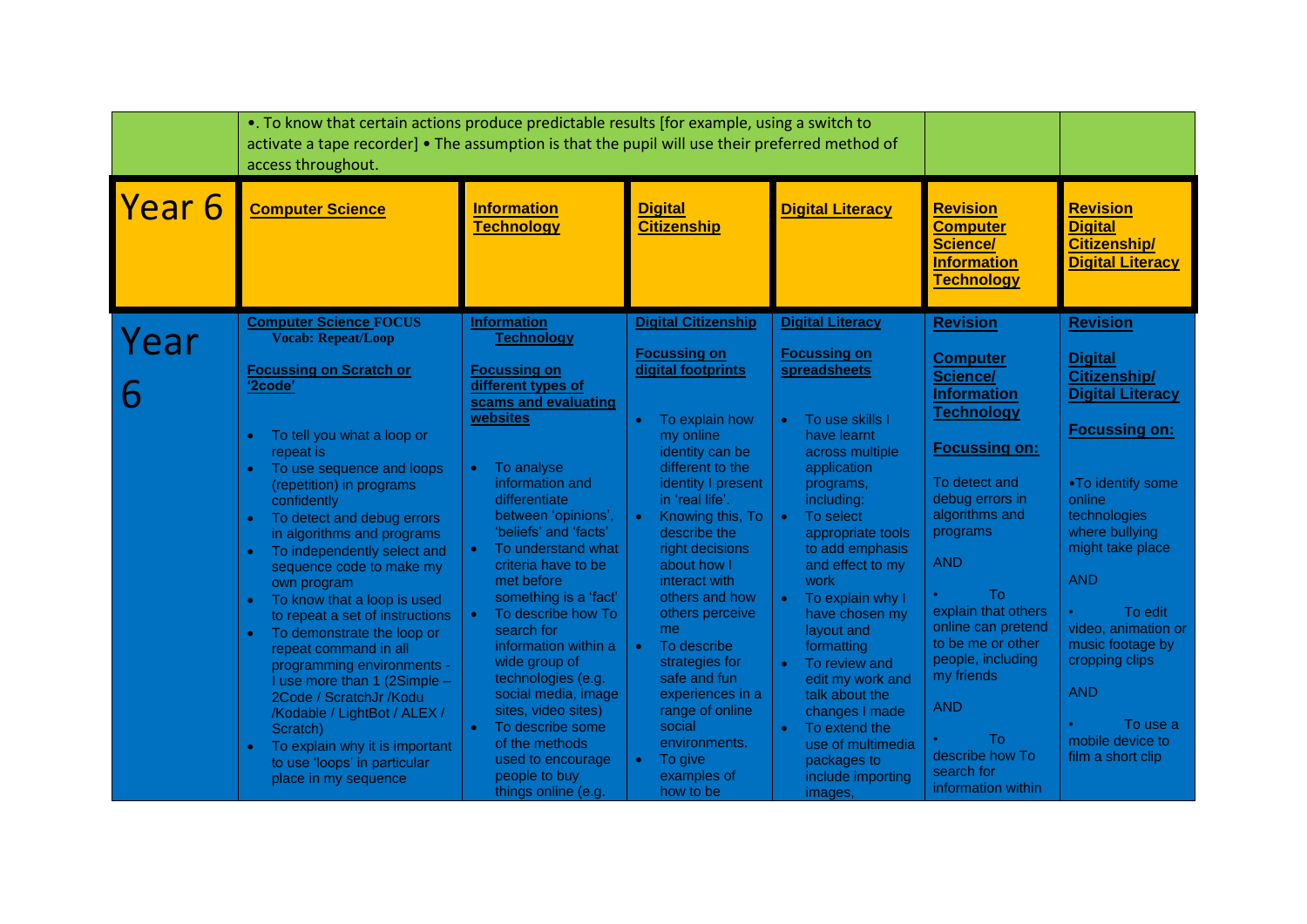| To transfer my coding skills<br>$\bullet$ | advertising offers;  | respectful to                 | hyperlinks and                | a wide group of    |  |
|-------------------------------------------|----------------------|-------------------------------|-------------------------------|--------------------|--|
| between software                          | in-app purchases,    | others online                 | the use of sounds             | technologies (e.g. |  |
|                                           | pop-ups) and can     | To describe how<br>$\bullet$  | recorded                      | social media,      |  |
|                                           | recognise some of    | others can find               | independently                 | image sites, video |  |
|                                           | these when they      | out information               | To edit the<br>$\bullet$      | sites)             |  |
|                                           | appear online        | about me by                   | colour, text and              |                    |  |
|                                           | To explain that      | looking online                | merge digital                 |                    |  |
|                                           | some people I        | To explain ways<br>$\bullet$  | photographs                   |                    |  |
|                                           | 'meet online' (e.g.  | that some of the              | using a range of              |                    |  |
|                                           | through social       | information                   | devices e.g.                  |                    |  |
|                                           | media) may be        |                               | Skitch, Microsoft             |                    |  |
|                                           |                      | about me online               |                               |                    |  |
|                                           | computer             | could have been               | image tools,                  |                    |  |
|                                           | programmes           | created, copied               | collage app                   |                    |  |
|                                           | pretending to be     | or shared by                  | To storyboard a<br>$\bullet$  |                    |  |
|                                           | real people          | others                        | short film clip /             |                    |  |
|                                           | To explain why lots  | To identify some<br>$\bullet$ | animation - what              |                    |  |
|                                           | of people sharing    | online                        | would happen                  |                    |  |
|                                           | the same opinions    | technologies                  | and when                      |                    |  |
|                                           | or beliefs online    | where bullying                | To effectively<br>$\bullet$   |                    |  |
|                                           | does not make        | might take place              | plan for an                   |                    |  |
|                                           | those opinions or    | To describe<br>$\bullet$      | animation or film             |                    |  |
|                                           | beliefs true         | ways people                   | and use                       |                    |  |
|                                           | To explain what a    | can be bullied                | purposefully                  |                    |  |
|                                           | strong password is   | through a range               | To take a series<br>$\bullet$ |                    |  |
|                                           | To describe          | of media (e.g.                | of pictures to                |                    |  |
|                                           | strategies for       | image, video,                 | form an a short               |                    |  |
|                                           | keeping my           | text, chat)                   | film clip /                   |                    |  |
|                                           | personal             | To explain why I              | animation /eBook              |                    |  |
|                                           | information private, | need to think                 | To use a mobile<br>$\bullet$  |                    |  |
|                                           | depending on         | carefully about               | device to film a              |                    |  |
|                                           | context              | how content I                 | short clip                    |                    |  |
|                                           | To explain that      | post might affect             | To save images<br>$\bullet$   |                    |  |
|                                           | others online can    | others, their                 | at stages to                  |                    |  |
|                                           | pretend to be me or  | feelings and                  |                               |                    |  |
|                                           | other people,        | how it may                    | compare my work               |                    |  |
|                                           | including my friends | affect how                    | and talk about                |                    |  |
|                                           |                      | others feel                   | the changes                   |                    |  |
|                                           | To suggest reasons   | about them                    | To edit video,<br>$\bullet$   |                    |  |
|                                           | why they might do    |                               | animation or                  |                    |  |
|                                           | this                 | (their reputation)            | music footage by              |                    |  |
|                                           | To explain how       | To explain how<br>$\bullet$   | cropping clips                |                    |  |
|                                           | internet use can be  | using                         |                               |                    |  |
|                                           | monitored            | technology can                |                               |                    |  |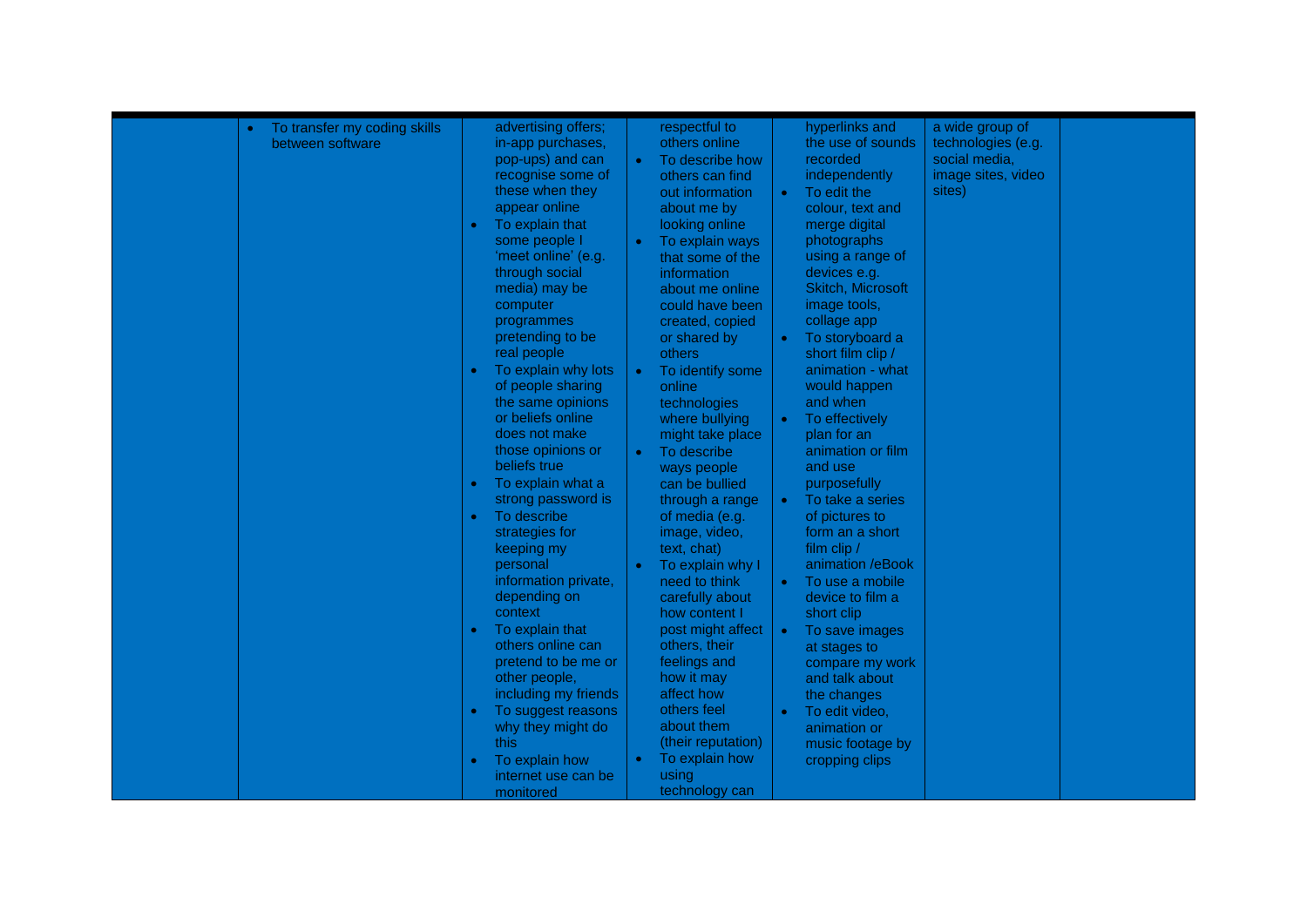| To explain why I<br>need to consider<br>who owns content<br>and whether I have<br>the right to reuse it<br>To talk about the<br>advantages and                                                                                                                                                                                       | distract me from<br>other things I<br>might do or<br>should be doing<br>To identify times<br>$\bullet$<br>or situations<br>when I might | To choose<br>$\bullet$<br>appropriate<br>scene transitions<br>To enter a basic<br>$\bullet$<br>mathematical<br>formula into<br><b>Excel</b>                                                                                                                                                                                                       |  |
|--------------------------------------------------------------------------------------------------------------------------------------------------------------------------------------------------------------------------------------------------------------------------------------------------------------------------------------|-----------------------------------------------------------------------------------------------------------------------------------------|---------------------------------------------------------------------------------------------------------------------------------------------------------------------------------------------------------------------------------------------------------------------------------------------------------------------------------------------------|--|
| disadvantages of<br>using a computer<br>To understand that<br>there are multiple<br>platforms and the<br>differences<br>between these e.g.<br>Windows / Apple /<br>Android<br>To explain file<br>extensions and<br>which ones<br>attribute to different<br>ICT products- .zip<br>To describe what<br>an ISP is<br>To describe what a | need to limit the<br>amount of time I<br>use technology<br>To suggest<br>$\bullet$<br>strategies to<br>help me limit<br>this time       | To change the<br>$\bullet$<br>look of a<br>spreadsheet by<br>using different<br>formats e.g. text<br>styles, colour,<br>number format<br>inc, currency and<br>date, row and<br>column heights<br>To insert and<br>$\bullet$<br>delete columns<br>and rows in a<br>spreadsheet<br>To use SUM to<br>$\bullet$<br>calculate the total<br>of a set of |  |
| URL (web address)<br>is.<br>To explain domain<br>name types - .ac.<br>uk .gov .sch<br>To identify the most<br>relevant results<br>from a search<br>engine - not just                                                                                                                                                                 |                                                                                                                                         | numbers in a<br>range of cells<br>To change data<br>$\bullet$<br>to answer "what<br>if?" questions<br>To use<br>$\bullet$<br>spreadsheets to<br>create a graph<br>To decide on the<br>$\bullet$                                                                                                                                                   |  |
| 'sponsored' links<br>To discuss what it<br>means to save work<br>locally, to a network or<br>into the 'Cloud'                                                                                                                                                                                                                        |                                                                                                                                         | most appropriate<br>form of graph for<br>a data set giving<br>reasons for my<br>choice<br>To interpret<br>$\bullet$<br>graphs of data<br>collected from<br>sensors                                                                                                                                                                                |  |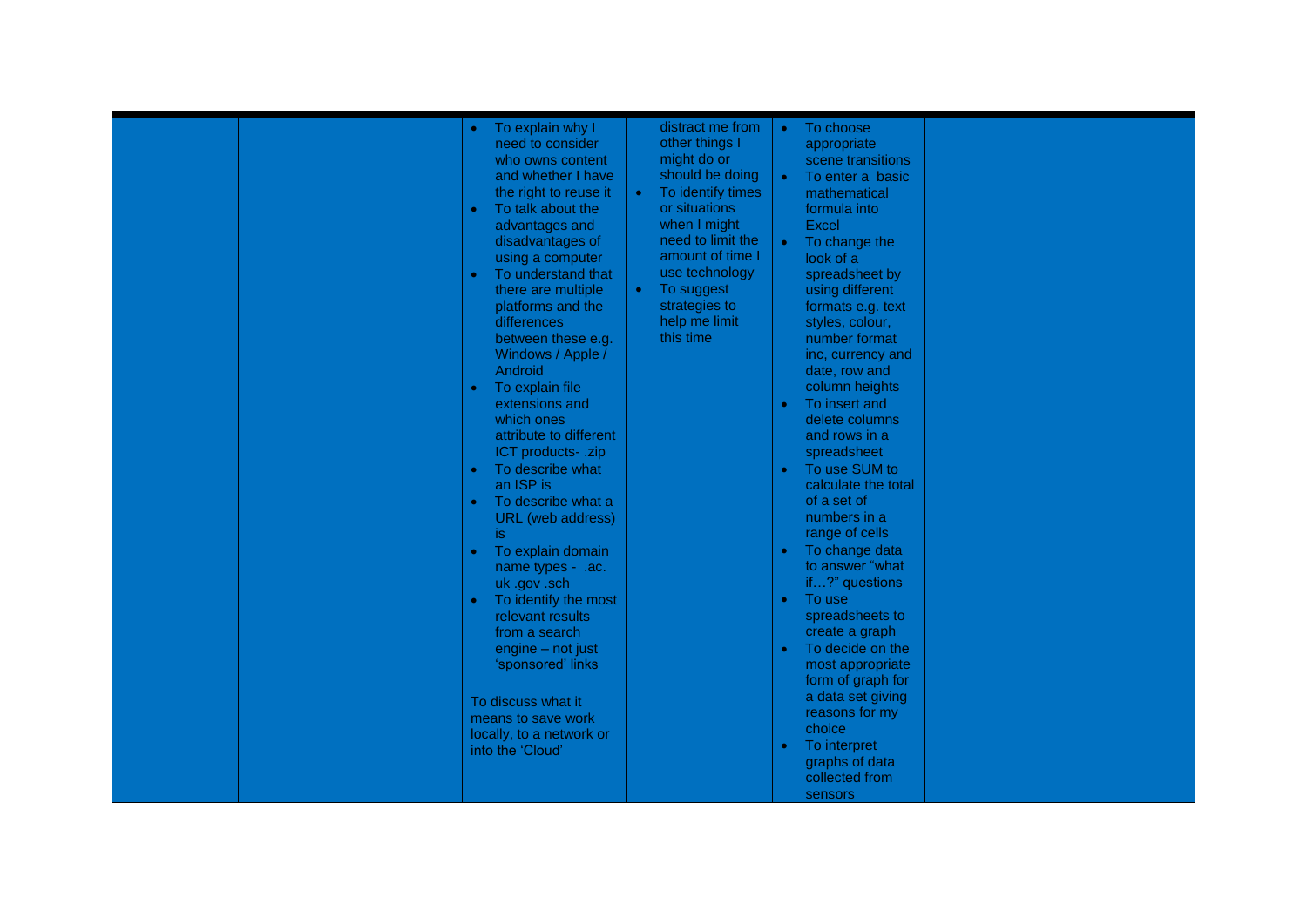|      | <b>Computer Science FOCUS</b>                         | <b>Information</b>                      | <b>Digital Citizenship</b>                | <b>Digital Literacy</b>                         | <b>Revision</b>                           | <b>Revision</b>                 |
|------|-------------------------------------------------------|-----------------------------------------|-------------------------------------------|-------------------------------------------------|-------------------------------------------|---------------------------------|
| Year | <b>Vocab: Program/Event</b>                           | <b>Technology</b>                       |                                           |                                                 |                                           |                                 |
|      | <b>Focussing on Scratch or</b>                        | <b>Focussing on</b>                     | <b>Focussing on</b><br>digital footprints | <b>Focussing on</b><br>spreadsheets             | <b>Computer</b>                           | <b>Digital</b>                  |
|      | '2code'                                               | different types of                      |                                           |                                                 | Science/                                  | <b>Citizenship/</b>             |
| 6    |                                                       | scams and evaluating                    |                                           |                                                 | <b>Information</b>                        | <b>Digital Literacy</b>         |
|      |                                                       | websites                                | To explain how                            | To use skills I<br>$\bullet$                    | <b>Technology</b>                         |                                 |
|      |                                                       |                                         | other people's                            | have learnt                                     |                                           | <b>Focussing on:</b>            |
|      | • To tell you what a program is                       |                                         | identity online                           | across multiple                                 | <b>Focussing on:</b>                      |                                 |
|      | To tell you what an event is<br>$\bullet$             | To use keywords in<br>$\bullet$ ,       | can be different                          | application                                     |                                           |                                 |
|      | • To know programs need an                            | search engines                          | to their identity                         | programs,                                       |                                           | To give examples                |
|      | event to begin                                        | To demonstrate<br>$\bullet$             | in real life<br>• To describe             | including:<br>• To start to use                 | To give and follow<br>instructions, which | of issues online                |
|      | • To give and follow<br>instructions, which include   | how to navigate a<br>simple webpage to  | ways in which                             | simple keyboard                                 | include direction                         | that might make<br>me feel sad, |
|      | direction and turning                                 | get to information I                    | people might                              | shortcuts Ctrl +                                | and turning                               | worried.                        |
|      | command - several in order                            | need (e.g. home,                        | make                                      | B, I, U to edit my                              | $command -$                               | uncomfortable or                |
|      | • To know that computers                              | forward, back                           | themselves look                           | text style                                      | several in order                          | frightened; To give             |
|      | need precise instructions                             | buttons; links, tabs                    | different online                          | • To use spell                                  |                                           | examples of how I               |
|      | • To plan use logical reasoning                       | and sections)                           | • To give                                 | checker to check                                | <b>AND</b>                                | might get help.                 |
|      | to predict outcomes                                   | To explain what<br>$\bullet$            | examples of                               | my work                                         |                                           | (Butterfly feeling)             |
|      | • To create a program that                            | voice activated<br>searching is and     | issues online<br>that might make          | To use the 'undo'<br>$\bullet$<br>icon to fix a | To know that                              |                                 |
|      | contains several commands<br>for a device or software | how it might be                         | me feel sad,                              | mistake                                         | computers need                            |                                 |
|      | programme                                             | used (e.g. Alexa,                       | worried,                                  | • To use the                                    | precise                                   |                                 |
|      | • To debug a program                                  | Google Now, and                         | uncomfortable                             | return/enter key                                | <i>instructions</i>                       | <b>AND</b>                      |
|      | independently that has                                | Siri)                                   | or frightened; To                         | to insert relevant                              |                                           |                                 |
|      | caused an unexpected                                  | To explain the<br>$\bullet$             | give examples                             | line breaks                                     | <b>AND</b>                                |                                 |
|      | outcome                                               | difference between                      | of how I might                            | • I know how to                                 |                                           |                                 |
|      | • To use different events to                          | things that are<br>imaginary, 'made     | get help.<br>(Butterfly                   | save an image                                   | To explain what                           | To use skills I                 |
|      | start my programs - timing /                          | up' or 'make                            | feeling)                                  | from the internet<br>rather than using          | voice activated                           | have learnt across              |
|      | on click / on button press                            | believe' and things                     | $\bullet$ To use the                      | copy & paste                                    | searching is and                          | multiple                        |
|      |                                                       | that are 'true' or                      | internet to                               | • To add a page                                 | how it might be                           | application<br>programs,        |
|      |                                                       | 'real'                                  | communicate                               | border                                          | used (e.g. Alexa,                         |                                 |
|      |                                                       | To explain why<br>$\bullet$             | with people I do                          | To insert a basic<br>$\bullet$                  | Google Now, and                           |                                 |
|      |                                                       | some information I                      | not know well                             | table                                           | Siri)                                     |                                 |
|      |                                                       | find online may not                     | (e.g. email a                             | • To say which                                  | <b>AND</b>                                |                                 |
|      |                                                       | be true<br>To describe how<br>$\bullet$ | pen pal in<br>another school/             | page orientation                                |                                           |                                 |
|      |                                                       | online information                      | country)                                  | would best suit                                 | To use keywords                           |                                 |
|      |                                                       |                                         |                                           | my work. e.g.                                   | in search engines                         |                                 |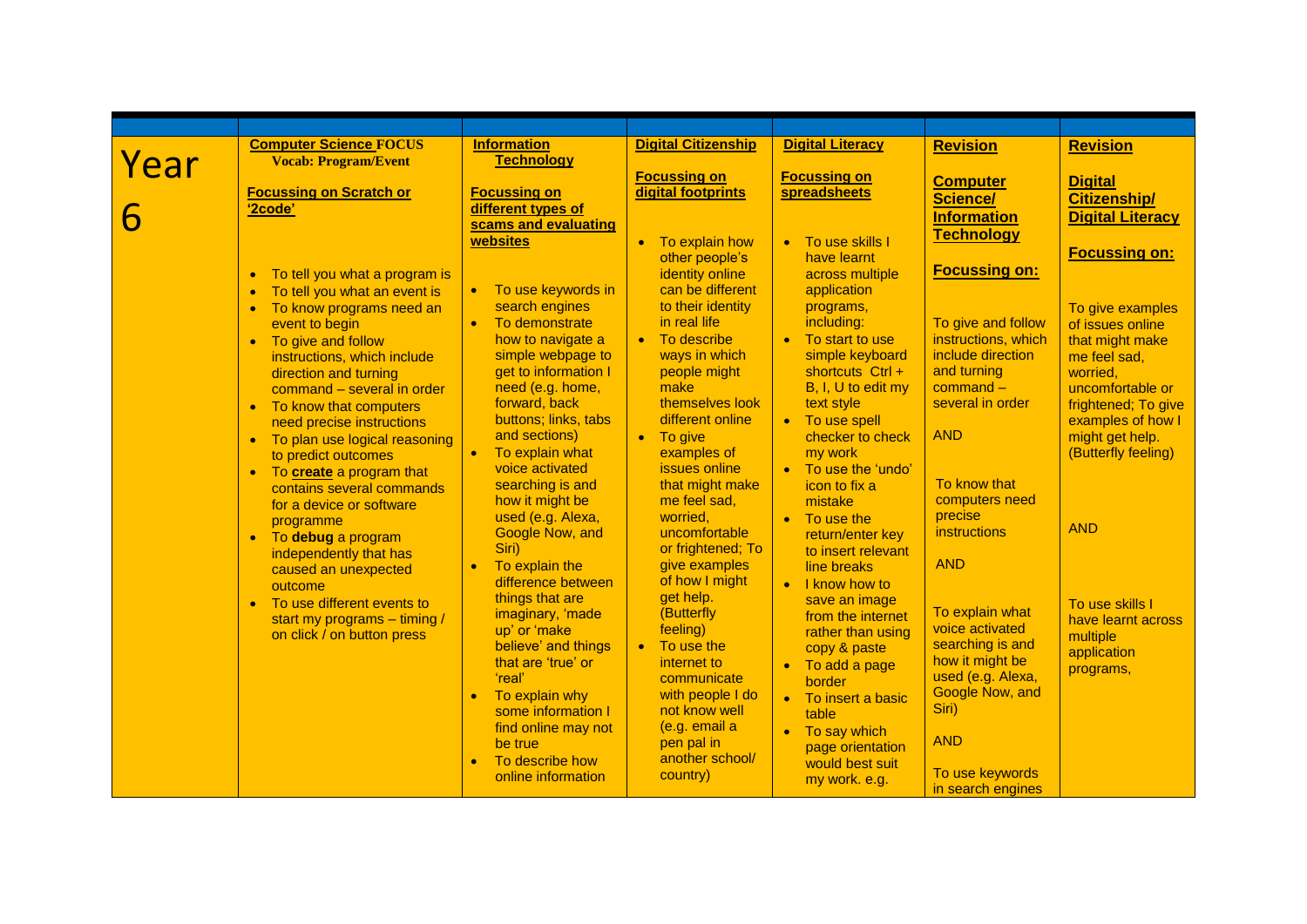| about me could be                | To give                    | portrait to                    |  |
|----------------------------------|----------------------------|--------------------------------|--|
| seen by others                   | examples of                | landscape                      |  |
| To describe and<br>$\bullet$     | how I might use            | To explain what<br>$\bullet$   |  |
| explain some rules               | technology to              | digital                        |  |
| for keeping my                   | communicate                | communication is               |  |
| information private              | with others I do           | To use a range of<br>$\bullet$ |  |
| To explain what<br>$\bullet$     | not know well              | <b>ICT</b> devices to          |  |
|                                  | To explain how             | create a                       |  |
| passwords are and                | $\bullet$                  |                                |  |
| can use passwords                | information put            | sequence of                    |  |
| for my accounts                  | online about me            | sounds                         |  |
| and devices                      | can last for a             | To use a digital<br>$\bullet$  |  |
| To explain how<br>$\bullet$      | long time.                 | video camera to                |  |
| many devices in my               | To know who to             | capture film and               |  |
| home could be                    | talk to if I think         | images                         |  |
| connected to the                 | someone has                | To arrange clips<br>$\bullet$  |  |
| internet and can list            | made a mistake             | to make a short                |  |
| some of those                    | about putting              | film that conveys              |  |
| devices                          | something                  | meaning                        |  |
| To describe why<br>$\bullet$     | online                     | To add simple<br>$\bullet$     |  |
|                                  |                            |                                |  |
| other people's work              | To give<br>$\bullet$       | titles and credits             |  |
| belongs to them                  | examples of                | To plan a simple<br>$\bullet$  |  |
| To recognise that<br>$\bullet$   | bullying                   | Y/N tree diagram               |  |
| content on the                   | behaviour and              | to sort                        |  |
| internet may belong              | how it could look          | information e.g.               |  |
| to other people                  | online                     | <b>Branching</b>               |  |
| To save my work to<br>$\bullet$  | To understand<br>$\bullet$ | database -                     |  |
| Purplemash or the                | how bullying can           | 2Question                      |  |
| school network                   | make someone               | To create and<br>$\bullet$     |  |
| To explain the<br>$\bullet$      | feel                       | search a                       |  |
| difference between               | To talk about<br>$\bullet$ | branching                      |  |
| my school network                | how someone                | database                       |  |
|                                  | can/would get              |                                |  |
| and my home                      |                            | To use a                       |  |
| computer set up                  | help about being           | database to                    |  |
| To know there is a               | bullied online or          | answer simple                  |  |
| difference between               | offline                    | questions                      |  |
| physical, wireless               | To explain<br>$\bullet$    | To search a                    |  |
| and mobile                       | simple guidance            | database to find               |  |
| <b>networks</b>                  | for using                  | information                    |  |
| To use a variety of<br>$\bullet$ | technology in              | To use ICT to<br>$\bullet$     |  |
| sources to find, sort            | different                  | support handling               |  |
| and select                       | environments               | $data - creating$              |  |
| information                      | and settings.              |                                |  |
|                                  |                            | simple graphs,                 |  |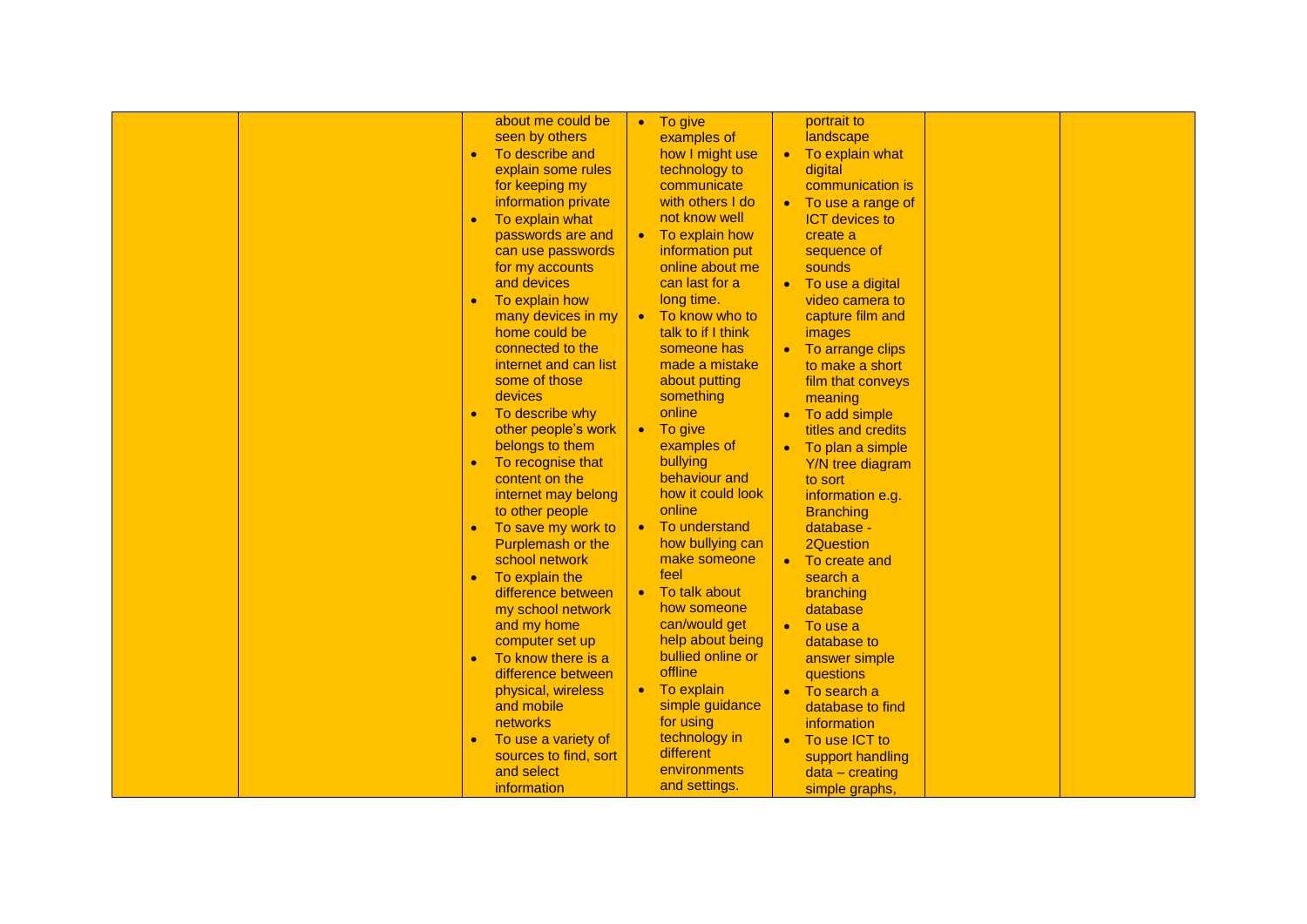|      |                                                                                                                                                                                                                                                                                                                                                                                                                                                                                                                                              | appropriate to my<br>class work<br>including using the<br><i>internet</i><br>To refine my searches<br>to limit search results<br>using an internet<br>search engine                                                             | • To say how<br>those<br>rules/guides can<br>help me<br>To access<br>school online<br>resources e.g.<br>Blog /<br>Purplemash                                                                                                                | bar charts and<br>pie charts                                                                                                                                                                                             |                                                                                                                                                                                                                                 |                                                                                                                                                                                                                                                      |
|------|----------------------------------------------------------------------------------------------------------------------------------------------------------------------------------------------------------------------------------------------------------------------------------------------------------------------------------------------------------------------------------------------------------------------------------------------------------------------------------------------------------------------------------------------|---------------------------------------------------------------------------------------------------------------------------------------------------------------------------------------------------------------------------------|---------------------------------------------------------------------------------------------------------------------------------------------------------------------------------------------------------------------------------------------|--------------------------------------------------------------------------------------------------------------------------------------------------------------------------------------------------------------------------|---------------------------------------------------------------------------------------------------------------------------------------------------------------------------------------------------------------------------------|------------------------------------------------------------------------------------------------------------------------------------------------------------------------------------------------------------------------------------------------------|
| Year | <b>Computer Science</b><br><b>Focussing on using</b><br>scratch or '2code'<br>• To remember learned<br>responses over more<br>extended periods [for<br>example, returning to a<br>favourite item of<br>equipment in the multi-<br>sensory environment<br>from session to session].<br>8 communication<br>To react to new activities and experiences [for example, enjoying the movement of air as a<br>nearby electric fan is switched on]<br>• To begin to show interest in people, events and objects [for example, tracking moving images | <b>Information</b><br><b>Technology</b><br><b>Focussing on</b><br>evaluating websites<br>. To greet known<br>people and may<br>initiate interactions<br>and activities [for<br>example, switching<br>on a tape or CD<br>player] | <b>Digital Citizenship</b><br><b>Focussing on using</b><br>the internet<br>To begin to show<br>interest in people,<br>events and objects<br>[for example,<br>tracking moving<br>images briefly across<br>a television or<br>monitor screen] | <b>Digital Literacy</b><br><b>Focussing on putting</b><br>numbers in a<br>spreadsheet<br>• To accept and<br>engage in coactive<br>exploration [for<br>example, being<br>encouraged to<br>handle fibre-optic<br>strands]. | <b>Revision</b><br><b>Computer</b><br>Science/<br><b>Information</b><br><b>Technology</b><br><b>Focussing on</b><br>beebots,<br>beebot apps<br>and<br>purplemash<br>and searching<br>the internet :<br>• To remember<br>learned | <b>Revision</b><br><b>Digital</b><br><b>Citizenship/</b><br><b>Digital Literacy</b><br><b>Focussing on</b><br>usernames,<br>passwords and<br>word<br>processors<br>To react to new<br>activities and<br>experiences [for<br>example,<br>enjoying the |
|      | briefly across a television or monitor screen]<br>. To accept and engage in coactive exploration [for example, being encouraged to handle fibre-<br>optic strands].<br>• To communicate consistent preferences and affective responses [for example, turning<br>towards the source of preferred music]<br>• To recognise familiar people, events and objects [for example, moving towards the television<br>in a familiar room]                                                                                                              |                                                                                                                                                                                                                                 |                                                                                                                                                                                                                                             |                                                                                                                                                                                                                          | responses over<br>more extended<br>periods [for<br>example,<br>returning to a<br>favourite item of<br>equipment in<br>the multi-<br>sensory                                                                                     | movement of air<br>as a nearby<br>electric fan is<br>switched on]<br>• To begin to<br>show interest in<br>people, events<br>and objects [for<br>example,                                                                                             |